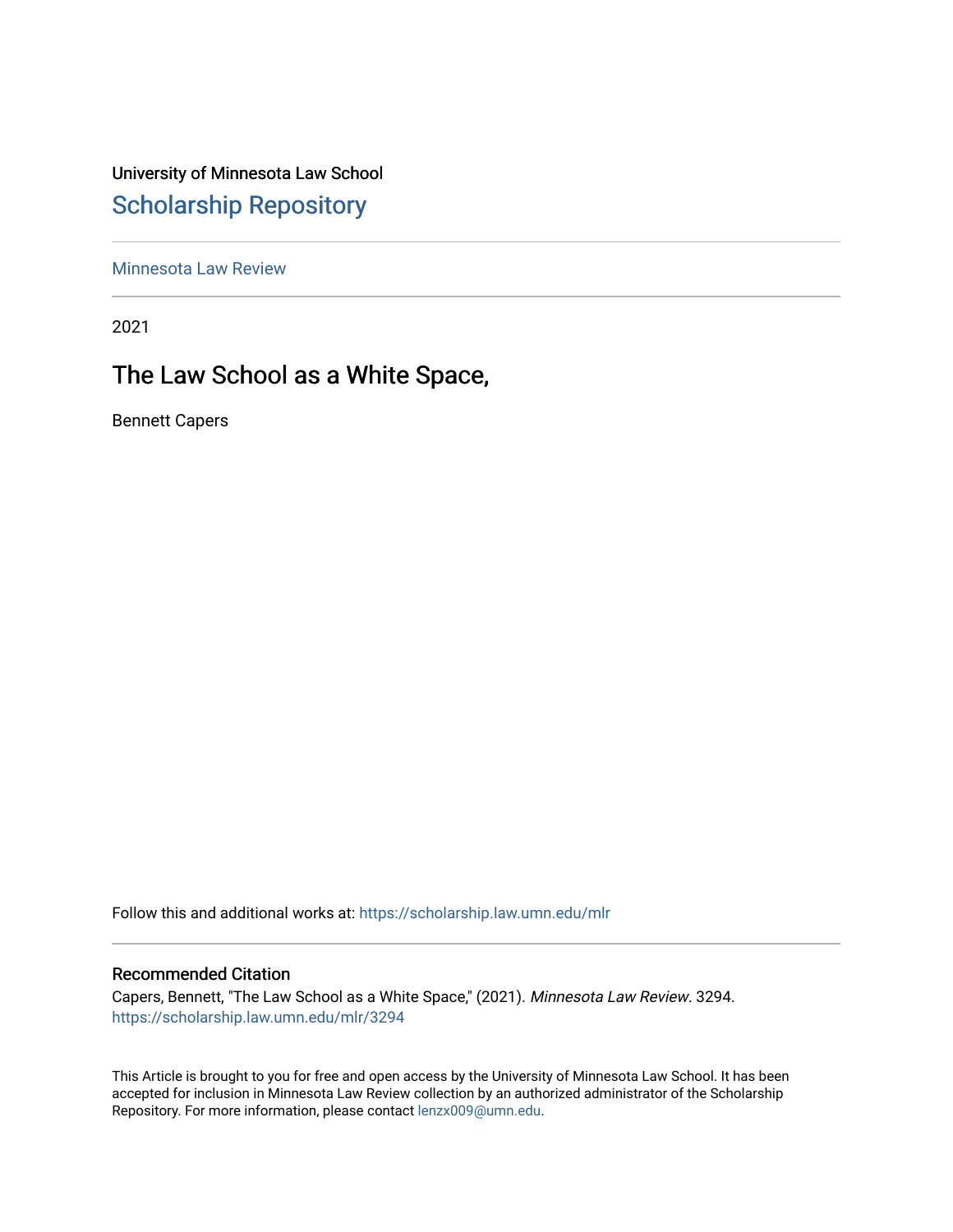## **Essay**

## **The Law School as a White Space**

## **Bennett Capers†**

#### INTRODUCTION

The wider society is still replete with overwhelmingly white neighborhoods, restaurants, schools, universities, workplaces, churches and other associations, courthouses, and cemeteries, a situation that reinforces a normative sensibility in settings in which black people are typically absent, not expected, or marginalized when present. In turn, blacks often refer to such settings colloquially as "the white space."

—Elijah Anderson1

#### *Three Beginnings*

Gregory Hayes Swanson already had a law degree from Howard Law School, and was already practicing law in Martinsville, Virginia, when he applied to the law school at University of Virginia. His plan was to obtain a master's in law at UVA, which he hoped would allow him to transition into teaching law. Unfortunately, even though he was accepted to the law school, the University of Virginia Board of Visitors rejected him, writing:

7

<sup>†</sup> Professor of Law and Director of the Center on Race, Law, and Justice, Fordham Law School. This Essay benefited from presentations at colloquia and faculty workshops at the University of Pennsylvania Law School, Arizona State University Law School, and the University of Houston Law Center. For helpful comments, suggestions, encouragement, and feedback, I'm especially grateful to Kaiponanea Matsumura, Erin Scharff, Ben McJunkin, Valena Beety, Angela Banks, Karen Tani, Shaun Ossei-Owusu, Alyssa Dragnich, David Gartner, Joshua Sellers, Leonard Baynes, Emily Berman, Dave Fagundes, Lonny Hoffman, Daniel Morales, Jessica Roberts, Elizabeth Trujillo, Justin Murray, and Gautam Hans. I am also indebted to my fellow panelists at the "Law School as White Space?" event I organized at Fordham Law School: Elijah Anderson, Osamudia James, Meera Deo, Elizabeth Mertz, and Emily Houh. Peter Angelica provided invaluable research assistance, as did my library liaison Alyson Drake. Copyright © 2021 by Bennett Capers.

<sup>1.</sup> Elijah Anderson, "The White Space," 1 SOCIO. RACE & ETHNICITY 10, 10 (2015).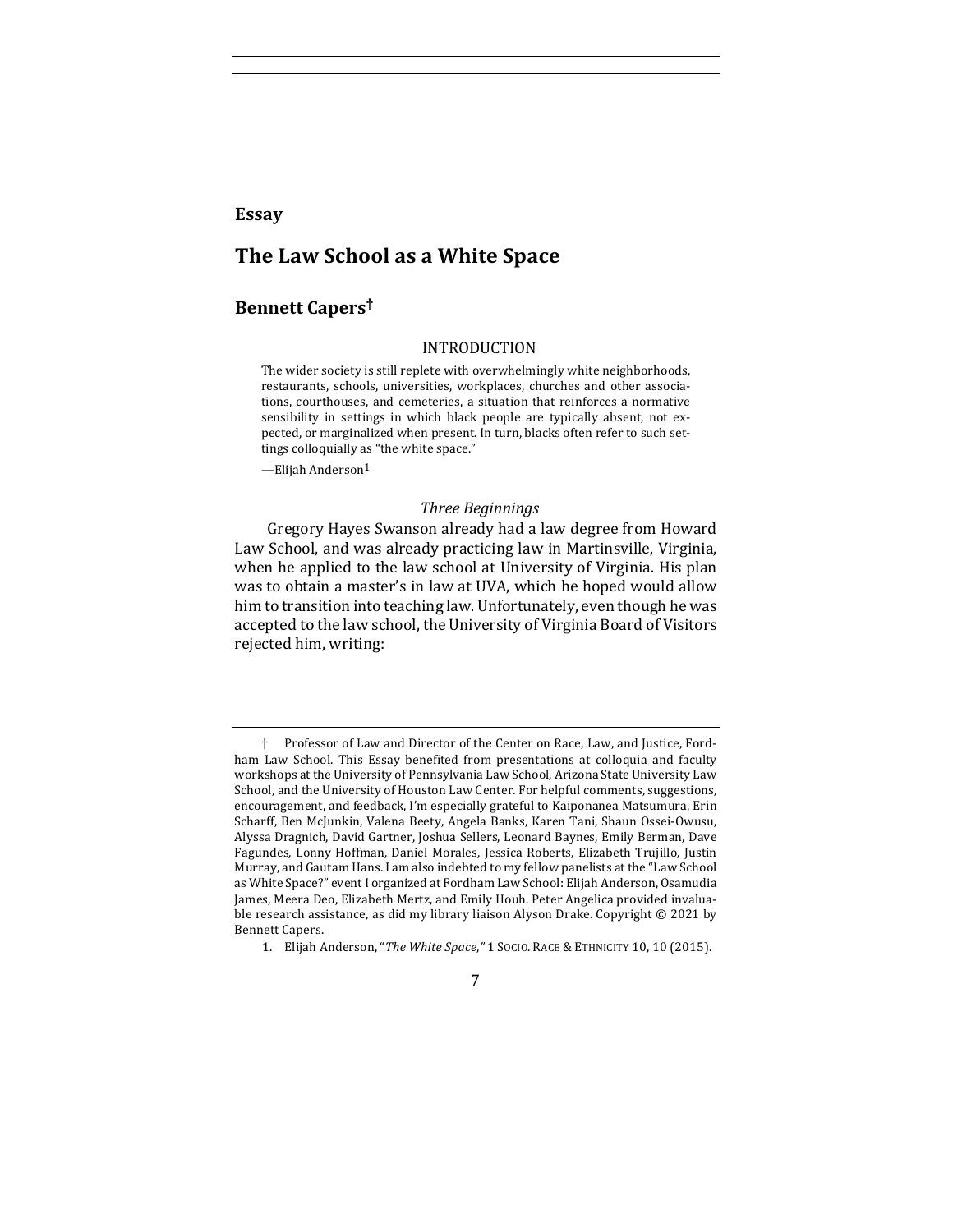The applicant is a colored man. The Constitution and the laws of the State of Virginia provide that white and colored shall not be taught in the same schools.2

This was 1950. And getting a master's in law degree from another school in his home state was not an option. Simply put, there was no "colored" law school in Virginia for Swanson to attend. So he sued his team of lawyers from the NAACP included such heavyweights as Thurgood Marshall—and won.<sup>3</sup> In a way, the tailwinds were in his favor. Though "separate but equal" was still technically the law of the land, civil rights activists had been making headway by showing that most separate educational facilities were anything but equal. Just a few months earlier, the Supreme Court had issued its opinion in *Sweatt v. Painter*, involving the University of Texas Law School's refusal to admit Heman Marion Sweatt because he was Black.<sup>4</sup> Texas had attempted to satisfy the equal part of "separate but equal" by hiring two Black lawyers to teach Sweatt, not at the University of Texas or even in Austin, Texas, but in a few rented rooms in Houston.<sup>5</sup> When Sweatt's legal team pointed out the obvious inequality, Texas offered to create a law school just for Blacks, and even offered a location of three basement rooms a few blocks from University of Texas.<sup>6</sup> Perhaps not surprisingly—though against the headwinds of public sentiment<sup>7</sup>—the Supreme Court ruled in Sweatt's favor.<sup>8</sup> Before Sweatt, the Court had decided *Sipuel v. University of Oklahoma*, a case involving the University of Oklahoma's refusal to admit Ada Lois Sipuel, a Black woman, to its law school, solely because of her race.<sup>9</sup> In both *Sweatt* 

4. 339 U.S. 629, 636 (1950).

5. DWONNA GOLDSTONE, INTEGRATING THE 40 ACRES: THE FIFTY-YEAR STRUGGLE FOR RACIAL EQUALITY AT THE UNIVERSITY OF TEXAS 91-92 (2006); GARY M. LAVERGNE, BEFORE BROWN: HEMAN MARION SWEATT, THURGOOD MARSHALL, AND THE LONG ROAD TO JUSTICE 91-95 (2010).

8. Sweatt, 339 U.S. at 636. The same day, the Court also decided McLaurin v. Ok*lahoma State Regents for Higher Education*, ruling that Oklahoma's attempt to provide equal education was inadequate—the university had admitted McLaurin, but required him to sit at a desk just outside the classroom—and ordered Oklahoma to remove the restrictions. 339 U.S. 637, 642 (1950).

9. 332 U.S. 631, 632 (1948).

<sup>2.</sup> Eric Williamson, The Long Walk, UVA LAW. (Spring 2018), https://www.law.virginia.edu/uvalawyer/article/long-walk [https://perma.cc/C5TZ -YWL4].

<sup>3.</sup> *Id.* (citing the court order in Swanson v. Rector & Visitors of the Univ. of Va., No. 30, at 2 (W.D. Va. Sept. 5, 1950)).

<sup>6.</sup> *Sweatt*, 339 U.S. at 633 n.2.

<sup>7.</sup> *South Ponders Three Segregation Decisions*, EL PASO HERALD POST, June 6, 1950, at 6; Lewis Wood, Anti-Bias Rulings Hailed, Denounced, N.Y. TIMES, June 7, 1950, at 27.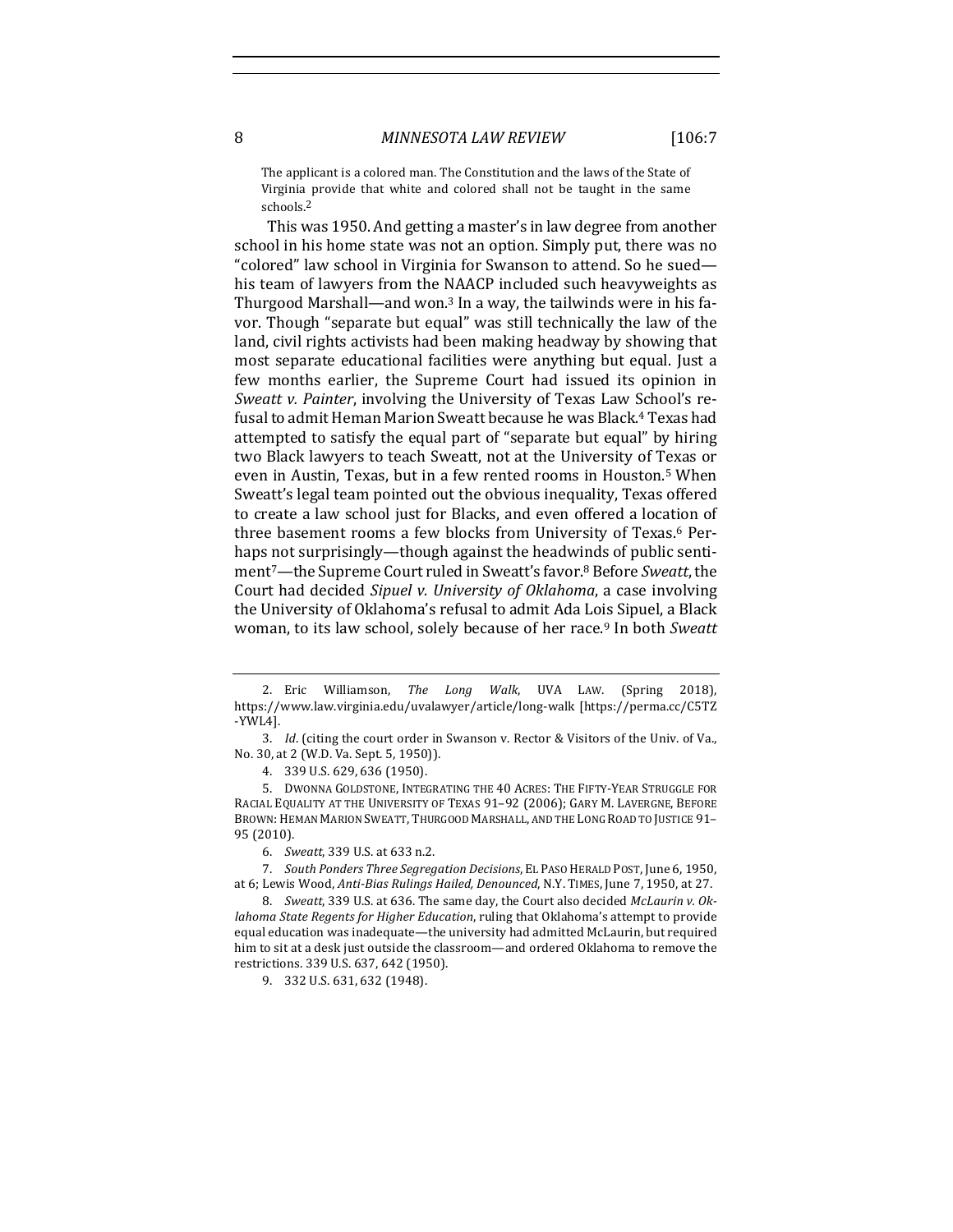and *Sipuel*, the Court granted relief to the plaintiffs, though it sidestepped the issue of whether the doctrine of "separate but equal" needed revisiting.10

Back in Virginia, with these tailwinds in Swanson's favor, it is perhaps not surprising that a panel of three judges ruled in his favor.<sup>11</sup>

However, what interests me—*me*, because like Patricia Williams, I am convinced that "subject position is everything in my analysis of the law"<sup>12</sup>—is what happened *after* the court issued an order compelling UVA to admit him. I'm interested in what Swanson said publicly, and what he said privately. When interviewed by The Washington Post years later, Swanson's description of his time at UVA seems politic, seems almost too measured: "[I] fully participated in classroom discussions and used all campus facilities—cafeterias, libraries;"<sup>13</sup> "I attended concerts, lectures and football games but never attempted to attend any social events;"<sup>14</sup> "I was ... courteously treated."<sup>15</sup> By contrast, what he divulged privately in letters to his sister seems, well, more honest. He wrote that as he walked to campus, whites would stare at him. "I should like to read their minds," he told his sister. "Sometimes I think that I do."<sup>16</sup> He described overhearing a classmate say, "We should get that nigger out of the law school."<sup>17</sup> And then there's this from a letter to one of his friends: "I have not been able to detect any perceptible indications of hostility or bias; it is one of those things in the under-current. You can't put your finger on it, but you know it's there."<sup>18</sup>

In 2018, Lolade Siyonbola, a graduate student at Yale University, was working on a paper in the common room of her dormitory.<sup>19</sup> As

<sup>10.</sup> The Court's brief order in *Sipuel* speaks volumes. In granting her motion for mandamus, the Court ruled, vaguely—one pictures a fluttering of hands—"[t]he State must provide [a legal education] for her in conformity with the equal protection clause of the Fourteenth Amendment and provide it as soon as it does for applicants of any other group." *Id.* at 633.

<sup>11.</sup> Williamson, *supra* note 2 (citing Swanson v. Rector & Visitors of the Univ. of Va., No. 30, at 2 (W.D. Va. Sept. 5, 1950)).

<sup>12.</sup> PATRICIA J. WILLIAMS, THE ALCHEMY OF RACE AND RIGHTS 3 (1991) ("Since subject position is everything in my analysis of the law, you deserve to know it's a bad morning.").

<sup>13.</sup> *See* Williamson, *supra* note 2 (quoting Susanna McBee, *First Negro to Attend* U. of Virginia Sees Need for 'Massive Assistance', WASH. POST, Sept. 1, 1958, at A8).

<sup>14.</sup> *Id.* (quoting McBee, *supra* note 13).

<sup>15.</sup> *Id.* (quoting McBee, *supra* note 13).

<sup>16.</sup> *Id*.

<sup>17.</sup> *Id*.

<sup>18.</sup> *Id*.

<sup>19.</sup> Tom Gerkin, *Police Called After Black Yale Student Fell Asleep in Common*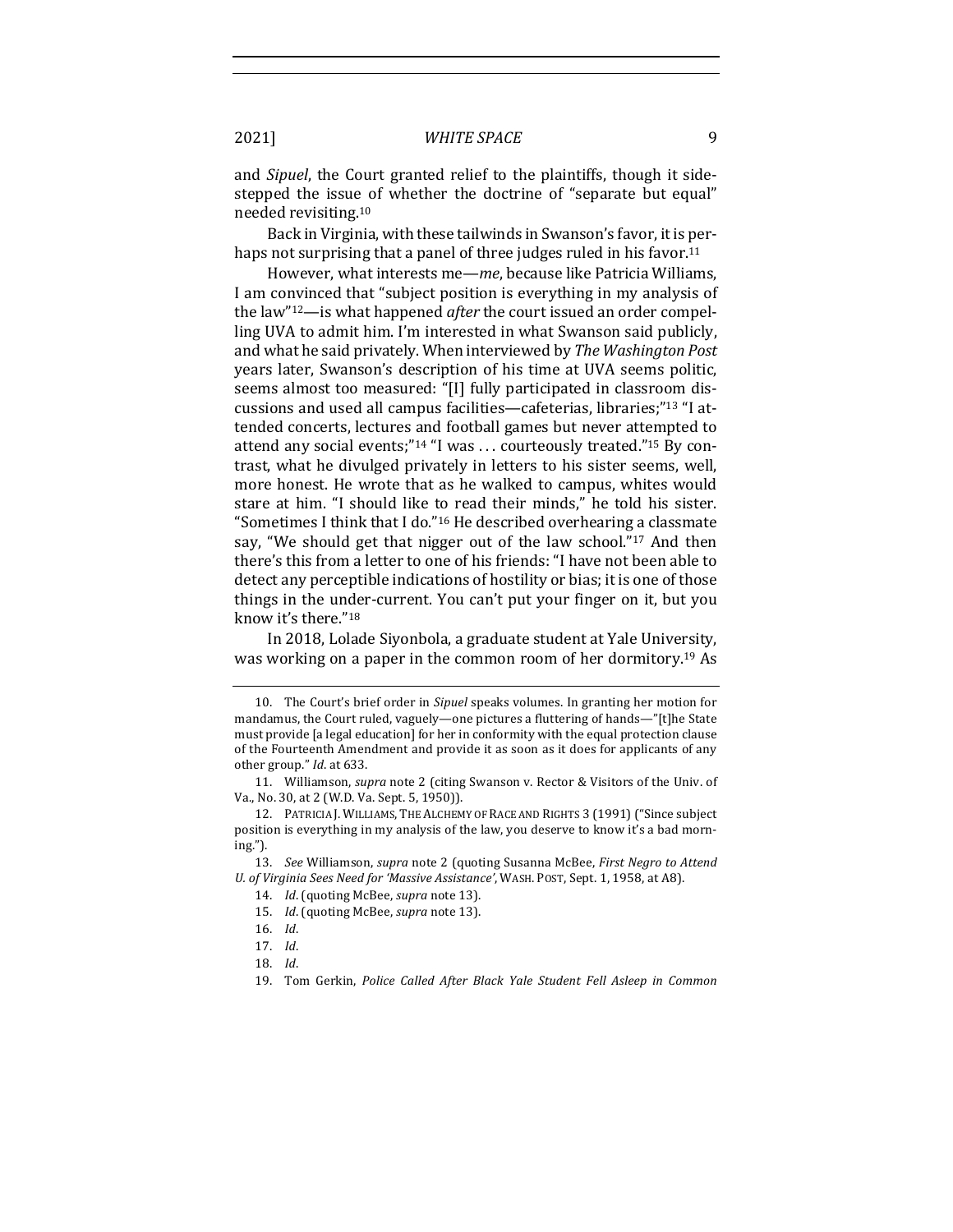10 *MINNESOTA LAW REVIEW* [106:7

she later told the BBC, "I was working on it for much of the day, and I was exhausted so I thought I'd have a nap."<sup>20</sup> In other words, she did what many students do in the common room. "This is normal, you know? People sleep there all the time."<sup>21</sup> But when a white student entered the common room and saw Siyonbola sleeping there, she assumed Siyonbola was an intruder. That Siyonbola didn't belong. "[Y] ou're not supposed to be here," the white student said.<sup>22</sup> The white student also called the police. Siyonbola had heard enough about such incidents to grab her phone and begin recording, resulting in a 17-minute video that has been viewed more than a million times.<sup>23</sup> In the video, it is clear that even after the police arrived and Siyonbola unlocked her dorm room door to show she lived there, the police still wanted more proof that she belonged, demanding to see her Yale ID. "You're in a Yale building and we need to make sure you belong here," the officer can be heard saying in the recording.<sup>24</sup> For Siyonbola, and for most of the viewers who saw her video, the video functioned as a different kind of proof, one that the critical race theorist Lolita Buckner Innis might call a "white witness."<sup>25</sup> For Siyonbola and these observers, the video was proof of the reason why the police were summoned and the reason Siyonbola was interrogated: "They were not sure that I should be there, because I'm a black woman at Yale. Even though I'm there with my laptop open writing a paper." $26$  In fact, Siyonbola's experience was far from uncommon.<sup>27</sup>

24. Brandon Griggs, A Black Yale Graduate Student Took a Nap in er Dorm's Com*mon Room. So a White Student Called Police*, CNN (May 12, 2018), https://www.cnn.com/2018/05/09/us/yale-student-napping-black-trnd/index.html [https://perma.cc/F5XW-57HE].

25. Lolita Buckner Inniss, *Video Surveillance as White Witness*, AIN'T I A FEMINIST LEGAL SCHOLAR TOO? (Sept. 30, 2012), http://innissfls.blogspot.com/2012/09/video -surveillance-as-white-witnesses.html [https://perma.cc/TAU7-QSDS] ("[P]rivate people often lose in battles of opposing narratives with public people about what has occurred. In such cases, video surveillance becomes a mostly neutral, unlikely to lie, legitimizing witness.").

26. Gerkin, *supra* note 19.

27. For a discussion of the rash of recent incidents in which whites have called the police (and worse) on Blacks engaged in the banalities of everyday life, see Sarah Mervosh, Woman Assaulted Black Boy After Telling Him He 'Did Not Belong' at Pool, Of*ficials Say*, N.Y. TIMES (July 1, 2018), https://www.nytimes.com/2018/07/01/us/ pool-patrol-paula.html [https://perma.cc/PLZ2-4LAA]; Aris Folley, *Black Man Asked* 

*Room*, BBC NEWS (May 10, 2018), https://www.bbc.com/news/world-us-canada -44068305 [https://perma.cc/2ZZK-KJYA].

<sup>20.</sup> *Id.*

<sup>21.</sup> *Id*.

<sup>22.</sup> *Id*.

<sup>23.</sup> *Id*.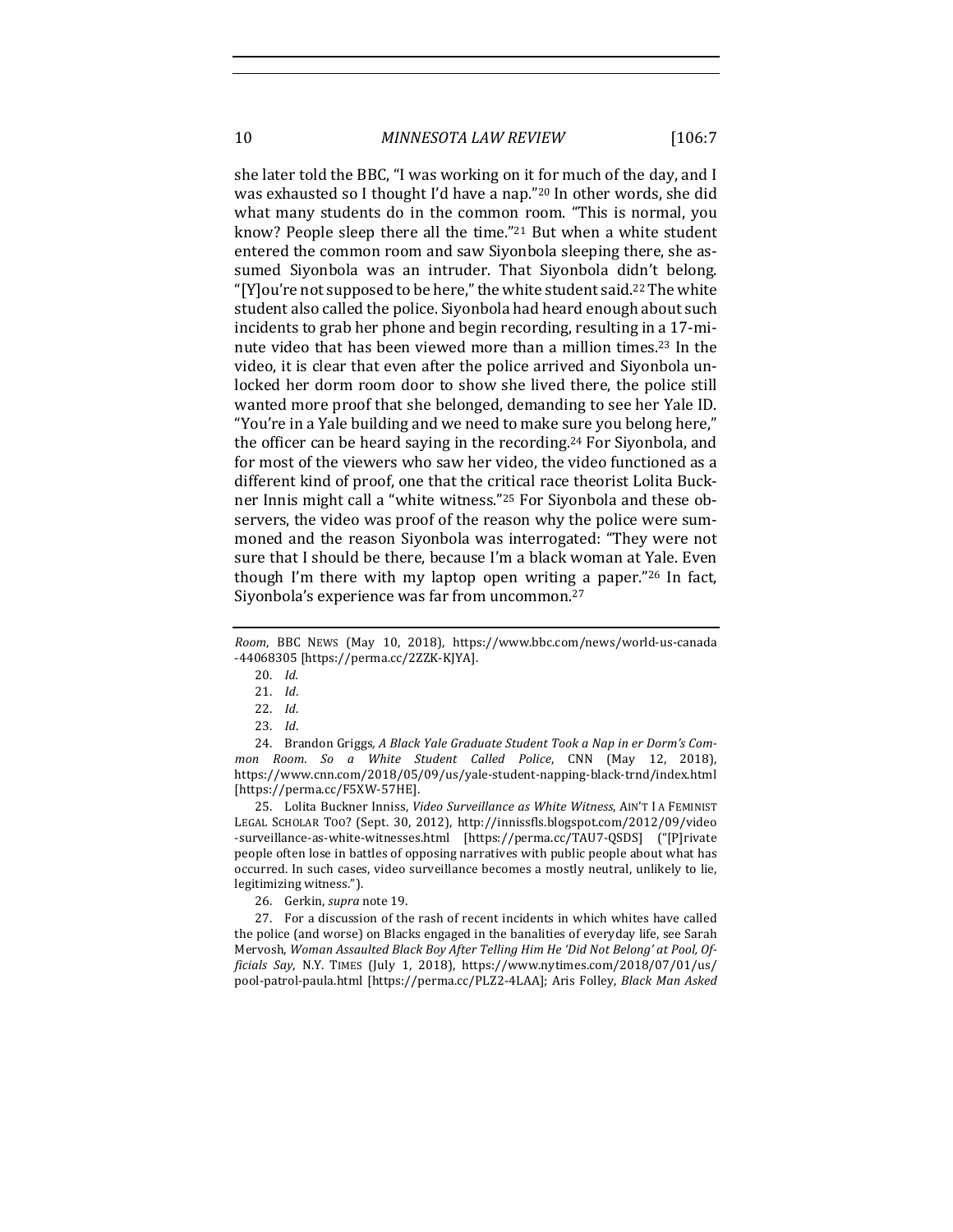In terms of chronology, my own story falls between that of Swanson's and Siyonbola's. When I first walked through Columbia Law School's entrance on 116<sup>th</sup> Street, I was probably thinking the same thing the handful of other Black students were thinking. A first-generation law student, I had vaguely heard of the Socratic method, I knew I was there to learn how to "think and write like a lawyer." I knew the first-year courses would include Torts and Property and Con Law and Crim, and that somehow those courses would prepare me to "practice law." The goal was to emerge, three years later, fully formed, as a lawyer.<sup>28</sup> And I did learn how to think and talk like a lawyer. By every measure the law school thought mattered, I even excelled. Grades. Honors. Publishing my Note in the *Columbia Law Review*. I mastered the "language of law," even if in doing so I had to "unrace" myself, even if I adopted what Sandy Levinson might call a "bleached out identity."<sup>29</sup> Throughout it all, I was "courteously treated," much like Swanson had been at UVA. And yet like Swanson, I was aware of an "undercurrent." And like Siyonbola, I had the sense that my presence was

*to Leave His Own Pool by Officer in Viral Video*, HILL (July 11, 2018), https://thehill.com/blogs/blog-briefing-room/news/396601-black-man-asked-to -leave-his-own-pool-by-cop-in-viral-video [https://perma.cc/LQP9-D94M]; Nicole Hensley, *Woman Calls Cops on Black 12-Year-Old Boy Delivering Newspapers in Ohio Neighborhood*, N.Y. DAILY NEWS (July 10, 2018), http://www .nydailynews.com/news/national/ny-news-ohio-child-police-delivering -newspapers-20180710-story.html [https://perma.cc/542J-86NN]; Brandon E. Patterson, 11 More Things You Can't Do While Black (or Brown), MOTHER JONES (May 9, 2018), https://www.motherjones.com/crime-justice/2018/05/11-more-things-you -cannot-do-while-black-starbucks-nordstrom-rack-1 [https://perma.cc/8K22 -H2QA]; Matt Stevens, *CVS Fires 2 for Calling Police on Black Woman Over Coupon*, N.Y. TIMES (July 16, 2018), https://www.nytimes.com/2018/07/16/business/cvs-coupon -manager-black-woman-police.html [https://perma.cc/X7QA-MDEQ]; Mihir Zaveri, A *Black Oregon Lawmaker Was Knocking on Doors. Someone Called the Police*, N.Y. TIMES (July 5, 2018), https://www.nytimes.com/2018/07/05/us/janelle-bynum-policeportland.html [https://perma.cc/S6WA-CFDR]; Karen Zraick, Man Labeled 'ID Adam' *Is Fired After Calling the Police on a Black Woman at Pool, N.Y. TIMES (July 6, 2018),* https://www.nytimes.com/2018/07/06/us/pool-racial-profiling-white-man.html [https://perma.cc/JJB9-QQKJ].

<sup>28.</sup> *See* Paul T. Wangerin, *Skills Training in "Legal Analysis": A Systematic Ap*proach, 40 U. MIAMI L. REV. 409, 409-10 (1986) (analogizing the transformation of a law student to the conversion that happens in the science fiction film *The Invasion of the Body Snatchers*).

<sup>29.</sup> See Sanford Levinson, *Identifying the Jewish Lawyer: Reflections on the Con*struction of Professional Identity, 14 CARDOZO L. REV. 1577, 1601 (1993) (noting that law school is in some respects designed to "'bleach out' or make otherwise irrelevant what might be seen as central aspects of self-identity").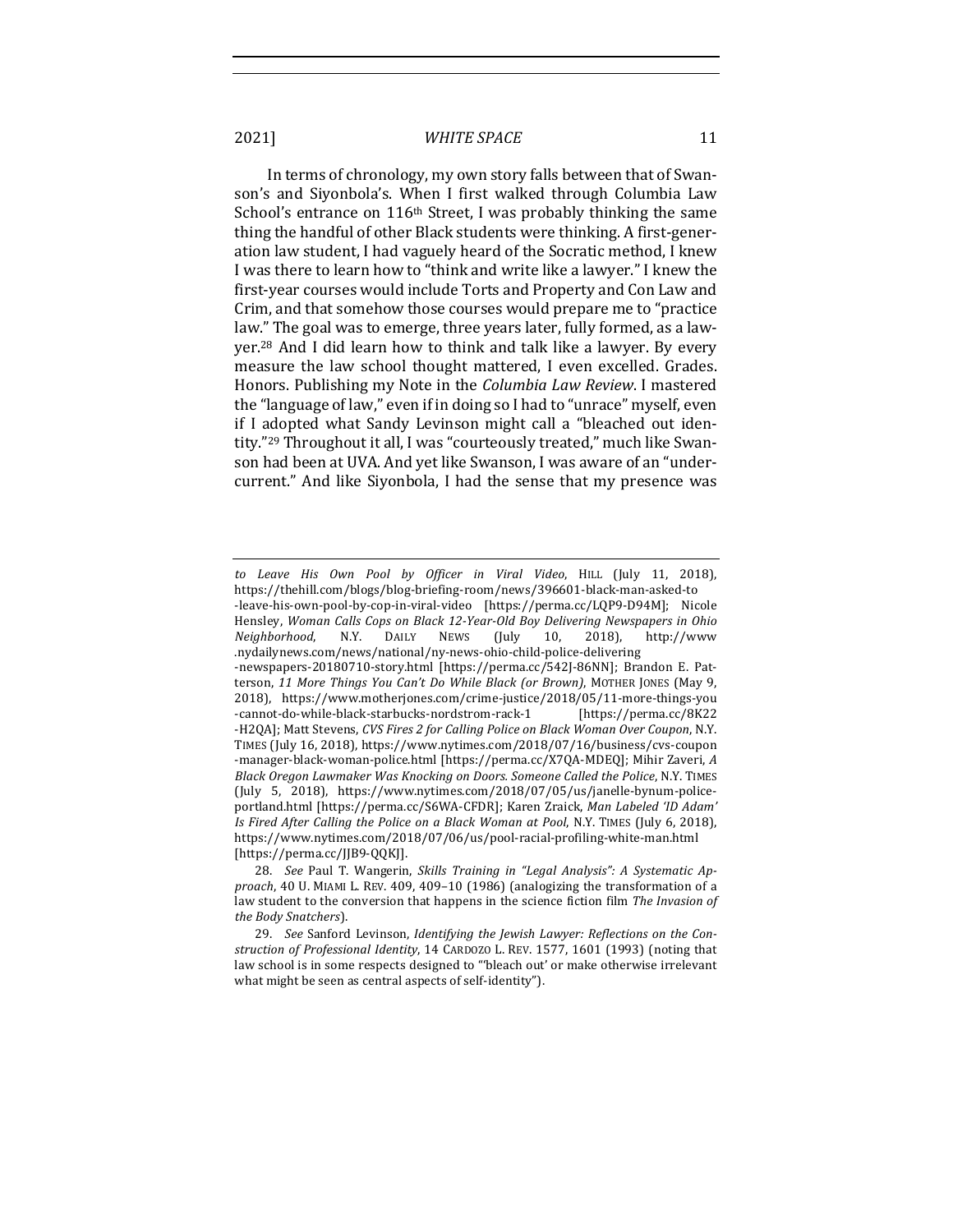12 *MINNESOTA LAW REVIEW* [106:7

provisional, revokable. That Black students were "interlopers, not really belonging."<sup>30</sup> In short, though I did not have the language for it at the time, I felt that I was a Black person in a white space. Some of this had to do with the portraits of white men—the former law school deans—that lined the main corridor of the law school and that hung in a few lecture rooms, portraits that stared down at me like sentinels guarding entry to knowledge and the gates of the profession. Some of this had to do too with the names that graced the classrooms and the study rooms in the library; even these names *sounded* white. And of course what I was learning felt white, as white as the Latin legal expressions I memorized, as white as the founding fathers, and as problematic as the term "founding *fathers*." I was certainly aware that what I was learning seemed more about justifying the status quo—including the racial status quo—than disrupting it. Still, I followed the rules. Learned the language. Learned how to think like a lawyer. Though perhaps in the recesses of my mind, the line from an Adrienne Rich poem would have resonated: "[T]his is the oppressor's language, yet I need it to talk to you." $31$  It was only in my final year that I encountered two of the giants of critical race theory—Derrick Bell, who gave a talk at Columbia and recounted his parable, "The Space Traders,"32 and Patricia Williams, who had just published *The Alchemy of Race and* Rights.<sup>33</sup> It was only then I started to question everything, including what it means to think like a lawyer. It was only then I began to realize that narrative, too, could be a type of legal scholarship.<sup>34</sup> Still, it would be years more before I'd hear the term "white space" and start to see my time at law school more clearly.

It may seem strange to begin a law review essay with these three stories—Swanson's, Siyonbola's, and mine. But if I may channel the novelist Ralph Ellison, "[b]ear with me."<sup>35</sup> For me, these three stories

<sup>30.</sup> *Cf.* BELL HOOKS, TEACHING TO TRANSGRESS 4 (1994) (describing her own experience at integrated schools).

<sup>31.</sup> ADRIENNE RICH, *The Burning of Paper Instead of Children*, *in* THE FACT OF A DOOR-FRAME 116, 117 (1984).

<sup>32.</sup> DERRICK BELL, *The Space Traders*, *in* FACES AT THE BOTTOM OF THE WELL: THE PERMANENCE OF RACISM 158 (1992).

<sup>33.</sup> WILLIAMS, *supra* note 12.

<sup>34.</sup> I began to learn, too, that there were ways of writing scholarship that allowed more freedom. That were free-ing. Like jazz. *See* John O. Calmore, *Critical Race Theory*, Archie Shepp, and Fire Music: Securing an Authentic Intellectual Life in a Multicultural *World*, 65 S. CAL. L. REV. 2129, 2132-33 (1992); see also Jerome McCristal Culp, Jr., Au*tobiography and Legal Scholarship and Teaching: Finding the Me in the Legal Academy*, 77 VA. L. REV. 539 (1991).

<sup>35.</sup> RALPH ELLISON, INVISIBLE MAN 14 (rev. ed. 1992).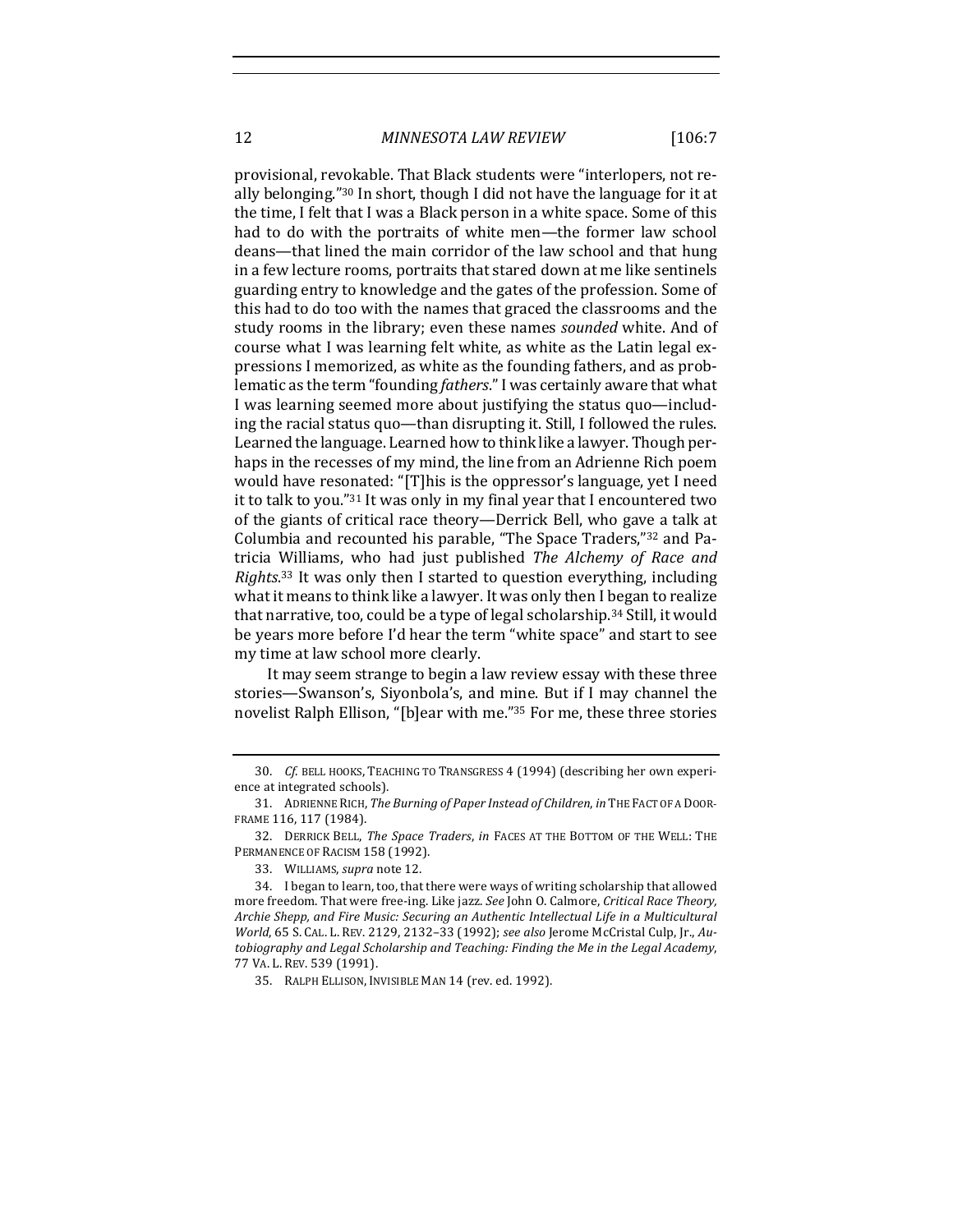are all connected and support an argument I want to make. That argument, for starters, is this: Since their emergence in the 1850s as the dominant means of legal education,<sup>36</sup> law schools have been "white spaces." And in this moment when the country is undergoing a racial reckoning, when law schools have pledged to look inward and become anti-racist and truly inclusive, it makes sense to begin with acknowledging how law schools continue to function as white spaces.

To make my argument, I begin in Part One by elaborating on the concept of white space as staked out by the sociologist Elijah Anderson and others, adding to it the work of critical race theory scholars on identity performance. In Part Two, I apply the term to law schools and make the argument that for many students of color, law schools are de facto white spaces where students of color, especially Black students, "are typically absent, not expected, or marginalized when present."37 On one level, the numbers are the argument. There is a reason why just a few years ago, *The Washington Post* ran a headline describing law as "the least diverse profession in the nation."<sup>38</sup> But Part Two goes beyond the numbers to identify other aspects of law schools*even law schools at historically Black colleges and universities*—that render them white spaces, from what is taught, to how the law is taught, even to their architecture.<sup>39</sup>

39. To be clear, by "architecture," I am not limiting myself to the physical building itself. Rather, I use the term "architecture" to encompass the portraits that line the walls, and the legacy names on classroom doors, and much else. Lawrence Lessig famously defined architecture as "the physical world as we find it, even if as we find it is simply how it has already been made." Lawrence Lessig, Commentary, The Law of the *Horse: What Cyberlaw Might Teach,* 113 HARV. L. REV. 501, 507 (1999). I cannot think of a better definition.

<sup>36.</sup> On the origins of law schools and the gradual demise of legal apprenticeship, see LAWRENCE M. FRIEDMAN, A HISTORY OF AMERICAN LAW 525-38 (1973).

<sup>37.</sup> Anderson, *supra* note 1.

<sup>38.</sup> Deborah L. Rhode, *Law Is the Least Diverse Profession in the Nation. And Lawyers Aren't Doing Enough to Change That*, WASH. POST (May 27, 2015), https://www.washingtonpost.com/posteverything/wp/2015/05/27/law-is-the -least-diverse-profession-in-the-nation-and-lawyers-arent-doing-enough-to-change -that [https://perma.cc/HY4A-P799]. Vernellia Randall puts it more bluntly, calling law the "whitest profession." Vernellia Randall, 2004 The Whitest Law School Report, RACISM.ORG (June 4, 2019), https://www.racism.org/articles/basic-needs/ education/266-education-legal-education/the-whitest-law-schools/2874-the -whitest-law-school-1 [https://perma.cc/HY4A-P799] ("In many ways institutional discrimination in law schools is really about maintaining the legal profession as 'The Whitest Profession.""); see also Casey C. Sullivan, What's the Least Diverse Profession in *America? The Law, FINDLAW (Nov. 24, 2015), https://blogs.findlaw.com/greedy\_* associates/2015/11/whats-the-least-diverse-profession-in-america-the-law.html [https://perma.cc/3PTW-FUCD] ("When it comes to being the whitest, malest profession in America, the law has everyone else beat.").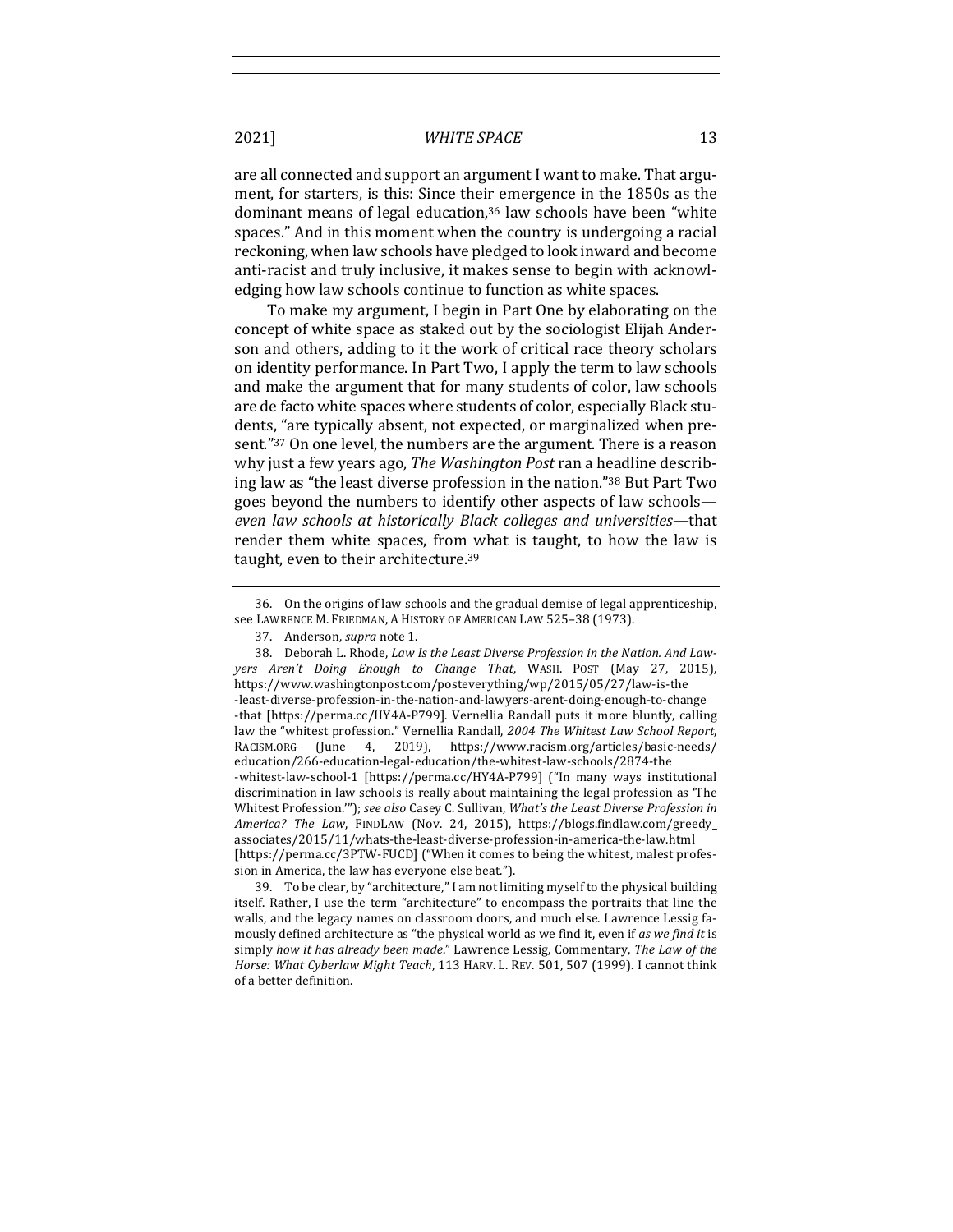14 *MINNESOTA LAW REVIEW* [106:7

The end goal of this Essay, however, is not solely to describe law schools as white spaces or to identify where law schools fall short.<sup>40</sup> Nor is the goal simply to challenge law schools to do better. Given that this country is slated to tip from being majority white to majority minority in the year  $2044<sub>1</sub>$ <sup>41</sup> it should already be taken as a given that law schools must step up. Must do better. Must, at a minimum, get their own houses in order. The end goal of this Essay is at once more ambitious and more simple. It is to check, and even disturb, the very foundations on which most law schools are built. It is to reexamine the walls, and the insulation, that allow some students to thrive while keeping others out. It is to test the air filtration system to make sure it has not become stagnant with time. It is to see where repairs are possible, while recognizing what may be necessary are sledgehammers, wrecking balls, and new tools. An entire demolition. The end goal of this Essay is to dare law schools—to dare all of us—to imagine a new construction, an entirely new law school. In short, the end goal of this Essay is to imagine the law school no longer as a white space (in terms of demographics, or what is taught, or how it is taught), but as a *white space* (as in a blank page, at once empty and full of possibilities). What would it mean to rethink, from the bottom up, what is taught, how it is taught, and to what end? More broadly, what would it mean to create a law school that is cosmopolitan and then some, a place where intellectual curiosity thrives, where change and challenge are celebrated, where education itself is a practice of freedom, and perhaps most importantly, where there is no need to tout inclusivity, because everyone already belongs? These are the questions taken up in Part Three of this Essay.

#### I. THE WHITE SPACE

On November 12, 2020, as part of the racial reckoning law schools engaged in following the social justice protests over the summer, I organized a panel at Fordham Law School titled: "The Law

<sup>40.</sup> Indeed, the argument that law schools, or more specifically elite law schools, constitute white spaces has already been made, at least by a sociologist who did ethnographic work at two law schools. See generally WENDY LEO MOORE, REPRODUCING RAC-ISM: WHITE SPACES, ELITE LAW SCHOOLS, AND RACIAL INEQUALITY 9-64 (2008). Though we reach the same conclusion, our approaches differ. Beyond that, she stops short of reimagining the law school, which is the end goal of this essay.

<sup>41.</sup> For an argument that this demographic shift will herald changes that we should prepare for now, see Bennett Capers, *Afrofuturism, Critical Race Theory, and Policing in the Year 2044,* 94 N.Y.U. L. REV. 1, 58-60 (2019).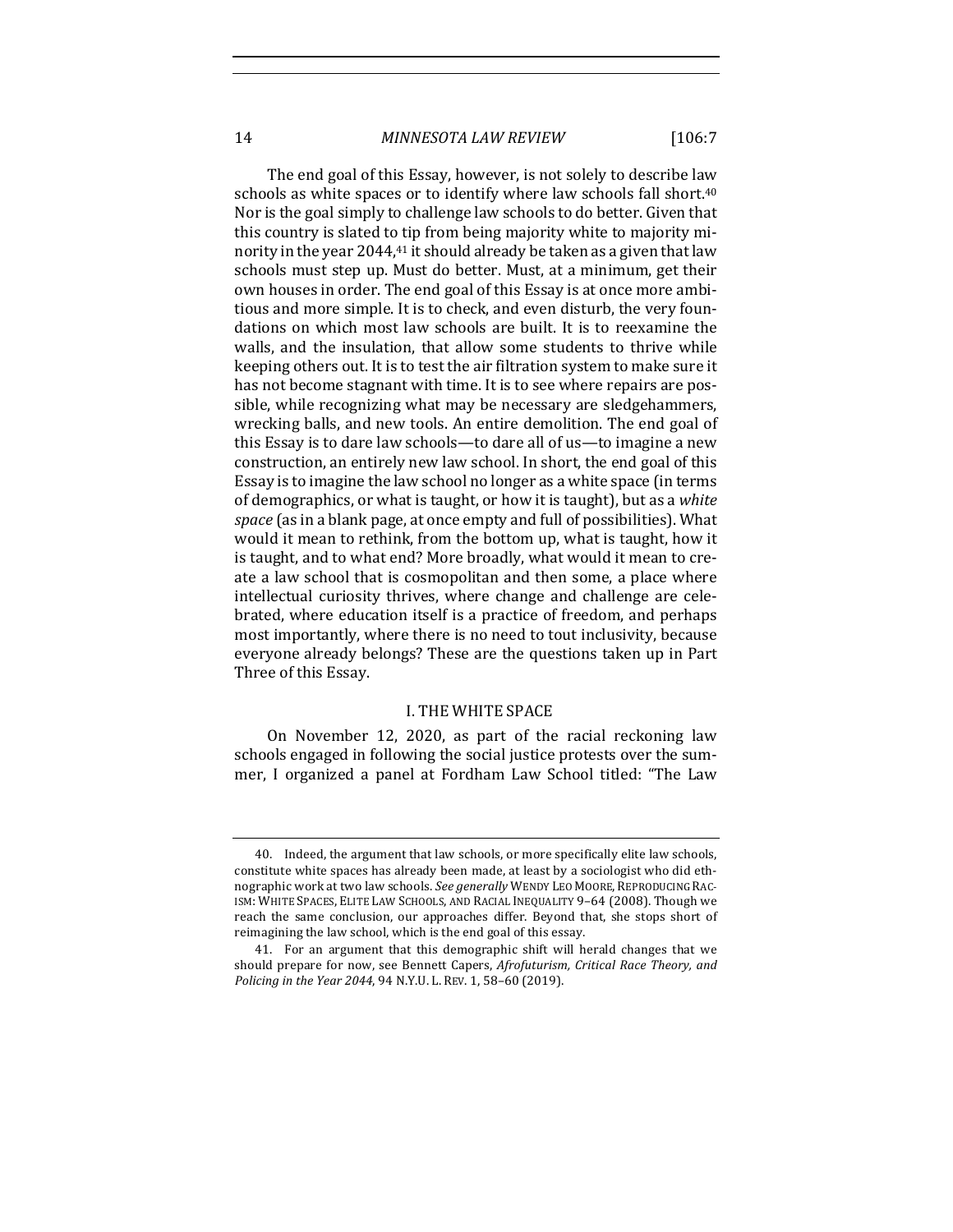School as White Space?"<sup>42</sup> The question mark was deliberate: I wanted students and alumni to ask themselves the question, rather than answering the question for them. That said, one of the first questions I put to the law professors on the panel, which included Professors Meera Deo, Emily Houh, Osamudia James, and Elizabeth Mertz,<sup>43</sup> was whether the question mark was superfluous. Whether they thought of law schools as white spaces. To a one, they answered in the affirmative and offered their own reasons why, several of which I will explore in Part Two of this Essay. But before making my argument that law schools—even law schools at HBCUs—too often function as white spaces, it makes sense to begin as I did on November 12. Not by recounting now familiar incidents of Blacks being deemed out of place, often by Beckys or Karens,<sup>44</sup> incidents that have been described as "both disturbing and disturbingly common." $45$  Nor by pointing out that "white space" has now become a part of the media's vocabulary.<sup>46</sup> Rather, I began, as I do here, by setting the stage with Elijah Anderson's influential article, "The White Space."

Years before a white employee at a Starbucks in Philadelphia called the police on two Black men who were simply sitting at a table waiting for a business associate, or before Siyonbola was accosted for taking a nap in her dorm's common area, Elijah Anderson, a professor

<sup>42.</sup> I was particularly proud of the poster I helped design, which featured the silhouettes of students, all heading in one direction, with one Black student facing the other direction.

<sup>43.</sup> The fifth panelist was Elijah Anderson himself. For more on the panel, see Julia Brodsky, Panel Examines the "White Space" of the Legal World, FORDHAM L. NEWS (Nov. 22, 2020), https://news.law.fordham.edu/blog/2020/11/22/panel-examines -the-white-space-of-the-legal-world [https://perma.cc/9YPW-AR7A].

<sup>44.</sup> For a discussion of the difference, see Damon Young, *The Difference Between a 'Karen' and a 'Becky,' Explained*, THE ROOT (April 6, 2020), https://www .theroot.com/the-difference-between-a-karen-and-a-becky-explained-1842708257 [https://perma.cc/ZC3Z-5PCZ].

<sup>45.</sup> Jelani Cobb, *Starbucks and the Issue of White Space*, NEW YORKER (May 27, 2018), https://www.newyorker.com/magazine/2018/06/04/starbucks-and-the -issue-of-white-space [https://perma.cc/M4N8-BC8J].

<sup>46.</sup> The following are just a sampling of media discussions: Jamelle Bouie, White *Spaces*, SLATE (Apr. 16, 2018), https://slate.com/news-and-politics/2018/04/how -raced-spaces-explain-the-philadelphia-starbucks-arrests.html [https://perma.cc/ 78CG-6FSV]; Julia Craven, *The Burden of Being Black in a White Space*, HUFFPOST (Apr. 24, 2018), https://www.huffpost.com/entry/starbucks-arrest-shopping-while -black\_n\_5ade8e29e4b0df502a4ec117 [https://perma.cc/X7FY-BR9Z]; Jesse Williams & Judith Browne Dianis, Opinion, *Starbucks' Incident Proves 'Whites Only' Spaces Still Exist*, CNN (May 29, 2018), https://www.cnn.com/2018/05/28/opinions/ starbucks-white-space-opinion-williams-dianis/index.html [https://perma.cc/B4MJ -438Y]; Cobb, *supra* note 45.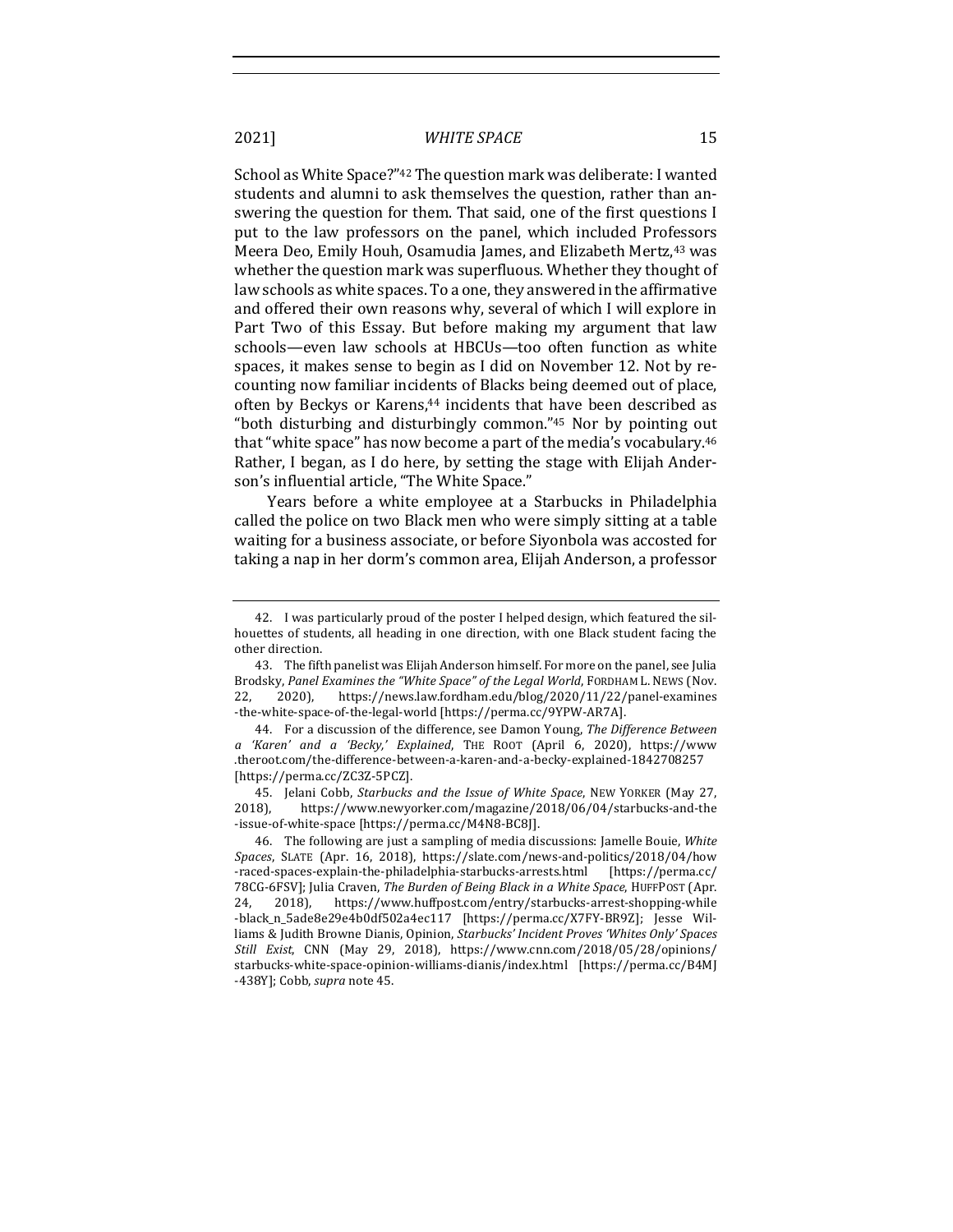16 *MINNESOTA LAW REVIEW* [106:7

of sociology and African American studies at Yale, turned critical attention to a term that was already known to Blacks: the white space. Focusing on cities, Anderson argued that "public spaces, workplaces, and neighborhoods may now be conceptualized as a mosaic of white spaces, black spaces, and cosmopolitan spaces."<sup>47</sup> Based on his socioethnographic work, Anderson conceptualized a "white space" as any setting in which "black people are typically absent, not expected, or marginalized when present."<sup>48</sup> They are spaces "which blacks must navigate as a condition of their existence, and where whites belong and black people can be so easily be reminded that they do not."<sup>49</sup> For whites, "the same settings are generally regarded as unremarkable, or as normal, taken-for-granted reflections of civil society."<sup>50</sup> Indeed, notwithstanding the fact that Blacks may view these spaces as "homogeneously white and relatively privileged," whites may consider the same spaces "diverse."<sup>51</sup> That said, when an unfamiliar Black person enters a white space, whites may notice the disruption in what is expected, especially if the unfamiliar Black person is not "in his place' that is, one who is working as a janitor or a service person or one who has [already] been vouched for by white people in good standing."<sup>52</sup> For an unfamiliar Black person who is not "in his place," whites may "immediately try to make sense of the [Black person]—to figure out 'who that is,' or to gain a sense of the nature of the person's business and whether they need to be concerned."<sup>53</sup>

For her part, the Black person who wants acceptance might find that she has to engage in "a performance, a negotiation, or what some blacks derisively refer to as a 'dance.' . . . [I]n effect, they perform to be accepted."<sup>54</sup> Anderson adds:

When the anonymous black person can demonstrate that he or she has business in the white space, by producing an ID card, or simply passing an initial inspection, the defending "agents" may relax their guard, at least for the time being. They may then advance from concern with the person's deficit of credibility to his or her provisional status, suggesting a conditional "pass."... [But] this social plateau simply foreshadows further evaluations that typically have little to do with the black person's essential merit as a person.

54. *Id*.

<sup>47.</sup> Anderson, *supra* note 1, at 10-11.

<sup>48.</sup> *Id.* at 10. Such spaces may "vary in kind, but their most visible feature is their overwhelming presence of white people and their absence of black people." *Id.* at 13.

<sup>49.</sup> *Id*. at 15.

<sup>50.</sup> *Id.* at 10.

<sup>51.</sup> *Id*. at 11.

<sup>52.</sup> *Id*. at 13.

<sup>53.</sup> *Id*.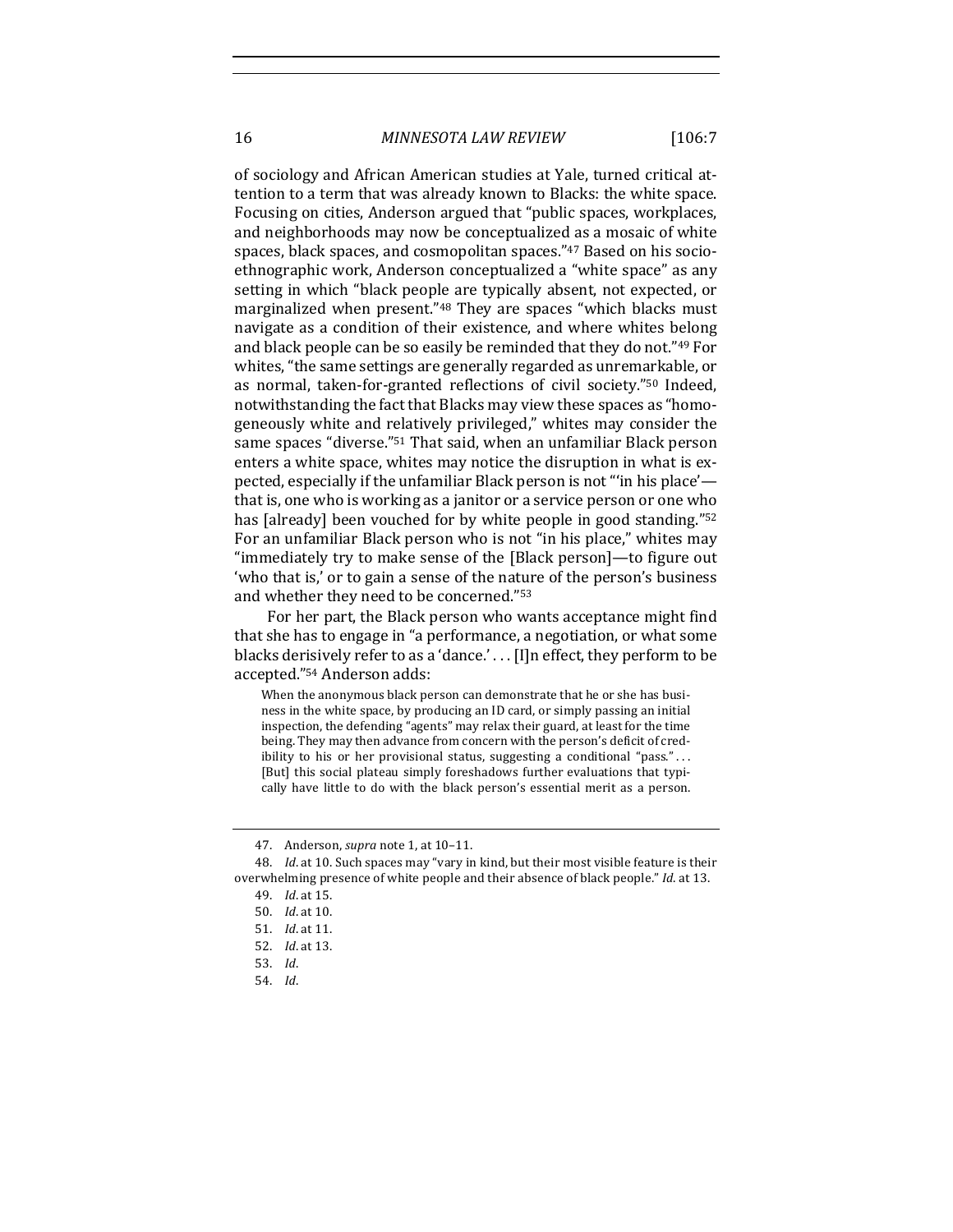When venturing into or navigating the white space, black people endure such challenges repeatedly  $\dots$ 

[A]s long as the black person is present in the white space, he or she is likely to be "on," performing before a highly judgmental but socially distant audience . . . .

To be at all successful, they must manage themselves within this space. But the promise of acceptance is too often only that, a promise.<sup>55</sup>

The influence of Anderson's work is significant. In part because of Anderson, the term "white space" is both academic and mainstream, so much so that when Siyonbola described what it felt like to have police called on her simply for being in her dorm's common room, she said, "Most of America is comprised of white spaces."<sup>56</sup> Another student added, "In white spaces like Yale, black students—and all students of  $color—are$  forced to navigate spaces not built for them.... [And] navigation often means assimilation—insincerely changing actions and beliefs in search of acceptance in a white space. But even that isn't enough to 'prove' we belong."<sup>57</sup>

Anderson's work also dovetails the work of several critical race theory scholars when it comes to race, space, and performance. For example, Elise Boddie has written about "the racial identifiability of spaces," often as a result of a history of exclusion.<sup>58</sup> Devon Carbado and Mitu Gulati introduced the term "working identity" to explain the extra work many people of color must do simply to avoid being stereotyped.<sup>59</sup> Moreover, Anderson's work thickens Cheryl Harris's seminal article "Whiteness as Property," in which she calls attention to the "valorization of whiteness as treasured property in a society structured on racial caste."<sup>60</sup> Harris writes:

In ways so embedded that it is rarely apparent, the set of assumptions, privileges, and benefits that accompany the status of being white have become a valuable asset-one that whites sought to protect . . . . Even though the law is neither uniform nor explicit in all instances, in protecting settled expectations based on white privilege, American law has recognized a property interest in whiteness that, although unacknowledged, now forms the background against which legal disputes are framed, argued, and adjudicated.<sup>61</sup>

<sup>55.</sup> *Id.* at 13-14, 16.

<sup>56.</sup> A.T. McWilliams, *On Being Black in the White Space of Yale*, SLATE (May 11, 2018), https://slate.com/news-and-politics/2018/05/on-being-black-in-the-white -space-of-yale.html [https://perma.cc/FE54-UJCD] (quoting Siyanbola).

<sup>57.</sup> *Id*.

<sup>58.</sup> Elise C. Boddie, *Racial Territoriality*, 58 UCLA L. REV. 401, 414 n.63 (2010).

<sup>59.</sup> Devon W. Carbado & Mitu Gulati, *Working Identity*, 85 CORNELL L. REV. 1259, 1262 (2000).

<sup>60.</sup> Cheryl I. Harris, Whiteness as Property, 106 HARV. L. REV. 1707, 1713 (1993).

<sup>61.</sup> *Id*. at 1713–14.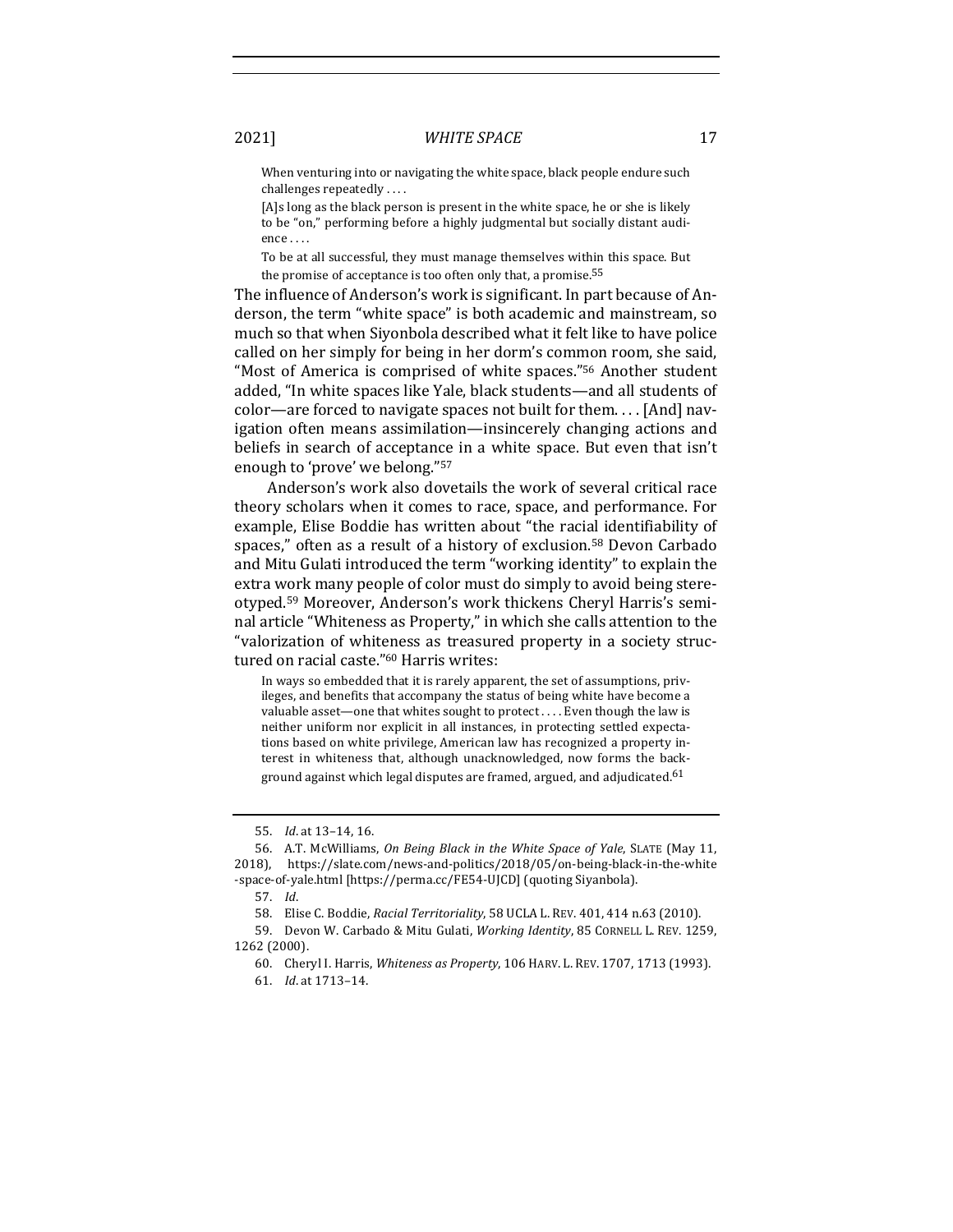Anderson adds to Harris's observation, enriching it. He points out it is not only whiteness that can function as property, but also property that can denote whiteness.<sup>62</sup>

To be sure, Anderson's analysis has its shortcomings. Perhaps most jarringly, Anderson replicates the Black-white binary, and in doing so erases other types of racial diversity.<sup>63</sup> In addition, Anderson conceptualizes cities as having just three types of spaces: There are the white spaces described above. There are also Black spaces, which for Anderson is reflected in the association of Blackness with "the iconic ghetto."<sup>64</sup> Then there are cosmopolitan canopies, which Anderson describes as islands "of racial and ethnic civility in a sea of segregated living."<sup>65</sup>

But in reality, there are a plethora of spaces that are associated with different groups. For example, there are spaces that exude heterosexuality—think of most high school proms. Indeed, proms are but one example, since in reality the norm of heterosexuality—what Adrienne Rich calls "compulsory heterosexuality"<sup>66</sup>—exists almost everywhere. Similarly, there are spaces that are gendered. Think locker rooms. Significantly, a space can be gendered even when people of different genders are present. We tend to think of police departments as male spaces; ditto for the military. But the existence of male spaces extends beyond these examples. When Ruth Bader Ginsburg entered Harvard Law School, then transferred to Columbia Law, she was entering male spaces, as were the thousands of women who came after her. (Her joining the Supreme Court could also be thought of as entering a male space, just as Justice Thurgood Marshall's joining the Court can be thought of as his entering a white space.) Law firms, too, can be thought of as white and male spaces, given the lack of diversity among partners. And, of course, even in spaces that seem numerically diverse, group-identified sub-spaces can still exist, some by choice,

<sup>62.</sup> Anderson, *supra* note 1, at 13.

<sup>63.</sup> On the problem of scholars reproducing the Black/white paradigm, see Juan F. Perea, The Black/White Binary Paradigm of Race: The 'Normal Science' of American *Racial Thought*, 85 CALIF. L. REV. 1213, 1218 (1997).

<sup>64.</sup> Anderson, *supra* note 1, at 11-13; see also Elijah Anderson, The Iconic Ghetto, 642 ANNALS AMER. ACAD. POL. & SOC. SCI. 6, 8 (June 4, 2012). As another observer put it in describing Anderson's conceptualization of the "black space," all Blacks "come from the ghetto and they carry the ghetto with them, representing its putative danger, crime, and poverty." Bouie, *supra* note 46.

<sup>65.</sup> Anderson, *supra* note 1, at 19; see also ELIJAH ANDERSON, THE COSMOPOLITAN CANOPY (2011).

<sup>66.</sup> See Adrienne Rich, *Compulsory Heterosexuality and Lesbian Existence*, 5 SIGNS (SPECIAL ISSUE) 631, 632–40 (1980).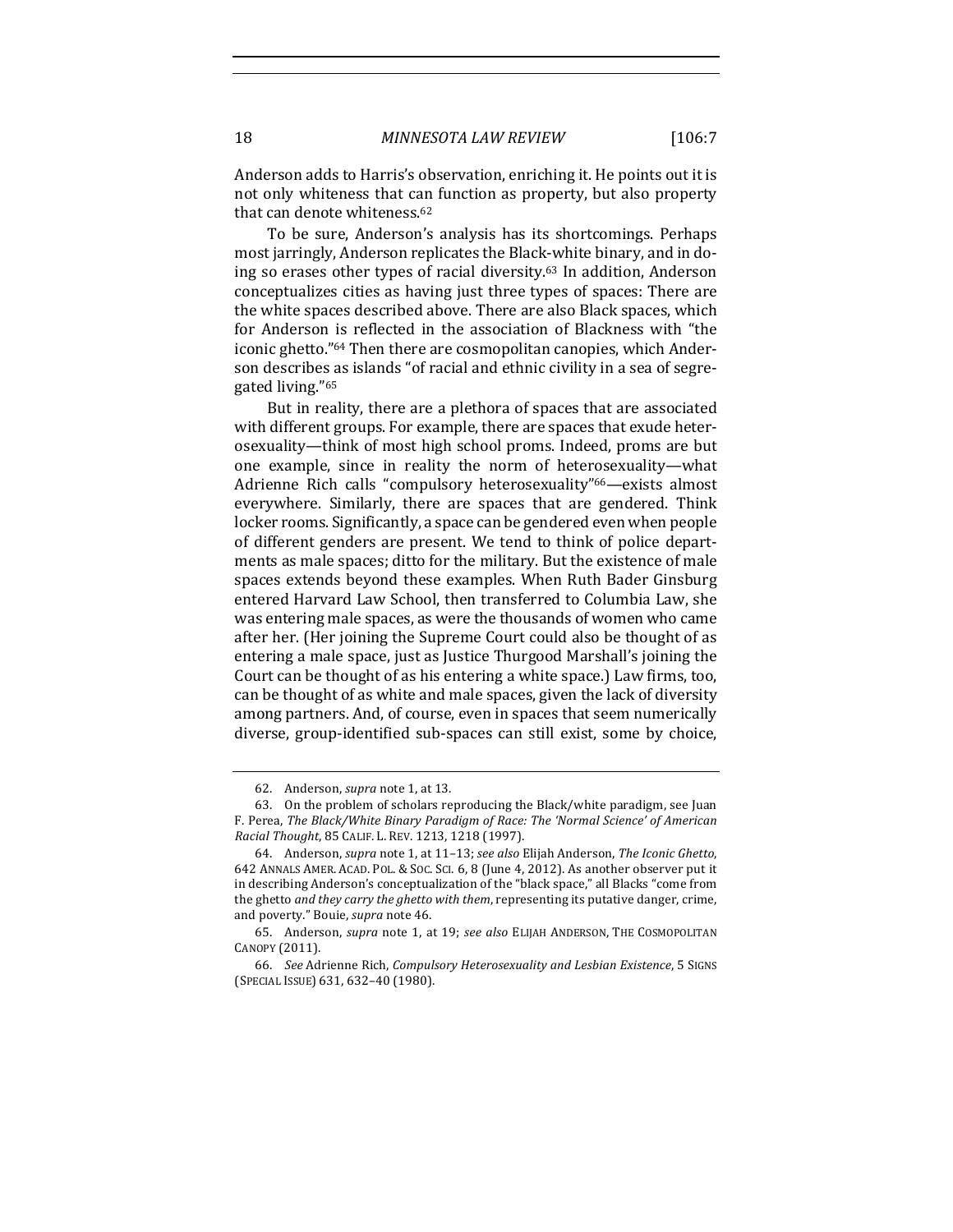some by circumstances. Among law students, there are affinity groups such as BLSA, LALSA, APALSA, NALSA, and OUTLaw.<sup>67</sup>

And of course, there are other types of spaces as well. Jewish spaces and Catholic spaces. Poor spaces and wealthy spaces. Progressive spaces and conservative spaces. Ableist spaces, and disabled spaces. The list goes on. My goal is not to create an exhaustive taxonomy of spaces. But I will point to an aspect of these spaces that may not be apparent, that requires knowing, and that is this: what holds together and reinforces each of these spaces are the rebars of history and law. In the area of gender, one has only to think of the Court's decision in *Muller v. Oregon*, upholding limitations on women's ability to work or contract for "the well-being of the race."<sup>68</sup> Or *Hoyt v. Florida* upholding the exclusion of women from jury service,<sup>69</sup> or *Bradwell v. Illinois*, upholding the exclusion of women from the practice of law.<sup>70</sup> And of course race is structurally embedded as well.<sup>71</sup> One has only to think of *Dred Scott v. Sanford*, in which Justice Taney concluded that Blacks were beings "of an inferior order  $\dots$  unfit to associate with the white race."72 Or of the Court's decision in *Plessy v. Ferguson*, enshrining the doctrine of "separate but equal."73

Or of the *Insular Cases*,<sup>74</sup> in which the Court gave its blessing to the unequal treatment of Puerto Rico, a decision tinged with racial

70. 83 U.S. 130, 142 (1873).

71. As one scholar has written: "It is hard to understate the central significance of geographical themes—space, place, and mobility—to the social and political history of race relations and antiblack racism in the United States . . . . [S]egregation, integration, and separation are spatial processes ... [and] spatial experiences." DAVID DELANEY, RACE, PLACE, AND THE LAW: 1836-1948, at 9 (1998).

74. Of course, the *Insular Cases* are actually a cluster of decisions. *See* Huus v. N.Y. & P.R. S.S. Co., 182 U.S. 392, 397 (1901) (holding that a vessel engaged in trade between Puerto Rico and New York is engaged in coastal trade and not foreign trade); Downes v. Bidwell, 182 U.S. 244, 287 (1901) (holding that Puerto Rico did not become a part of the United States within the meaning of Article I, Section 8 of the Constitution); Armstrong v. United States, 182 U.S. 243, 244 (1901) (invalidating tariffs imposed on goods exported from the United States to Puerto Rico after ratification of the treaty between the United States and Spain); Dooley v. United States, 182 U.S. 222, 236 (1901) (holding that the right of the President to exact duties on imports into the United States from Puerto Rico ceased after the ratification of the peace treaty between the United States and Spain); Goetze v. United States, 182 U.S. 221, 222 (1901) (holding that Puerto Rico

<sup>67.</sup> The mentioned affinity groups are common across most law schools and support Black, Latinx, Asian American and Pacific Islander, Native American, and LGBTQIA law students.

<sup>68. 208</sup> U.S. 412, 422 (1908).

<sup>69. 368</sup> U.S. 57, 69 (1961).

<sup>72. 60</sup> U.S. 393, 407 (1856).

<sup>73. 163</sup> U.S. 537, 537-38 (1896); *id.* at 592 (Harlan, J., dissenting).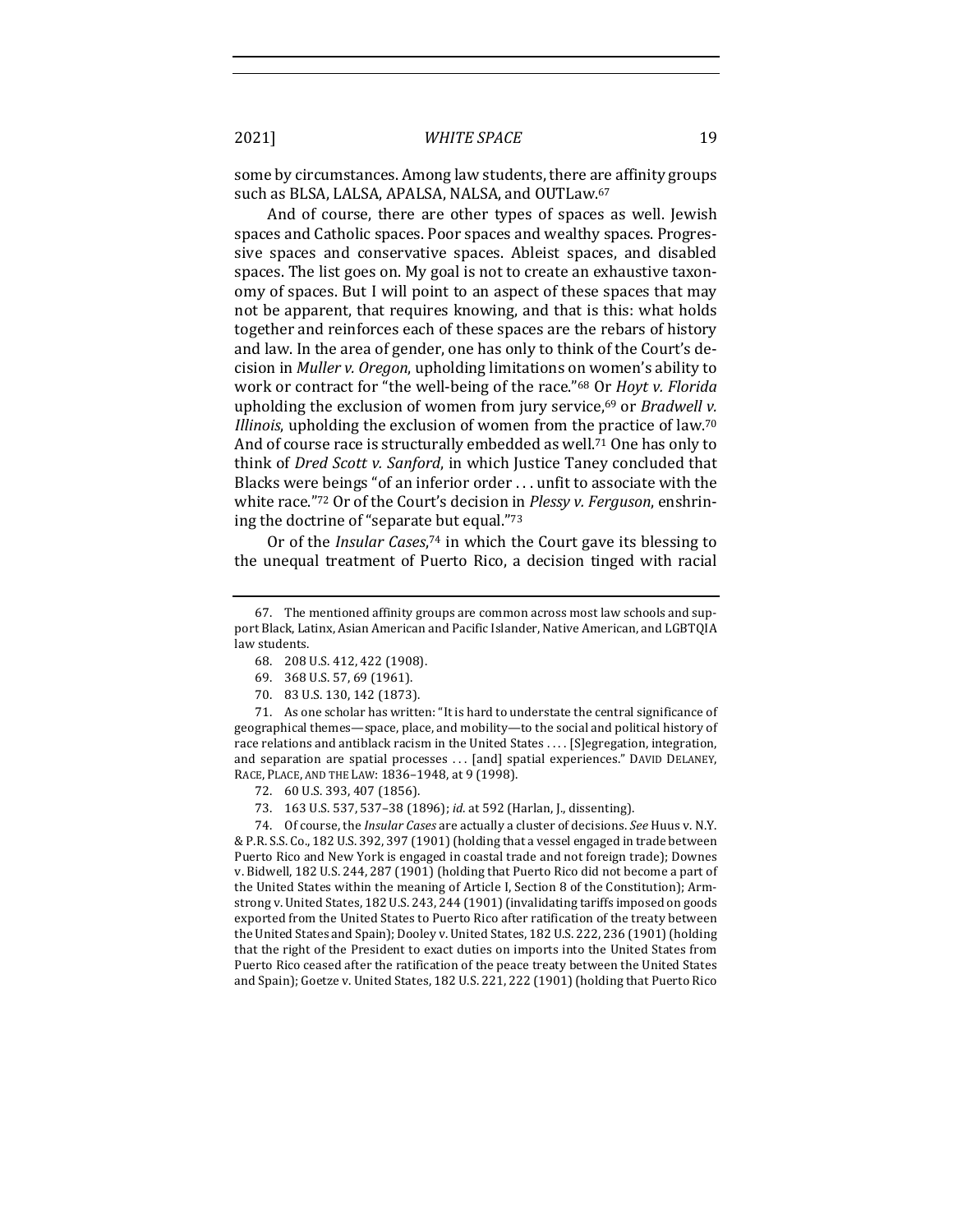bias.<sup>75</sup> Or *Johnson v. McIntosh*,<sup>76</sup> invoking the "doctrine of discovery" and endorsing "manifest destiny" to consign American Indians to the status of occupants, not owners, of land. Or of the Court's many decisions, such as *Palmer v. Thompson<sup>77</sup>* and *Memphis v. Greene*,<sup>78</sup> turning a blind eye to the law's role in enabling and maintaining segregation. For that matter, think of this country's founding document, which codified inequality while professing its opposite, which ensured not only that its *polis* would be white, but that the country, at least as originally conceived, would be *for* whites. Think too of the constitutional convention itself which, given who was present and who was not, has been described as a "conspicuously 'white space.""79

In short, white and other spaces are products of both history and law, a point that Anderson elides.<sup>80</sup> There is something else to be said about spaces. To be sure, spaces can be physical places. They can be found on a city's grid. But they don't have to be. As other scholars have pointed out, "[S]pace is also meaning. It is expressive and symbolic [and] it is educative."<sup>81</sup> Space has even been described as "the implicit and explicit dialogue, processes, and practices that define relationships."82

Which brings me back to law schools. On the surface at least, law schools are no longer exclusively male, though the ideology remains masculinist.<sup>83</sup> Once exclusively for the children of the privileged, law

77. 403 U.S. 217, 227 (1971) (finding no constitutional violation in city's decision to close all of its swimming pools rather than integrate them).

78. 451 U.S. 100, 129 (1981) (finding no constitutional violation in city's decision to close a street in a white neighborhood, which had the effect of limiting an adjacent Black neighborhood's access to a public park).

79. Joe R. Feagin, *Foreword* to WENDY LEO MOORE, REPRODUCING RACISM: WHITE SPACE, ELITE LAW SCHOOLS, AND RACIAL INEQUALITY i, ix (2008).

80. Anderson, *supra* note 1.

81. Lua Kamál Yuille, Rúhíyyih Nikole Yuille & Justin A. Yuille, Love as Justice, 26 LANGSTON HUGHES REV. 49, 49 (2020).

82. Heidi Lasley Barajas & Amy Ronnkvist, *Racialized Space: Framing Latino and* Latina Experience in Public Schools, 109 TCHR. COLL. REC. 1517, 1521 (2007).

83. See generally LANI GUINIER, MICHELLE FINE & JANE BALIN, BECOMING GENTLEMEN:

and Hawaii were not foreign countries within the meaning of United States tariff laws); De Lima v. Bidwell, 182 U.S. 1, 200 (1901) (holding that, once Puerto Rico was acquired by the United States through cession from Spain, it was not a "foreign country" within the meaning of tariff laws).

<sup>75.</sup> Juan R. Torruella, *Ruling America's Colonies*: The Insular Cases, 32 YALE L. & POL'Y REV. 57, 68 (2013) ("[A] definite tinge of racial bias is discernible in several of the plurality opinions.").

<sup>76. 21</sup> U.S. 543 (1823). For a fascinating discussion of the case, see Maggie Blackhawk, Federal Indian Law as Paradigm Within Public Law, 132 HARV. L. REV. 1787, 1818–20 (2019).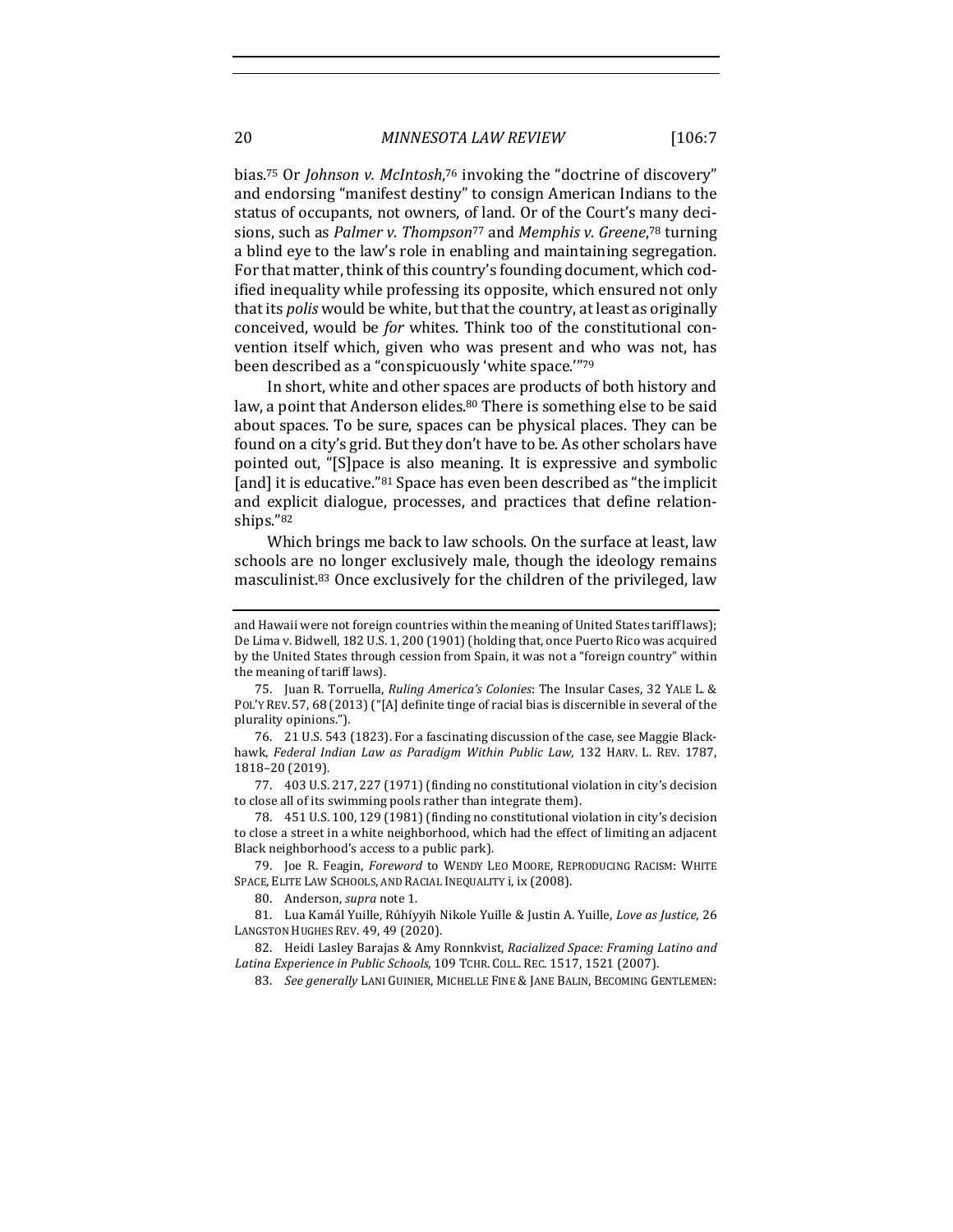schools are less so now. But law schools, by almost any definition, are still white spaces. $84$  Indeed, the whiteness of some of the top law schools is all the starker because they are adjacent to Black spacesthink the University of Chicago and the South Side, or Yale in New Haven, or Columbia Law School next to Harlem. Beyond these three schools, however, almost all law schools are white in the racial sense Anderson means.<sup>85</sup> Literally, white students predominate, and Blacks are "typically absent, not expected, or marginalized when present."86 But the point I want to make goes beyond race, beyond phenotype. In short, even law schools at HCBUs-law schools whose student bodies and faculty are overwhelmingly Black or Brown—are in many ways white spaces. I elaborate upon this below.

#### II. THE LAW SCHOOL AS A WHITE SPACE

The goal of this Part is simple: it makes the argument that most law schools are white spaces. For starters, most law schools are white spaces by virtue of their numbers. Black students in particular are rare, especially Black male students.<sup>87</sup> But the larger point is that law

- 85. Anderson, *supra* note 1.
- 86. *Id.* at 1.

87. For example, in 2017, the 1L class at Harvard Law School had only 40 Black students out of a total 1L class of 560. Jordan Kennedy, *Update: Black Enrollment at* HLS, HARV. BLACK L. STUDENTS ASS'N (Nov. 30, 2018), https://orgs.law .harvard.edu/blsa/2018/11/30/update-black-enrollment-at-hls [https://perma.cc/ 77SU-HLSJ]. Consider numbers from law schools in New York State regarding the percentage of Black students in their entering classes in 2019. Columbia had the largest percentage of Black students, representing 10.6% of its entering class. The smallest percentages belonged to Cardozo (4.4%), Brooklyn (3.2%), and New York Law School (2.6%). *See Section of Legal Education – ABA Required Disclosures*, A.B.A., http://www.abarequireddisclosures.org/Disclosure509.aspx (last visited Sept. 5, 2021) (select year "2019" and selection "JD Enrollment and Ethnicity" under "Compilation – All Schools Data"; then click "Generate Report"). Black men are particularly rare. For example, Brooklyn Law School's third year class in 2020 contained just one Black male. *See 2020 Standard 509 Information Report*, BROOKLYN L. SCH. 2, https://www.brooklaw.edu/-/media/Brooklaw/Files/Standard-509-Info-Report -2020.pdf [https://perma.cc/3QNC-L9DW].

WOMEN, LAW SCHOOL, AND INSTITUTIONAL CHANGE (1997) (discussing the experiences of women as law students).

<sup>84.</sup> This is not to suggest that law schools are open spaces in all other respects. Law schools remain ableist, with intolerable but taken for granted hurdles for students who suffer from physical or mental disabilities. Law schools also remain less-thanopen when it comes to religion. It is not uncommon for law schools to close school on Christian holidays but remain open on Jewish holidays or Muslim holidays. Finally, notwithstanding that this country is increasingly diverse, all law schools make clear that the language of law is English, with some Latin thrown in. All of this sends an expressive message about who belongs and who does not.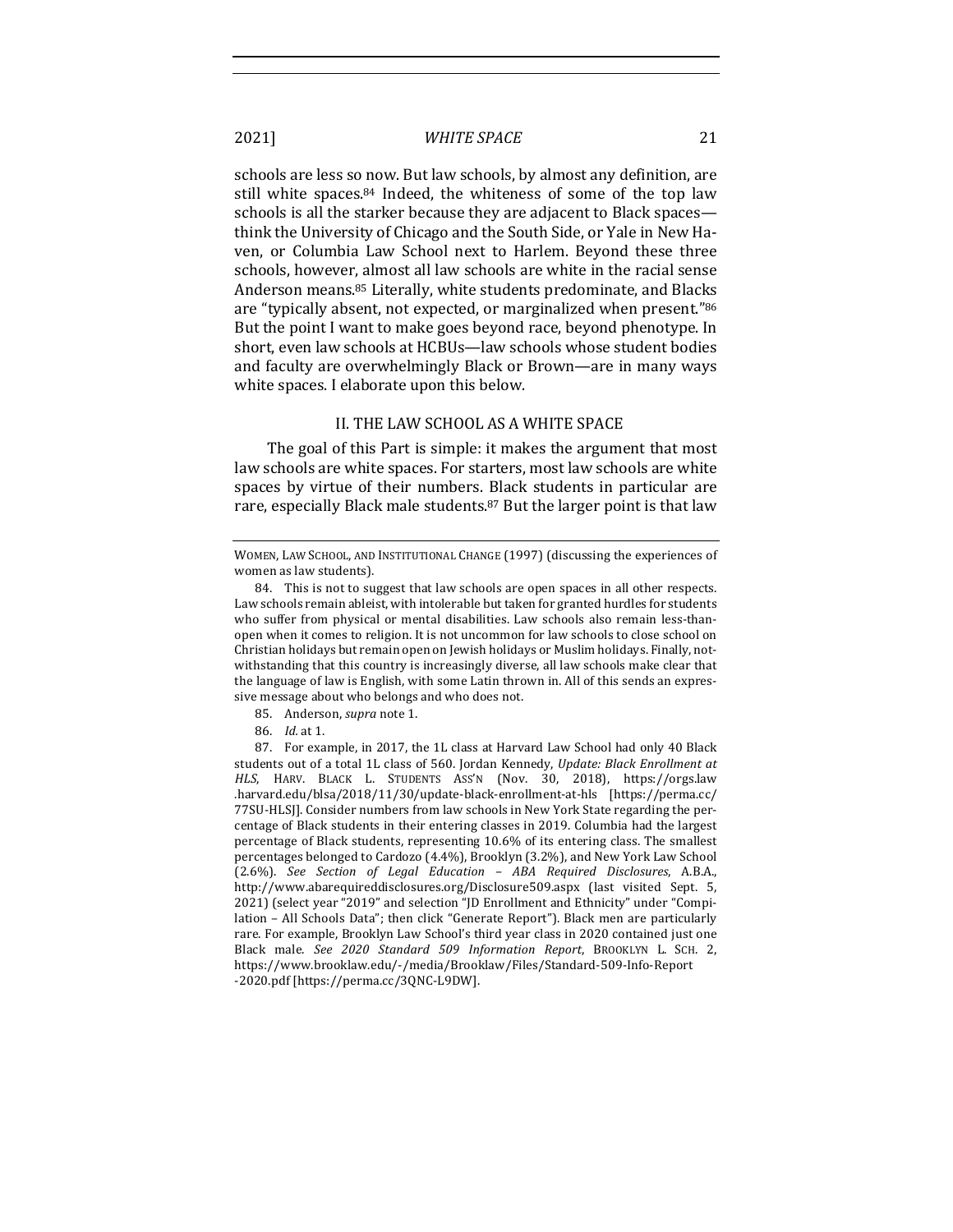schools function as white spaces in other ways as well, including in what they teach, in how they teach, and even in their architecture. As will soon be apparent, I am ultimately using whiteness in a way that goes beyond phenotype. $88$  But for the sake of simplicity, it makes sense to begin with demographics and numbers.

#### A. THE NUMBERS

At least from the point of view of students and faculty of color, to claim that law schools are white spaces may be on par with asserting the obvious. One can even imagine a collective "Duh" in response. By contrast, many white students may not think of their schools as white spaces at all.<sup>89</sup> In fact, many may think of their schools as extremely diverse. Part of this difference in perception is attributable to the fact that the country itself is racially segregated. Most whites live in white neighborhoods.<sup>90</sup> Places of worship are racially divided.<sup>91</sup> And notwithstanding the Court's decision in *Brown v. Board of Education* ending *de jure* segregation,<sup>92</sup> segregation in education remains pervasive and has only increased in the last three decades.<sup>93</sup> As such, for many

<sup>88.</sup> The Yale theologian Willie James Jennings provides a useful definition. He uses "whiteness" to denote "a way of being in the world and seeing the world that forms cognitive and affective structures able to seduce people into its habitation and its meaning making." WILLIE JAMES JENNINGS, AFTER WHITENESS: AN EDUCATION IN BELONG-ING 9 (2020).

<sup>89.</sup> *See* Russell K. Robinson, *Perceptual Segregation*, 108 COLUM. L. REV. 1093, 1120 (2008) (discussing how different racial groups may perceive a similar event differently).

<sup>90.</sup> William H. Frey, *Report: Even as Metropolitan Areas Diversify, White Americans Still Live in Mostly White Neighborhoods*, BROOKINGS (Mar. 23, 2020), https://www.brookings.edu/research/even-as-metropolitan-areas-diversify-white -americans-still-live-in-mostly-white-neighborhoods [https://perma.cc/AAN6 -P6NM].

<sup>91.</sup> *See* Kyle Haselden, "11 A.M. Sunday Is Our Most Segregated Hour," N.Y. TIMES, Aug. 2, 1964, at 9 ("Everyone knows that 11 o'clock on Sunday morning is the most segregated hour in American life."). Indeed, Martin Luther King made a similar observation in an interview on Meet the Press in 1960. See Meet the Press (NBC television broadcast Apr. 17, 1960). Seventy years later, religious observance remains very much segregated. See Cathy Lynn Grossman, Sunday Is Still the Most Segregated Day of the Week, AM. MAG. (Jan. 16, 2015), https://www.americamagazine.org/ content/all-things/sunday-still-most-segregated-day-week [https://perma.cc/QQ5C -WP7K]; see also Greg K. Deal, Diversity Dream: Sunday Still the Most Segregated Day of *the Week*, INDEX-JOURNAL (Oct. 17, 2020), https://www.indexjournal.com/news/ diversity-dream-sunday-still-the-most-segregated-day-of-the-week/article\_

d08d89c3-935d-57a5-86dd-31b4f8be17fd.html [https://perma.cc/Q9FU-EWQW].

<sup>92. 347</sup> U.S. 483 (1954).

<sup>93.</sup> *See* Erica Frankenberg, Jongyeon Ee, Jennifer B. Ayscue & Gary Orfield, *Harm-*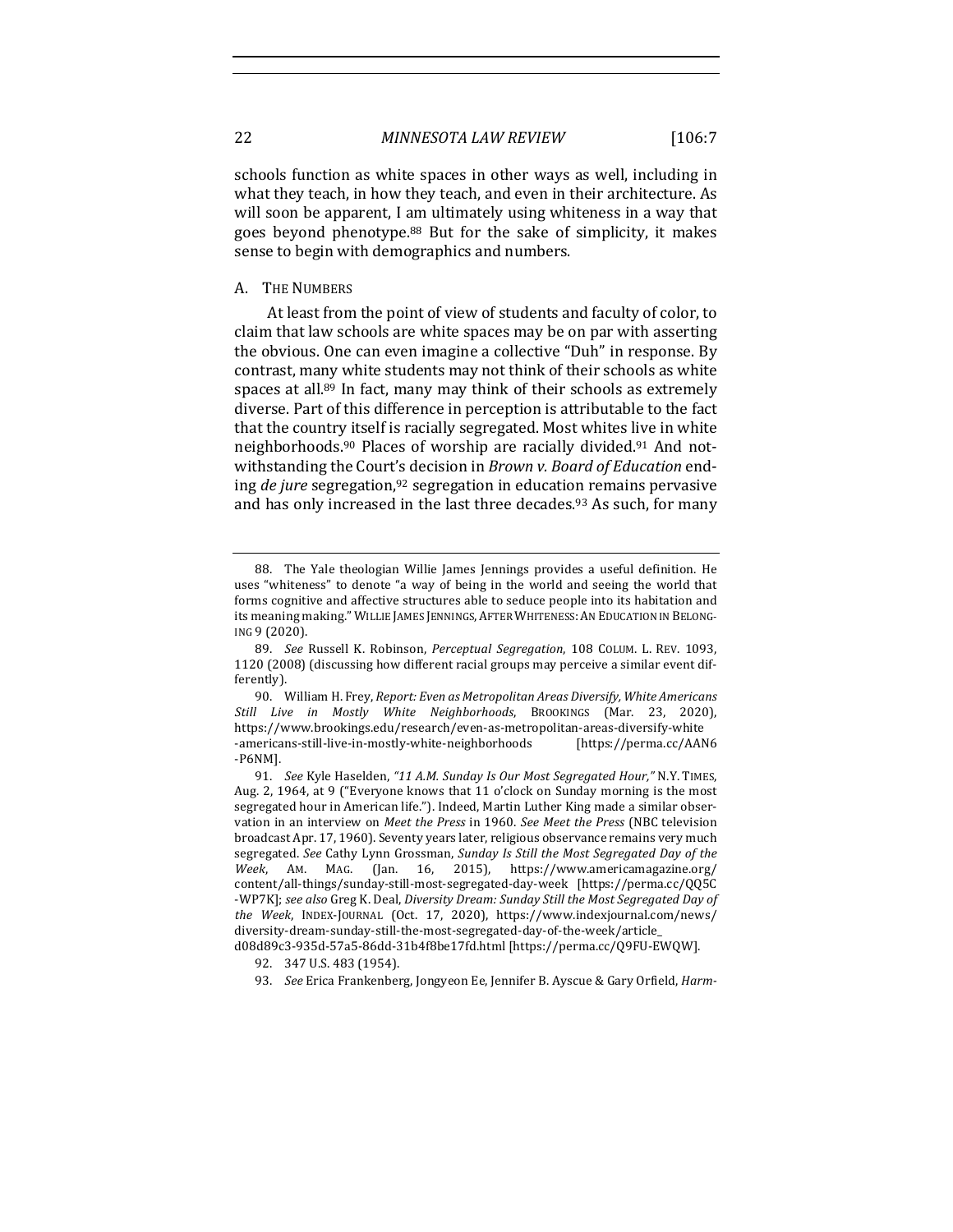whites, being in the overwhelming majority may seem natural, taken for granted. For these whites, it is as "taken for granted" as the fact that the U.S. Senate has only three Black members, and has had only a total of eleven Blacks<sup>94</sup> of out almost  $2000$  in our history.<sup>95</sup> It is as "taken for granted" as entering a high-end restaurant and seeing only white patrons.<sup>96</sup> For many whites, law schools may seem comparatively diverse; certainly many law schools promote themselves as diverse, making sure their websites and promotional brochures show diverse faces, in the process engaging in what Nancy Leong might call a type of identity capitalism. $97$  Thinking of the culture wars over affirmative action—from *Grutter v. Bollinger*,<sup>98</sup> to *Fisher v. University of Texas*<sup>99</sup> to the recent suits against Yale and Harvard<sup>100</sup>—students may even see their schools as *too* diverse.

My point is not to weigh in on the merits of affirmative action. But if the question is whether law schools are white spaces, then numbers

the rise once again").

95. See *Featured Biographies*, U.S. SENATE, https://www.senate.gov/ senators/featured-biographies.htm [https://perma.cc/KQ8X-HUF2].

*ing Our Common Future: America's Segregated Schools 65 Years after Brown, C.R. PRO-*JECT 4 (May 10, 2019), https://www.civilrightsproject.ucla.edu/research/k-12 -education/integration-and-diversity/harming-our-common-future-americas-segregated-schools-65-years-after-brown/Brown-65-050919v4-final.pdf  $[https://perma.cc/K4CE-9LGS]$  (finding that "intense levels of segregation ... are on

<sup>94.</sup> *See Ethnic Diversity in the Senate*, U.S. SENATE., https://www.senate.gov/ artandhistory/history/common/briefing/minority\_senators.htm [https://perma.cc/USF2-AW9L].

<sup>96.</sup> *Cf.* Osayi Endolyn, *Trapped in While Dining Out: When White People Make Me* Part of Their Show, WASH. POST (Jan. 7, 2020), https://www.washingtonpost.com/ lifestyle/food/trapped-in-while-dining-out-how-racism-often-makes-me-part-of -someone-elses-show/2020/01/06/4169c6d8-2c11-11ea-bcd4-24597950008f\_ story.html [https://perma.cc/JVL2-VHS4] (discussing the "white gaze" felt by a Black woman in various restaurants, bars, and other public settings).

<sup>97.</sup> *See generally* NANCY LEONG, IDENTITY CAPITALISTS: THE POWERFUL INSIDERS WHO EXPLOIT DIVERSITY TO MAINTAIN INEQUALITY (2021) (coining the term "identity capitalism").

<sup>98. 539</sup> U.S. 306, 343 (2003) (upholding Michigan Law School's "narrowly tailored use of race in admissions" as not violating the Equal Protection Clause).

<sup>99. 136</sup> S. Ct. 2198 (2016) (finding constitutional University of Texas's admission policy using race as a factor in their holistic review).

<sup>100.</sup> Students for Fair Admissions v. President of Harvard Coll., 980 F.3d 157, 203-04 (2020) (ruling that Harvard admission practices were constitutional); *see* Anemona Hartocollis, The Justice Dept. Drops a Lawsuit Accusing Yale of Discriminating Against *Asian-American and White Applicants*, N.Y. TIMES (Feb. 3, 2021), https://www .nytimes.com/2021/02/03/us/the-justice-dept-drops-a-lawsuit-accusing-yale-of

<sup>-</sup>discriminating-against-asian-american-and-white-applicants.html [https://perma .cc/2Q8P-K4JX] (detailing how, with the change in the administration, the Justice Department withdrew its lawsuit against Yale).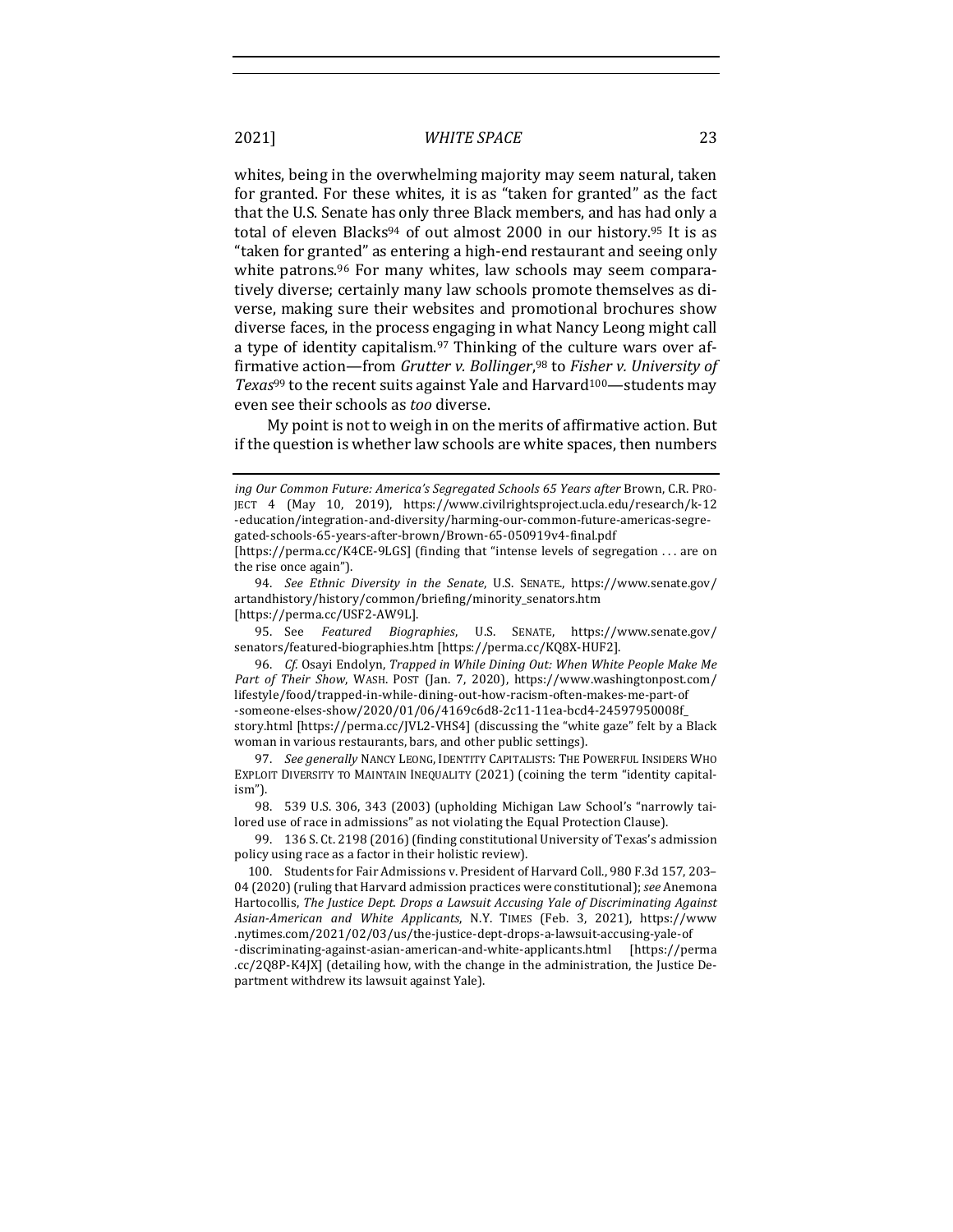#### 24 *MINNESOTA LAW REVIEW* [106:7

have to be part of the answer. For example, in 2019, Latinx students accounted for 12.7% of students at ABA accredited law schools, even though Latinx individuals make up approximately 18.3% of the population in the United States.<sup>101</sup> The number of Black students is even smaller. Blacks make up just 7.94% of law students, though Blacks make up 13.4% of the population.<sup>102</sup> Indeed, the percentage of incoming Black students *decreased* between 2018 and 2019.<sup>103</sup> And even these numbers tell only part of the story.<sup>104</sup> As an analysis by Miranda Li, Phillip Yao, and Goodwin Liu reveals, the Black and Latinx students that are enrolled in law schools are disproportionately enrolled in lower-ranked schools.<sup>105</sup> (Their study also found that women are disproportionately enrolled at lower-ranked schools as well.)<sup>106</sup> At the top 30 law schools, Latinx students make up just 9% of the students; Blacks only 6%.<sup>107</sup> The numbers for Native American law students compared to their population are even more underwhelming.<sup>108</sup>

The findings from a recent survey on diversity and inclusion, conducted by the Law School Survey of Student Engagement, also warrant mention. While 31% of white law students report having a strong sense of belonging at their schools, only 21% of Native American and Black students strongly agreed with the statement that they feel "part" of the community."<sup>109</sup> Women of color were even less likely to feel part of the law school community.<sup>110</sup> Moreover, while only 9% of white students noted they felt uncomfortable being themselves on campus, the

<sup>101.</sup> *See Law School Enrollment by Race & Ethnicity (2019)*, ENJURIS, https://www.enjuris.com/students/law-school-race-2019.html [https://perma.cc/ 8R98-HTZQ].

<sup>102.</sup> *Id.*

<sup>103.</sup> *Id.* ("In 2018, Black students made up 7.91% of total incoming law students, but in 2019, they accounted for 7.57% of incoming law students.").

<sup>104.</sup> *Id*.

<sup>105.</sup> Miranda Li, Phillip Yao & Goodwin Liu, Who's Going to Law School, AM. B. FOUND. (2020), http://www.americanbarfoundation.org/uploads/cms/documents/ who\_is\_going\_to\_law\_school\_policy\_brief.pdf [https://perma.cc/C2AA-DDCS]. 106. *Id*.

<sup>107.</sup> Gabriel Kuris, What Underrepresented Law School Applicants Should Know, U.S. NEWS & WORLD REP. (June 8, 2020), https://www.usnews.com/ education/blogs/law-admissions-lowdown/articles/what-underrepresented-law -school-applicants-should-know [https://perma.cc/U88T-4VG9].

<sup>108.</sup> *See Law School Enrollment by Race & Ethnicity (2019), supra note 101.* 

<sup>109.</sup> *See 2020 Diversity & Exclusion: 2020 Annual Survey Results*, LAW SCH. SURV. OF STUDENT ENGAGEMENT 9, https://lssse.indiana.edu/wp-content/uploads/2020/09/ Diversity-and-Exclusion-Final-9.29.20.pdf [https://perma.cc/8H83-SWP8].

<sup>110.</sup> *Id.* (finding 20% of Black women reported feeling "part of the community").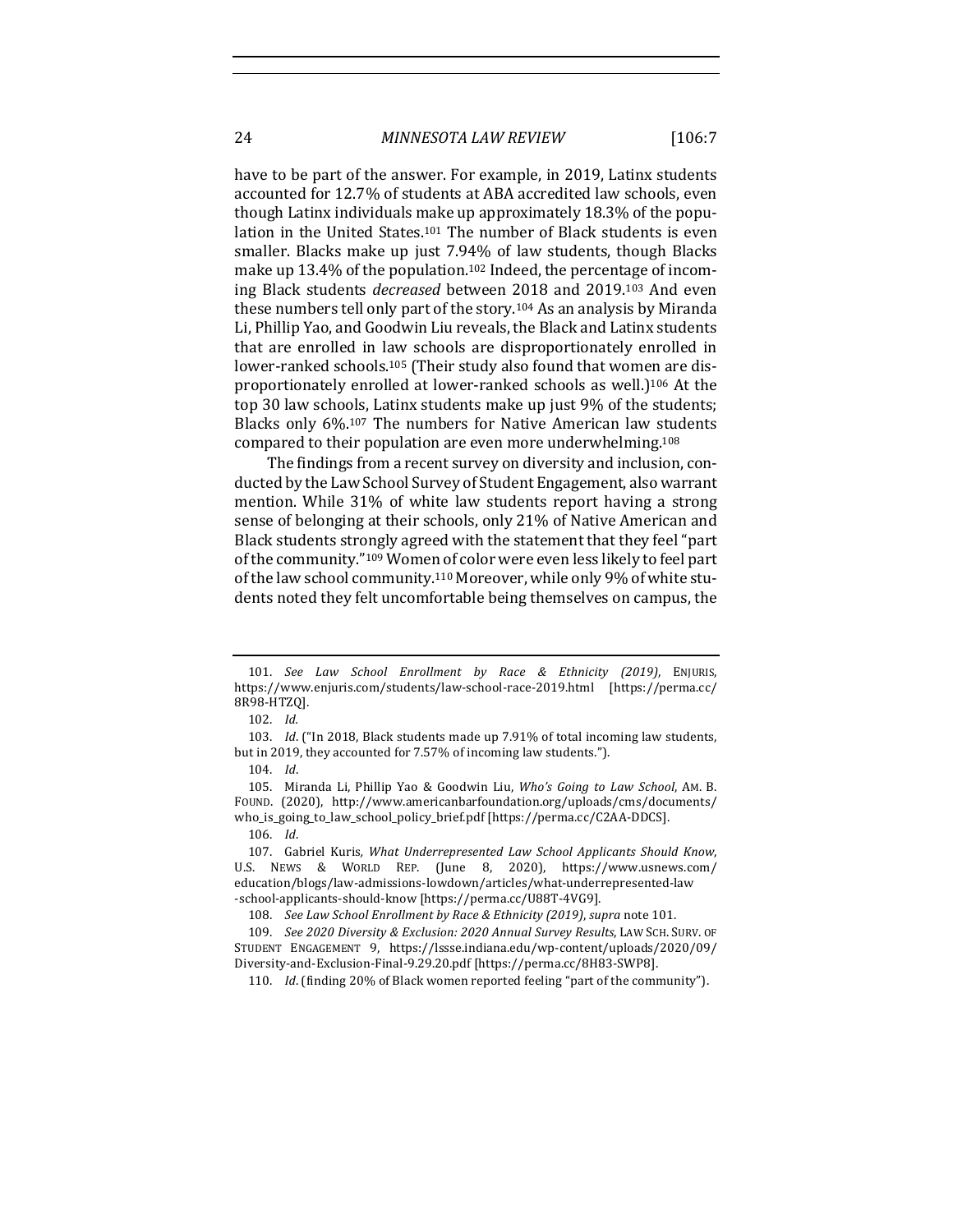percentages of Black and Latinx students who reported feeling uncomfortable being themselves were 25% and 18% respectively.<sup>111</sup>

While the focus of this Part is diversity numbers at law schools, the fact is these numbers are directly related to the diversity numbers in practice, especially at law firms. A recent survey of 238 large firms found that fewer than 5% of associates are Black, a number that drops to  $2\%$  for equity partners.<sup>112</sup> By contrast, white lawyers make up almost 90% of the equity partners.<sup>113</sup> All of this contributes to law's reputation as "The Whitest Profession."<sup>114</sup> It also explains why lawyers of color continue to hear, "You don't look like a lawyer."115

Again, the numbers are the argument. But they are not the only argument. Again, it is my contention that even majority Black law schools—think, for example, of Howard Law School, the alma mater of Justice Thurgood Marshall, Charles Hamilton Houston, and Pauli Murray—function on some level as white spaces, especially when we think of white as connoting more than race. To make this argument, one has only to think of the law school curriculum, and how law is taught. However, before turning to these aspects, I turn to an aspect of law schools that may at first seem less racially inflected: their architecture.

#### B. ARCHITECTURE

In December 2020, Judge David Bernhard of the Nineteenth Judicial Circuit of Virginia made national news when he addressed the issue of whether his court "should permit a jury trial to take place in a courtroom gilded with portraits of jurists, particularly when they are overwhelmingly of white individuals peering down on an African American defendant."<sup>116</sup> The issue for the judge was not that the depicted white judges had ever expressed or exhibited any racial animus.<sup>117</sup> This was different than the ongoing debate over Confederate

<sup>111.</sup> *Id.* at 10.

<sup>112.</sup> Meg McEvoy, Analysis: Black Workers Are Under-Represented in Legal Industry, BLOOMBERG L. (June 11, 2020), https://news.bloomberglaw.com/bloomberg-law -analysis/analysis-black-workers-are-under-represented-in-legal-industry [https://perma.cc/5XRK-8ZCX].

<sup>113.</sup> *Id.*

<sup>114.</sup> Randall, *supra* note 38.

<sup>115.</sup> Tsedale M. Melaku, *Why Women and People of Color in Law Still Hear "You Don't Look Like a Lawyer"*, HARV. BUS. REV. (Aug. 7, 2019), https://hbr.org/2019/08/why-women-and-people-of-color-in-law-still-hear-you -dont-look-like-a-lawyer [https://perma.cc/NJ5J-LR8R].

<sup>116.</sup> Commonwealth v. Shipp, No. FE-2020-8, 2020 WL 7638843, at \*1 (Va. Cir. Ct. Dec. 20, 2020).

<sup>117.</sup> *Id.* at \*1-2.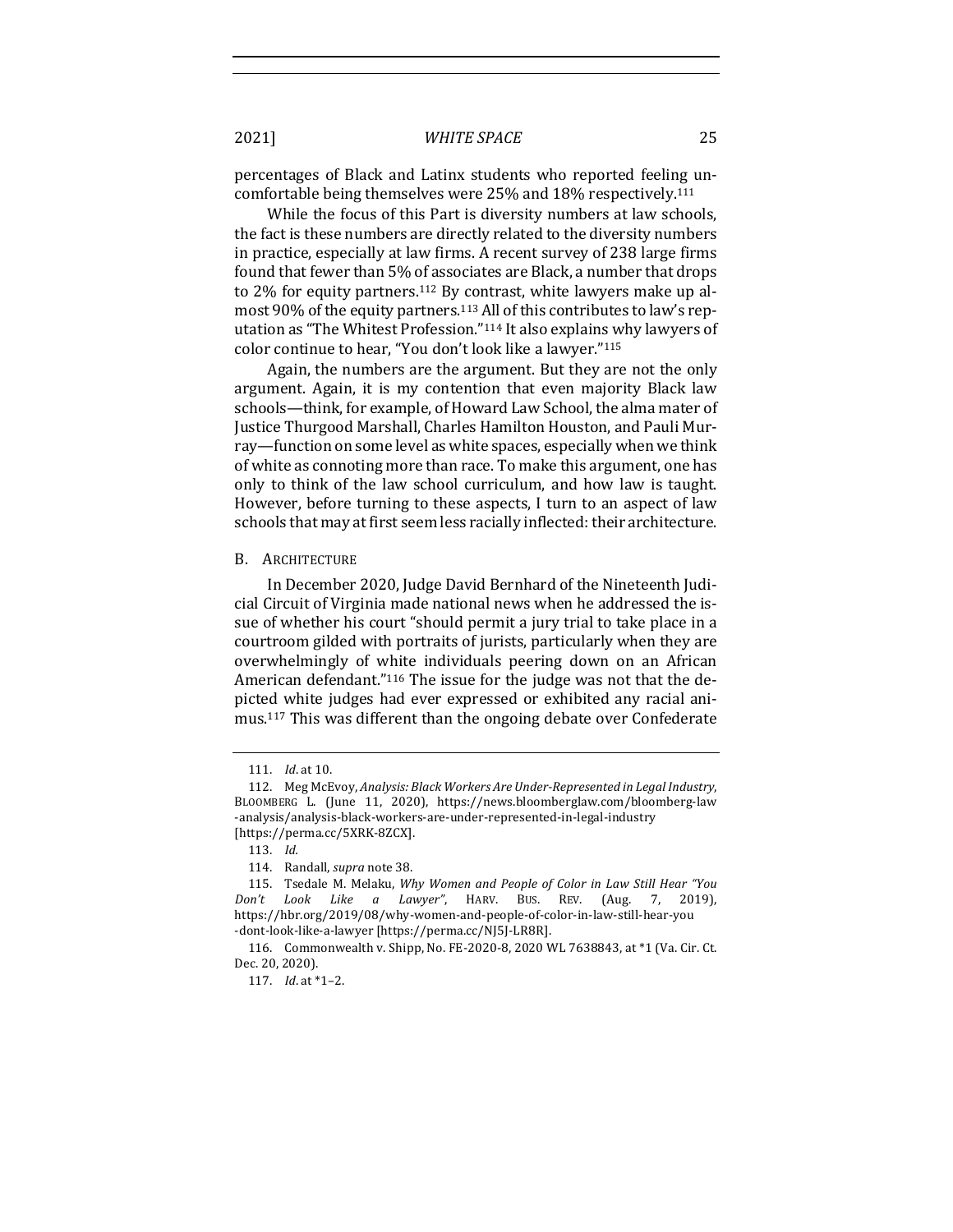26 *MINNESOTA LAW REVIEW* [106:7

monuments and what some have even called "cancel culture."118 Rather, the issue was the expressive message communicated by the "symbols that ornament the hallowed courtrooms of justice to favor a particular race or color. $n^{119}$  It is perhaps being generous to say Judge Bernhard made national news because of the motion before him. It is more likely he made national news—there were articles in *The Washington Post, The New York Times,* and other media<sup>120</sup>—because he ruled in favor of the defendant. Expressing concern that "portraits may serve as unintended but implicit symbols that suggest the courtroom may be a place historically administered by whites for whites, and that others are thus of lesser standing in the dispensing of justice," the judge ruled that henceforth, trials before him would proceed "in a courtroom devoid of portraits in the furtherance of justice."<sup>121</sup> Judge Bernhard's decision is noteworthy for its willingness to reckon with the law's implicit role in this country's racial history. But the decision is also noteworthy in that it lends its support to an observation a young scholar made years earlier: that courtrooms, too, function as white spaces.<sup>122</sup>

Courtrooms are not law schools, but of course the "unintended symbols" are just as present. Portraits of past deans and prominent jurists "gild" the hallways and the classrooms, sending a message that the law school is "a place historically administered by whites for whites." $123$  The message may not be heard by all, but it is heard by

<sup>118.</sup> Ahtra Elnashar, As Monuments Come Down, Some Say Cancel Culture Is Accelerating, ABC7 WLJA (July 6, 2020), https://wjla.com/news/nation-world/as -monuments-come-down-some-say-cancel-culture-is-accelerating [https://perma .cc/DN3B-A6DC].

<sup>119.</sup> *Shipp*, 2020 WL 7638843, at \*11.

<sup>120.</sup> See, e.g., Derrick Bryson Taylor, Virginia Judge Won't Try Black Man in Court*room Lined With White Portraits*, N.Y. TIMES (Jan. 2, 2021), https://www .nytimes.com/2021/01/01/us/virginia-judge-white-portraits.html 

<sup>[</sup>https://perma.cc/Y8A2-NVQ8]; Justin Jouvenal, *Va. Judge Rules Black Defendant Can't* Get a Fair Trial in Courtroom Largely Featuring Portraits of White Judges, WASH. POST (Dec. 22, 2020), https://www.washingtonpost.com/local/legal-issues/ courtroom-portraits-judges-ruling/2020/12/22/366c57a8-445e-11eb-975c -d17b8815a66d\_story.html [https://perma.cc/6CVL-PGNX].

<sup>121.</sup> *Shipp*, 2020 WL 7638843, at \*11.

<sup>122.</sup> Amanda Carlin, Comment, *The Courtroom as White Space: Racial Performance* as Noncredibility, 63 UCLA L. REV. 450 (2016); see also Bennett Capers, The Racial Ar*chitecture of Criminal Justice,* 74 SMU L. REV. 405 (2021) (noting that neo-classical courtrooms, in particular, owe their origin to the antebellum South and recall a history of segregated courtrooms); cf. JUDITH RESNICK & DENNIS CURTIS, REPRESENTING JUSTICE: INVENTION, CONTROVERSY, AND RIGHTS IN CITY-STATES AND DEMOCRATIC COURTROOMS 137 (2011).

<sup>123.</sup> *Shipp*, 2020 WL 7638843, at \*11.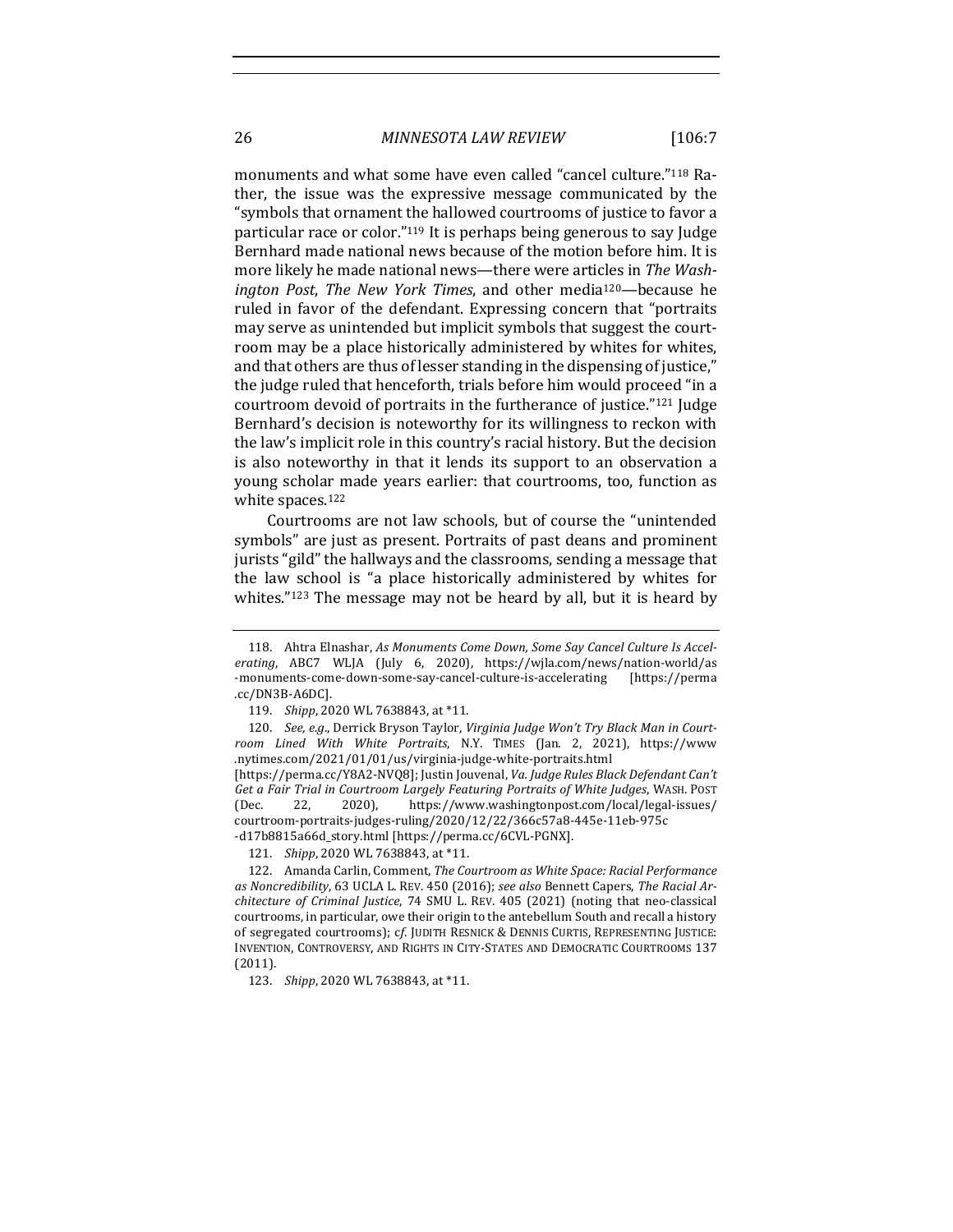some. Consider the description from Adrien Wing, a Black woman, of the first time she entered the Boyd Law Building at Iowa Law School, where she now teaches:

The law school was  $\dots$  shiny silver on the outside, gleaming in the winter sun. On the inside, I was struck by its traditional look. Throughout the main-floor lobby and hallways were many oil portraits—dead white males and some living ones. Their eyes stared out, emanating gravitas—wisdom and power.... The portraits seemed to say, "We are important. We are the law. This is our world."124

Professor Wing's experience is far from uncommon. Lani Guinier makes a similar observation in *Becoming Gentlemen*, in which she describes trying to find her voice in a room adorned by "the traditional larger-than-life portraits of white men ... portraits [that] seemed to speak louder than I ever could." $125$  She later adds that "the gigantic male portraits had captured and frozen in time the alienation from class, race, and gender privilege we had felt as students. . . reminding us that silence was the price of our presence." $126$  Sociologist Wendy Leo Moore also notes the role of portraits in *Reproducing Racism*, her study of law schools. She notes such artwork can send "a tacit (and perhaps unintended) message that legal authority is properly in the hands of white people. People of color can participate as outsiders to the system, as protesters and observers, but not as legal actors." $127$ And it is not just portraits of past deans and jurists that can send messages of exclusion. The same can be said of the names of donors on classrooms, on moot court rooms, on benches, names which too often read as white. On the surface, these names may speak to the generosity of donors; but even these names send expressive messages about who the law school once served, who it serves now, who are its true legatees and beneficiaries. To students of color, even representations

<sup>124.</sup> Adrien Katherine Wing, Lessons from a Portrait: Keep Calm and Carry On, in PRESUMED INCOMPETENT: THE INTERSECTIONS OF RACE AND CLASS FOR WOMEN IN ACADEMIA 356, 359 (Gabriella Gutiérrez y Muhs, Yolanda Flores Niemann, Carmen G. González & Angela P. Harris eds., 2012). At the time, Wing was not yet on the faculty; she was there to present a paper. Later, when she returns to the law school to begin teaching, she again takes notes of the portraits. "Now the portraits seemed to be silently screaming-intruder alert. Who is this woman?!" *Id.* at 360.

<sup>125.</sup> GUINIER ET AL., *supra* note 83, at 85-86.

<sup>126.</sup> *Id.* at 86-87.

<sup>127.</sup> MOORE, *supra* note 40, at 29.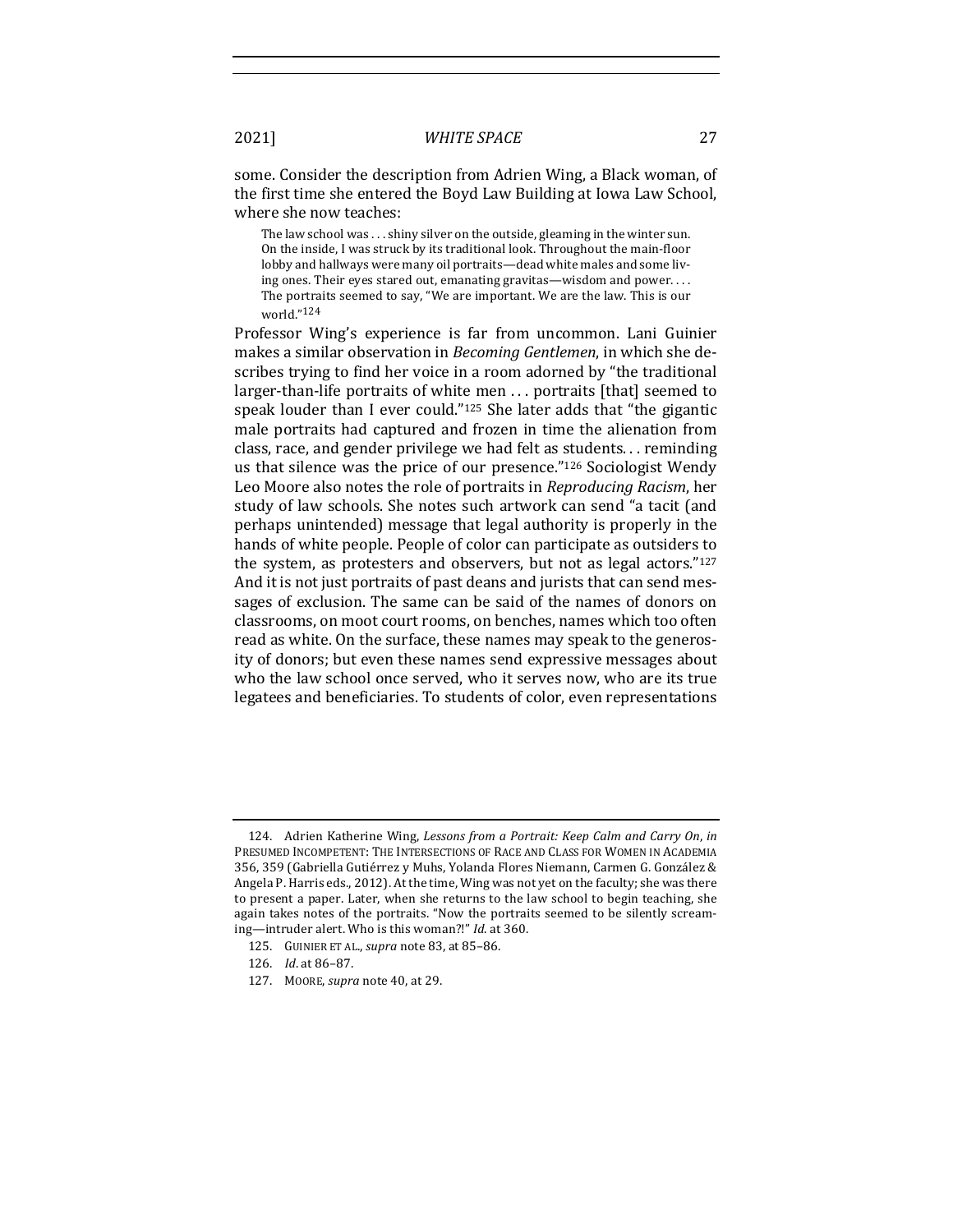of Lady Justice, almost invariably figured as white, can convey a message about the very whiteness of the law, $128$  especially when subjected to a "black gaze." $129$  A "soul sister" she is not. $130$ 

It perhaps goes without saying that images have a cultural function, "are visual transformations of a certain awareness of the world,"<sup>131</sup> and can convey powerful messages, including ones of belonging. What may be less intuitive is that architecture too has a similar function, especially when we consider architecture expansively as "the physical world as we find it," to borrow Lawrence Lessig's definition.<sup>132</sup> Neal Katyal, for example, has written about how architecture can be designed to control crime, in part by excluding undesirable people.<sup>133</sup> Sarah Schindler has also written about architectural exclusion,<sup>134</sup> as has Deborah Archer with respect to highways.<sup>135</sup> Indeed,

<sup>128.</sup> *See* Bennett Capers, *Blind Justice*, 24 YALE J.L. & HUMANS. 179 (2012) (discussing the messages conveyed by the whiteness of Lady Justice); *see also* Bennett Capers, *On Justitia, Race, Gender, and Blindness,* 12 MICH. J. RACE & L. 203 (2006) (discussing the symbolism of Justitia's blindfold and the connotation that she is blind to race).

<sup>129.</sup> For more on the "black gaze," see BELL HOOKS, BLACK LOOKS: RACE AND REPRE-SENTATION (1992), criticizing how Black people and blackness is portrayed in literature, film, and music; RACE-ING ART HISTORY: CRITICAL READINGS IN RACE AND ART HISTORY (Kymberly N. Pinder ed., 2002), analyzing how race impacts visual culture; and WITH OTHER EYES: LOOKING AT RACE AND GENDER IN VISUAL CULTURE (Lisa Bloom ed., 1999), demonstrating how art studies can adapt to include anti-racist and feminist perspectives.

<sup>130.</sup> Cf. Tanya E. Coke, Note, *Lady Justice May Be Blind, But Is She a Soul Sister? Race-Neutrality and the Ideal of Representative Juries*, 69 N.Y.U. L. REV. 327 (1994) (discussing racial diversity of juries).

<sup>131.</sup> RICHARD LEPPERT, ART AND THE COMMITTED EYE: THE CULTURAL FUNCTIONS OF IM-AGERY 6 (1996).

<sup>132.</sup> Lessig, *supra* note 39, at 507. To be sure, it is not only legal scholars who define architecture broadly. One of the seminal monographs on architecture is Bruno Zevi's *Architecture as Space*. In it, he defines architecture as "like a great hollowed-out sculpture which man enters and apprehends by moving about within it." BRUNO ZEVI, ARCHITECTURE AS SPACE: HOW TO LOOK AT ARCHITECTURE 22 (Joseph A. Barry ed., Milton Gendel trans., Horizon Press 1957) (1948). Zevi also defines architecture as our "environment, the stage on which our lives unfold." *Id.* at 32.

<sup>133.</sup> Neal Kumar Katyal, *Architecture as Crime Control*, 111 YALE L.J. 1039 (2002) (discussing architectural mechanisms for crime control).

<sup>134.</sup> Sarah Schindler, *Architectural Exclusion: Discrimination and Segregation Through Physical Design of the Built Environment*, 124 YALE L.J. 1934, 1939 (2015) (examining "the sometimes subtle ways that the built environment has been used to keep certain segments of the population—typically poor people and people of color—separate from others").

<sup>135.</sup> Deborah N. Archer, "White Men's Roads Through Black Men's Homes": Advancing Racial Equity Through Highway Reconstruction, 73 VAND. L. REV. 1259 (2020) (detailing the role highway construction has played in segregating cities along lines of race and proposing that jurisdictions consider racial equity impact going forward).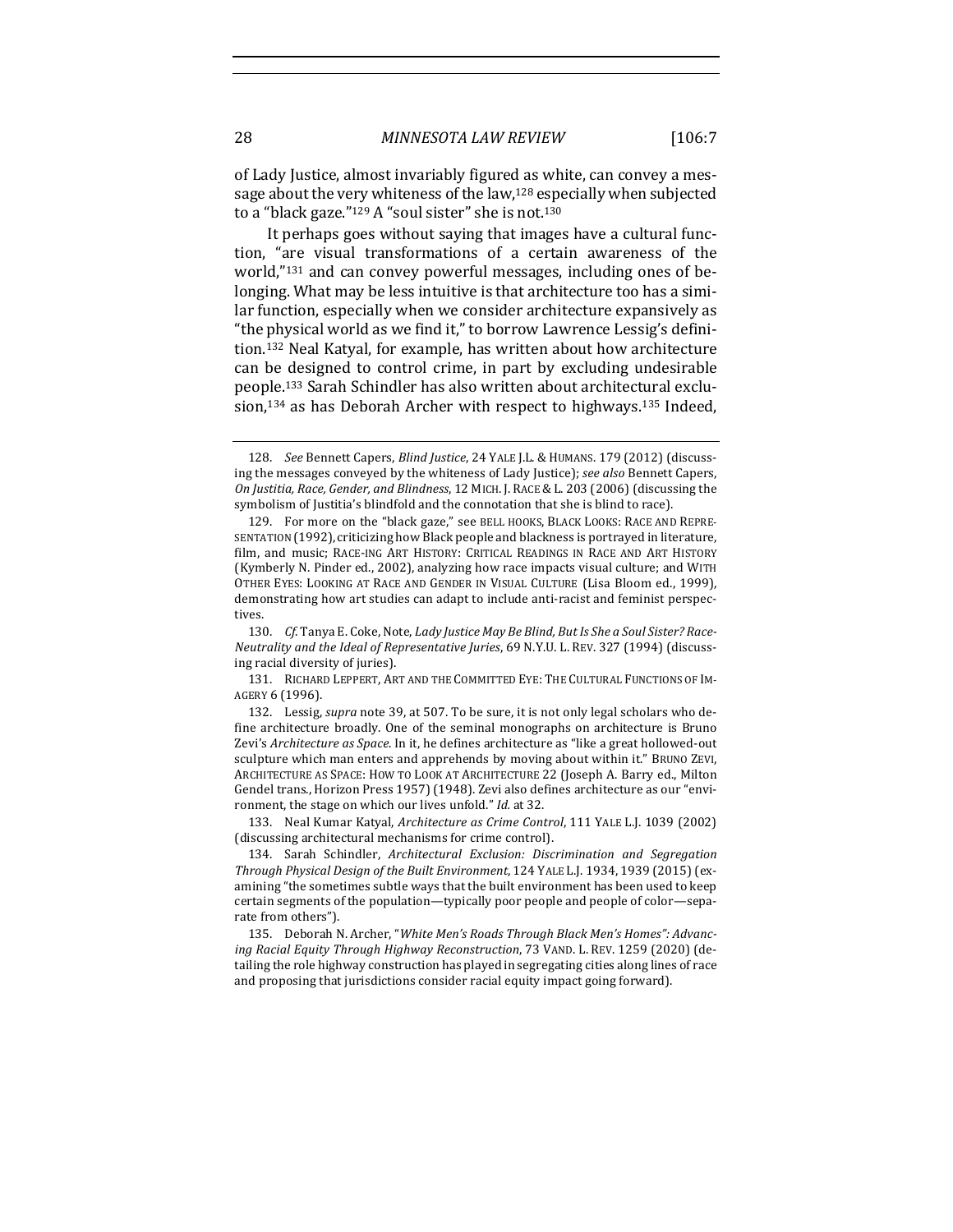for architectural planning scholars, it is often taken as a given that "monumental structures of concrete and steel" are "a way of engineering relationships among people that, after a time, becomes just another part of the landscape."<sup>136</sup> What may be less intuitive still is that the same is often true of law school architecture.

To give just one example of how the architecture of law schools can be raced,<sup>137</sup> permit me to focus on the architecture found at many elite law schools: the architecture in the Gothic Revival style, sometimes referred to as Collegiate Gothic. As the architectural historian Joanna Merwood-Salisbury notes, Americans turned to the Gothic Revival style in the nineteenth century "to reinforce their claim as worthy inheritors of the democratic tradition begun in ancient Greece." $138$ There was "an overt link," she adds, "between the vogue for the Gothic Revival and an emerging American understanding of race and racial difference."<sup>139</sup> For adherents of the Anglo-Saxon movement and "narrative of American origins, the Gothic style symbolized the racial connection between the new American race and medieval Germanic tribes with Aryan roots."<sup>140</sup> It "suggested a privileged cultural and racial lineage of which they might claim to be descendants." $141$ 

To be sure, most law students may never become aware of this architectural history. But to students of color, first-generation students, and many other outsiders, this architecture does exude a type of privilege and grandiosity that is often associated with whiteness. It conveys not only exclusivity, but also exclusion. It certainly harkens back to a time when students of color were excluded. All of this can leave minority students with the feeling that they are "in the master's

<sup>136.</sup> Langdon Winner, *Do Artifacts Have Politics?*, 109 DAEDALUS 121, 124 (1980).

<sup>137.</sup> Critical race theory scholars have long argued that we should think of "race" as a verb. See, e.g., Kendall Thomas, *The Eclipse of Reason: A Rhetorical Reading of Bow*ers v. Hardwick, 79 VA. L. REV. 1805, 1806–07 (1992) ("[W]e are 'raced' through a constellation of practices that construct and control racial subjectivities."); John A. Powell, The "Racing" of American Society: Race Functioning as a Verb Before Signifying as a *Noun*, 15 LAW & INEQ. 99 (1997).

<sup>138.</sup> Joanna Merwood-Salisbury, *The "New Birth of Freedom": The Gothic Revival* and the Aesthetics of Abolitionism, in RACE AND MODERN ARCHITECTURE: A CRITICAL HIS-TORY FROM THE ENLIGHTENMENT TO THE PRESENT 116, 126 (Irene Cheng, Charles L. Davis II & Mabel O. Wilson eds. 2020).

<sup>139.</sup> *Id*.

<sup>140.</sup> *Id.* at 127. For more on the linkage of Gothic architecture with race, see Irene Cheng, *Structural Racialism in Modern Architectural Theory*, *in* RACE AND MODERN ARCHI-TECTURE: A CRITICAL HISTORY FROM THE ENLIGHTENMENT TO THE PRESENT, *supra* note 138, at 134, 137-43.

<sup>141.</sup> Merwood-Salisbury, *supra* note 138, at 127.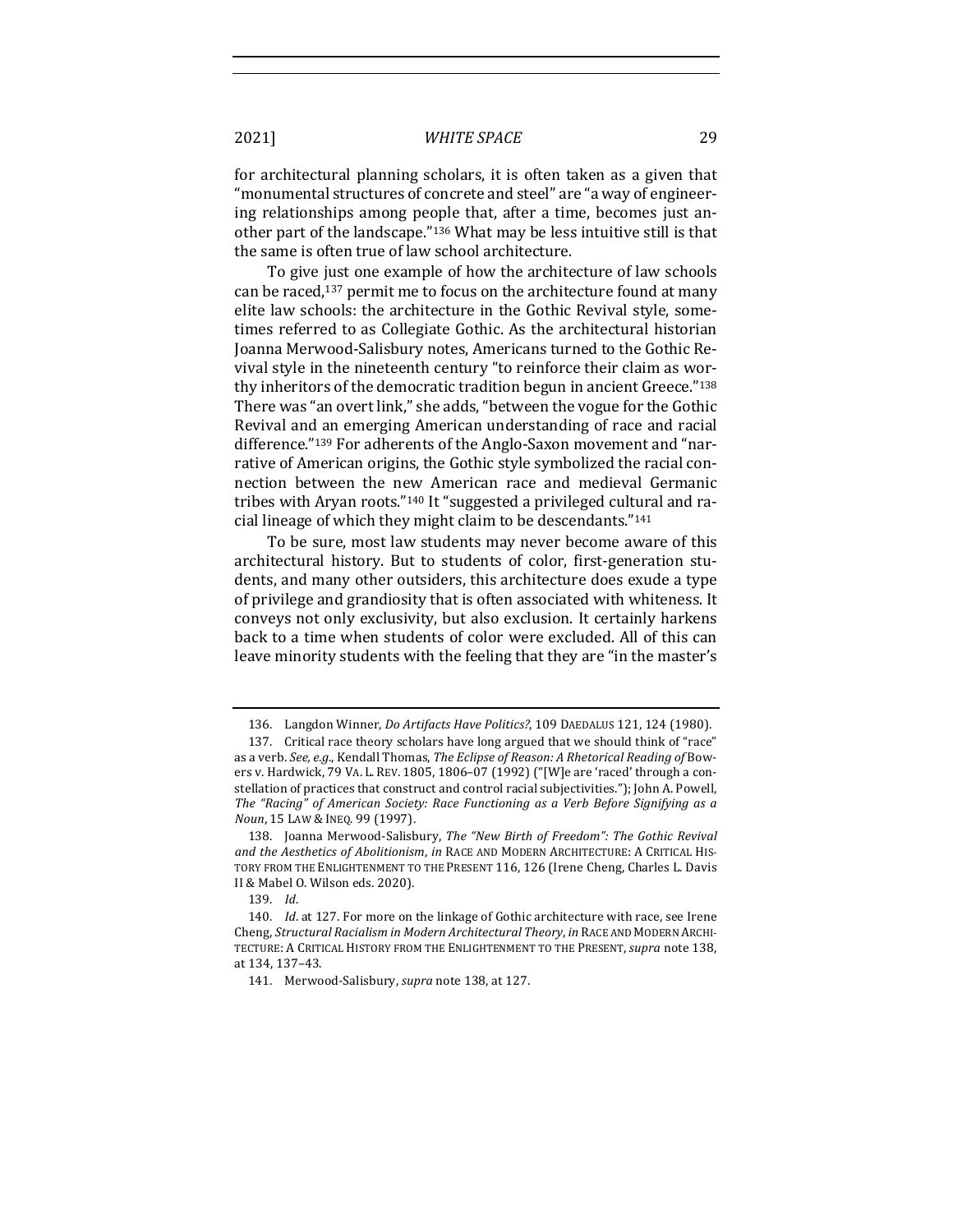house; the master defines our realities—and our possibilities."<sup>142</sup> It adds weight to the words of Kimberly Mutcherson, the first Black gay woman to be the Dean at Rutgers Law School: "I remember as a student walking through the halls of my predominantly white law school (like most law schools) and being struck by the disruption of my presence. That law school was not built for me, nor could its founders have contemplated future law students like me."143

It is here that I want to support my argument that even law schools at historically Black colleges and universities can come across as white—or at least white aspiring—spaces. Consider Howard University and its law school again. The very first building on Howard's campus was a composite of Gothic and Second Empire styles.<sup>144</sup> Although the law school, founded in 1869, has changed locations several times, since 1974 it has operated out of buildings acquired from the purchase of Dunbarton College of the Holy Cross.<sup>145</sup> Its architectural style? Collegiate Gothic. All of this can make even a majority-minority law school seem a "white space," a place for minorities to become facsimiles of white jurists.

This becomes especially true when one combines architecture with what is taught, and how it is taught. These are the topics taken up below.

### C. WHAT LAW IS TAUGHT

Discussions about adding race to the 1L curriculum, and indeed to the entire law school curriculum, seem ubiquitous. In spring 2020, Boston University Law School held an entire conference on the subject.<sup>146</sup> In New York, a consortium of professors from area law schools

<sup>142.</sup> Leslie Espinoza, *A Vision Towards Liberation*, 19 CHICANO-LATINO L. REV. 193, 193 (1998).

<sup>143.</sup> Kimberly M. Mutcherson, *Foreword* to 2020 Annual Survey Results, 2020 Di*versity and Exclusion*, LAW SCH. SURV. OF STUDENT ENGAGEMENT 4, https://lssse .indiana.edu/wp-content/uploads/2020/09/Diversity-and-Exclusion-Final-9.29.20 .pdf [https://perma.cc/8H83-SWP8].

<sup>144.</sup> Kent Boese, Lost Washington: Old Main, Howard University, GREATER GREATER WASH. (Oct. 2, 2009), https://ggwash.org/view/3020/lost-washington-old -main-howard-university [https://perma.cc/7YJT-VGT4].

<sup>145.</sup> S*ee Our History*, HOW. L. SCH., http://law.howard.edu/content/our -history [https://perma.cc/4KM3-F2MB].

<sup>146.</sup> Miriam Fauzia, *BU School of Law Holds Symposium on Racial Inequality in Legal Education*, DAILY FREE PRESS (Boston) (Mar. 1, 2020), https:// dailyfreepress.com/2020/03/01/bu-school-of-law-holds-symposium-on-racial -inequality-in-legal-education [https://perma.cc/LA23-3VMA].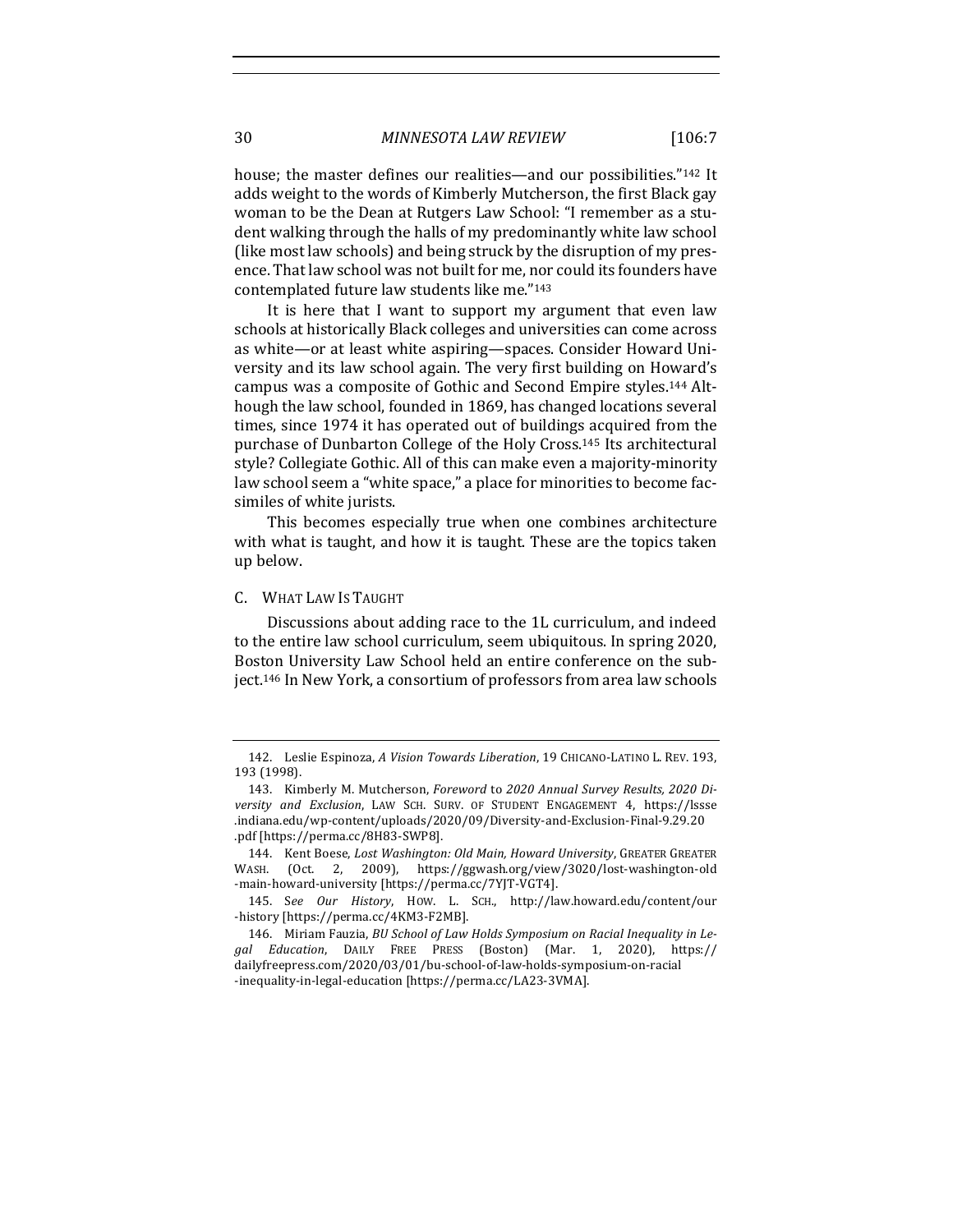now meets regularly to discuss this topic.<sup>147</sup> Across the country, schools are considering adding mandatory race-consciousness classes to the curriculum.<sup>148</sup> And just recently, Shaun Ossei-Owusu, a law professor at the University of Pennsylvania Law School, made waves in an article for the *ABA Journal*, in which he offered an apologia from a minority law professor to minority students: "I feel compelled to apologize, not because of some personal responsibility, but because the learning of law—particularly for racial minorities—can be intellectually violent.  $\ldots$  [I]t is also unforgiving, can feel unrelenting and often goes unnamed."<sup>149</sup> Part of this violence, he wrote, results from the silence of "casebooks and legal authorities" when it comes to "race-conscious messaging."<sup>150</sup> In its place is "racial silence-cum-neutrality" in legal education and the fact that "racial literacy is not a highly valued good."<sup>151</sup> Ossei-Owusu joins others in calling for less race-blindness and more race-consciousness in the curriculum.<sup>152</sup>

While these endeavors are important, the argument I make here is somewhat different, and perhaps broader. The problem is not that race is absent from the classroom. It is that the whiteness of the curriculum goes unsaid and unremarked upon. It is like the whiteness of the portraits that line law school hallways, or the whiteness of Lady Justice. The whiteness itself is too often invisible, analogous to what I have elsewhere described as "white letter law."153

149. Shaun Ossei-Owusu, For Minority Law Students, Learning the Law Can Be In*tellectually Violent*, A.B.A. J. (Oct. 15, 2020), https://www.abajournal.com/voice/ article/for\_minority\_law\_students\_learning\_the\_law\_can\_be\_ intellectually\_violent [https://perma.cc/FT7N-54Q5].

<sup>147.</sup> Jill Backer, New York City-Area Law Schools Form Law School Anti-Racism Con*sortium*, N.Y. L.J. (Jan. 29, 2021), https://www.law.com/ newyorklawjournal/2021/01/29/new-york-city-area-law-schools-form-law-school -anti-racism-consortium [https://perma.cc/6H63-HSFQ].

<sup>148.</sup> Keeshea Turner Roberts, *Law Schools Push to Require Anti-Racism Training and Courses*, A.B.A. (Dec. 14, 2020), https://www.americanbar.org/groups/crsj/ publications/human\_rights\_magazine\_home/rbgs-impact-on-civil-rights/law -schools-push [https://perma.cc/44YW-VUSJ].

<sup>150.</sup> *Id*.

<sup>151.</sup> *Id*.

<sup>152. &</sup>quot;Legal education is the problem," writes Ossei-Owusu, "not students." Similarly, he writes, "Casebooks will not supply you with the robust information you need on issues of racial justice." *Id*.

<sup>153.</sup> I first introduced the concept "white letter law" in two earlier articles. See Bennett Capers, *Reading Back, Reading Black*, 35 HOFSTRA L. REV. 9, 19 (2006); Bennett Capers, The Trial of Bigger Thomas: Race, Gender, and Trespass, 31 N.Y.U. REV. L. & Soc. CHANGE 1, 7-8 (2006). Unlike black letter law, which brings to mind statutory law, written law, and the easily discernible law set forth as black letters on a white page, "white letter law" suggests societal and normative laws that stand side by side with and often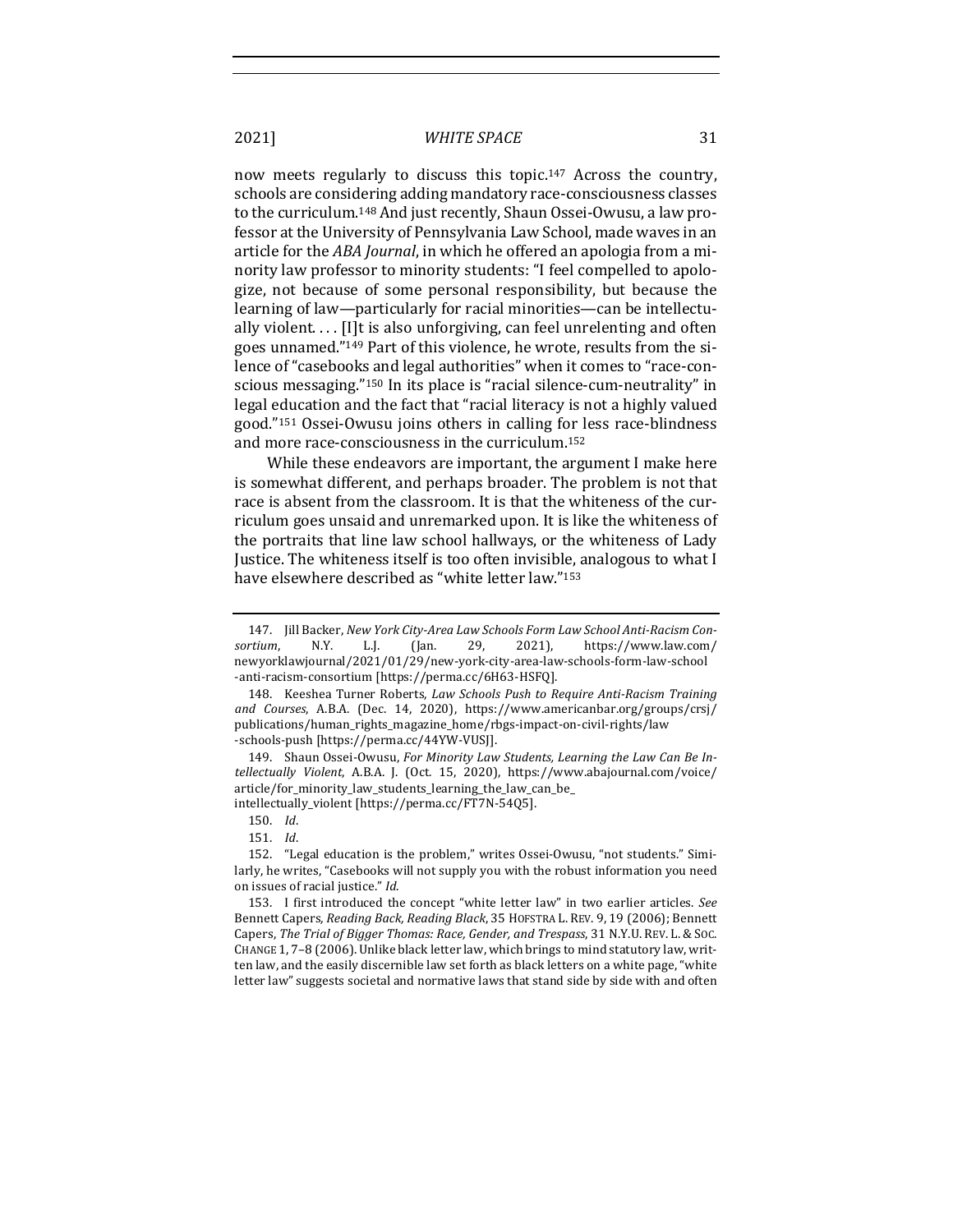32 *MINNESOTA LAW REVIEW* [106:7

It is embedded in what we teach, and in the common law system we have inherited. Again, the phrase "taken for granted" comes to mind. It is in the way we teach students that the Constitution is the highest law of the land, with at most a passing reference to the whiteness of its ratifiers and the whiteness of its outlook, and then take as a given that there is no higher public calling than serving in a position judge, or President—that requires one to "support and defend the Constitution," however much it is anti-democratic and locks in white advantage.<sup>154</sup> It is the way manifest destiny in property law may be mentioned, but is not seen as a stain on property law itself, or the way we problematize the reasonable person standard in criminal law and tort law, and then move on. As Ion Meyn has recently pointed out, it is even there in the way the rules of civil procedure differ from the rules

of criminal procedure, the latter of which has always been raced.<sup>155</sup> Equally important, it is there in what is not taught, or taught only sparingly when professors insist, such as the law of empire. Most troubling, we teach students from day one about the majesty of the law that the law, though it may have some flaws, is something to be revered. We rarely suggest that the law may be flawed at its core. To be sure, we teach students how to be agents of change, but change at the margins. There is a reason Duncan Kennedy argues that law schools reproduce hierarchy.<sup>156</sup> At bottom, we teach students how to rearrange the apples in the apple cart. We don't teach students how to upset the apple cart altogether.

Since one of the core courses I teach is criminal law, I will expand a bit on criminal law. Recall that a typical criminal law course covers the rationales for punishment, the *mens rea* and *actus reus* requirements, causation and concurrence, a handful of defenses, and then illustrates the foregoing by doing deep dives into the law of homicide, and the law of sexual assault. There have been significant critiques of

undergird black letter law but, as if inscribed in white ink on white paper, remain invisible to the naked eye.

<sup>154.</sup> As numerous scholars have pointed out, the Constitution's amendment rule— Article V—renders the U.S. Constitution "one of the most inflexible" ever written. See e.g., ZACHARY ELKINS, TOM GINSBURG & JAMES MELTON, THE ENDURANCE OF NATIONAL CON-STITUTIONS 101 (2009); Aziz Huq, *The Function of Article V*, 162 U. PA. L. REV. 1165, 1166 (2014). This locks-in the preferences of the founders, making change by newcomers all but impossible.

<sup>155.</sup> Ion Meyn, Why Civil and Criminal Procedure Are So Different: A Forgotten History, 86 FORDHAM L. REV. 697 (2017); Ion Meyn, *Constructing Separate and Unequal Courtrooms*, 63 ARIZ. L. REV. 1 (2021).

<sup>156.</sup> Duncan Kennedy, *Legal Education and the Reproduction of Hierarchy*, 32 J. LE-GAL EDUC. 591, 591-92 (1982).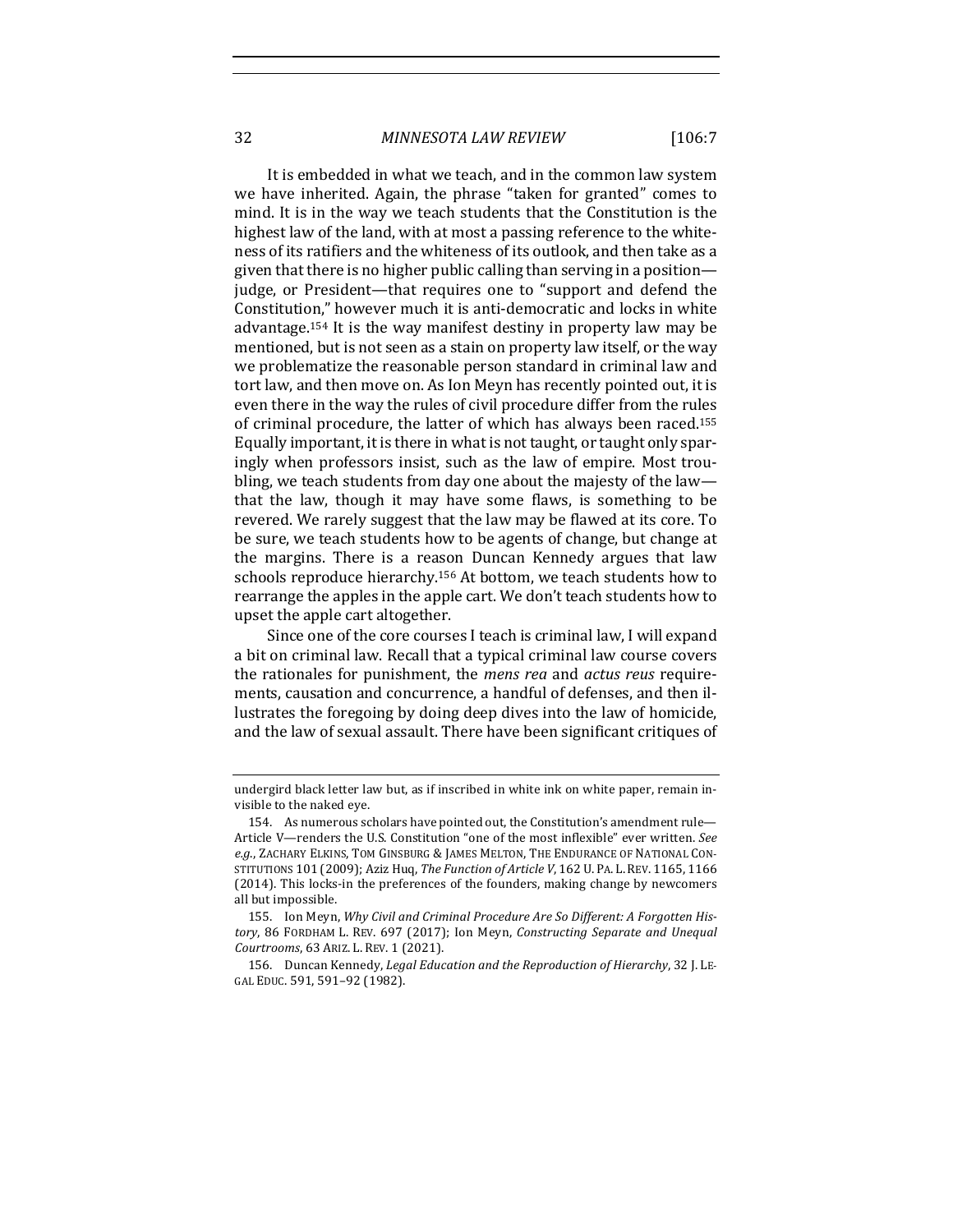the typical criminal law course, especially insofar as it presents a distorted view of the criminal system, ignoring that ours is a system of misdemeanor and quotidian crimes, and that the plea bargaining system *is* the criminal system.<sup>157</sup> Moreover, there have been calls to add more discussion of abolitionism to criminal law casebooks.<sup>158</sup> But the larger issue is that most professors teach criminal law as a given. Many of us teach it in the hopes that some students will become prosecutors, and others criminal defense lawyers, and others judges. In other words, the aspiration of criminal law is that students will practice criminal law. But this necessarily means students will become participants in the current criminal system, even as the criminal system over-incarcerates such that 1 in 3 Americans now has an arrest record,<sup>159</sup> criminalizes poverty,<sup>160</sup> and polices along lines of race and fosters unequal citizenship rather than equal citizenship.<sup>161</sup> Thus, even the student who comes to law school hoping to right wrongs in the criminal system will likely find that, at most, we are teaching her how to secure a career *within* the criminal system, even if on the side of defense. Again, we are teaching her how to rearrange apples in the cart. Not how to upset it.

Quite simply, from the point of view of minority students, the very subjects we teach reflect an "allegiance to a legal system that

160. See generally Monica Bell, Stephanie Garlock, & Alexander Nabavi-Noori, Toward a Demosprudence of Poverty, 69 DUKE L.J. 1473 (2020). It is telling that the median income of incarcerated individuals prior to their incarceration was just \$19,185, and even less for incarcerated women and people of color. *See* Bernadette Rabuy & Daniel Kopf, Prisons of Poverty: Uncovering the Pre-Incarceration Incomes of the Imprisoned, PRISON POL'Y INITIATIVE (July 9, 2015), https://www.prisonpolicy.org/reports/ income.html [https://perma.cc/GWH6-GYGL].

<sup>157.</sup> The most sustained critique comes from Alice Ristroph. See Alice Ristroph, The Curriculum of the Carceral State, 120 COLUM. L. REV. 1631 (2020).

<sup>158.</sup> *See* Amna Akbar, *Teaching Penal Abolition*, LAW & POL. ECON. BLOG (July 15, 2019), https://lpeproject.org/blog/teaching-abolition [https://perma.cc/MK97 -TBYZ].

<sup>159.</sup> *Barriers to Work: People with Criminal Records*, NAT'L CONF. STATE LEGISLA-TURES (July 17, 2018), http://www.ncsl.org/research/labor-and -employment/barriers-to-work-individuals-with-criminal-records.aspx [https:// perma.cc/P8QA-BYMM]; *Americans with Criminal Records*, SENTENCING PROJECT, https://www.sentencingproject.org/wp-content/uploads/2015/11/Americans-with -Criminal-Records-Poverty-and-Opportunity-Profile.pdf [https://perma.cc/AX8H -W9EC].

<sup>161.</sup> *See, e.g.*, Bennett Capers, *Criminal Procedure and the Good Citizen*, 118 COLUM. L. REV. 653, 686–95 (2018). As Michelle Alexander has argued, this policing functions to maintain white advantage and minority subordination. MICHELLE ALEXANDER, THE NEW JIM CROW: MASS INCARCERATION IN THE AGE OF COLORBLINDNESS (2010) (arguing that mass incarceration is metaphorically the new Jim Crow because the criminal justice system disproportionately incarcerates Black men).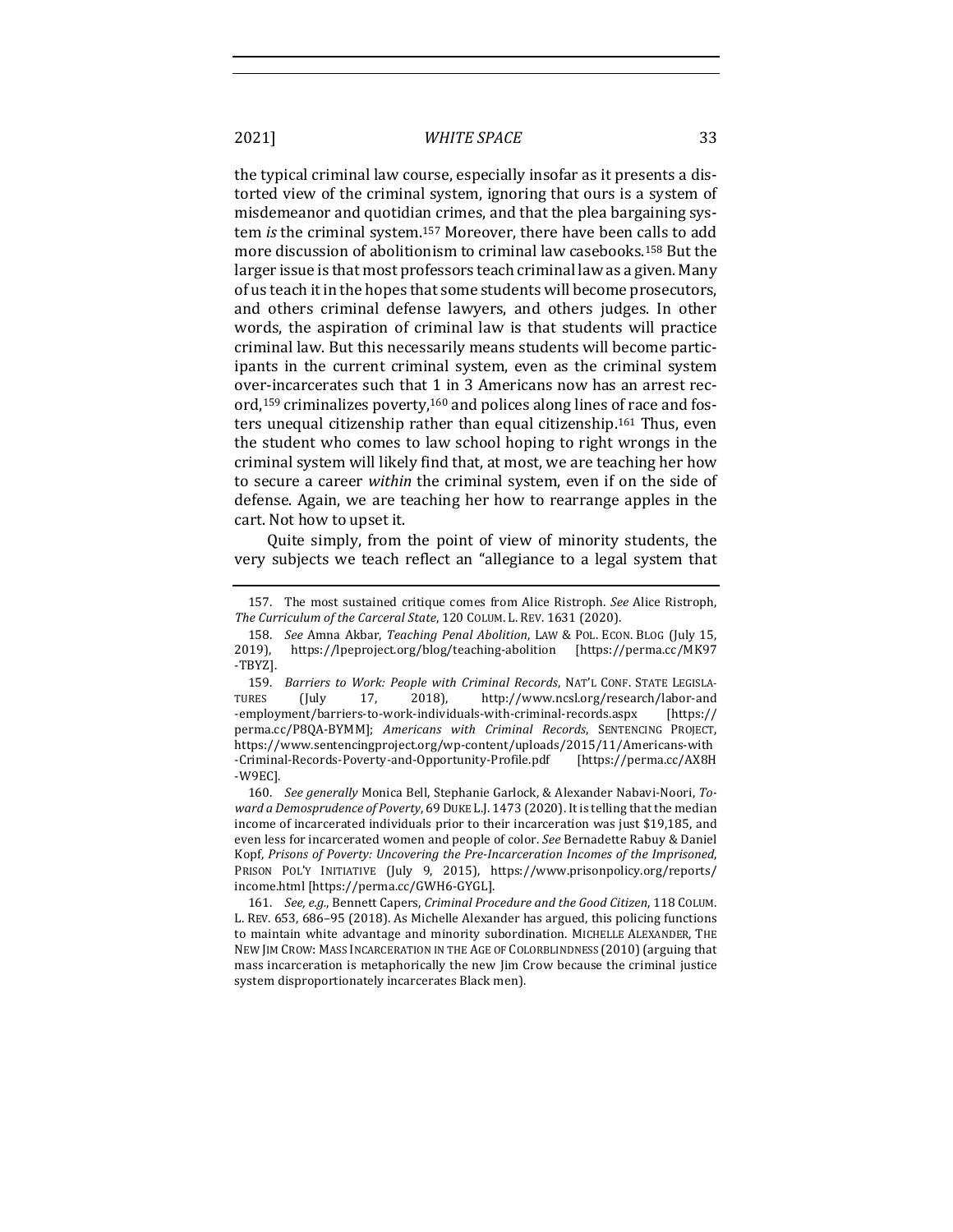since its inception has systematically oppressed black people."162 If the hope of incoming students, minority or otherwise, is to learn the law so that they can help "make America what America must become"<sup>163</sup>—"fair, egalitarian, responsive to needs of all of its citizens, and truly democratic in all respects, including its policing"<sup>164</sup>—we are sure to disappoint them.<sup>165</sup> Instead, we are teaching them a law that has always been inflected with white interests. And of course, what law is taught is deeply connected to how law is taught, a point I take up below.

#### D. How Law Is Taught

Lastly, *how* the law is taught can contribute to the sense that law schools are white spaces. Consider the findings of Elizabeth Mertz, a legal anthropologist and pioneer in the field of law and language. In her book *The Language of Law Schools: Learning to "Think Like a Lawyer*," Mertz examined transcripts and listened to recordings of contracts classes taught at law schools around the country.<sup>166</sup> She did so to explore whether law school pedagogy has a shared linguistic structure and/or epistemological method that impacts inclusivity for students.<sup>167</sup> Drawing on methods of linguistic anthropology and sociolinguistics, Mertz found common messages across law schools as they teach students to "think like a lawyer." Specifically, she found that law schools train students to focus on form, authority, and legal-linguistic context, and to discount and even disvalue morality, content, and social context.<sup>168</sup>

By way of illustration, consider a typical law school classroom in which the professor uses the Socratic method. From the point of view of the professor, and even some students, the Socratic Method may be viewed as a useful, neutral tool. Indeed, the University of Chicago Law School offers this description:

University of Chicago professors who rely on the Socratic Method today use participatory learning and discussions with a few students on whom they call (in some classrooms, randomly) to explore very difficult legal concepts and

<sup>162.</sup> Derrick A. Bell, Jr., *Black Students in White Law Schools: The Ordeal and the Opportunity*, 2 U. TOL. L. REV. 539, 548 (1970).

<sup>163.</sup> JAMES BALDWIN, THE FIRE NEXT TIME 24 (1963) ("[G]reat men have done great things here, and will again, and we can make America what America must become.").

<sup>164.</sup> Bennett Capers, *Crime, Legitimacy, and Testilying*, 83 IND. L.J. 835, 880 (2008). 165. Bell, *supra* note 162.

<sup>166.</sup> ELIZABETH MERTZ, THE LANGUAGE OF LAW SCHOOL: LEARNING TO "THINK LIKE A LAWYER" 31-39 (2007).

<sup>167.</sup> *Id.* at 4-11.

<sup>168.</sup> *Id*.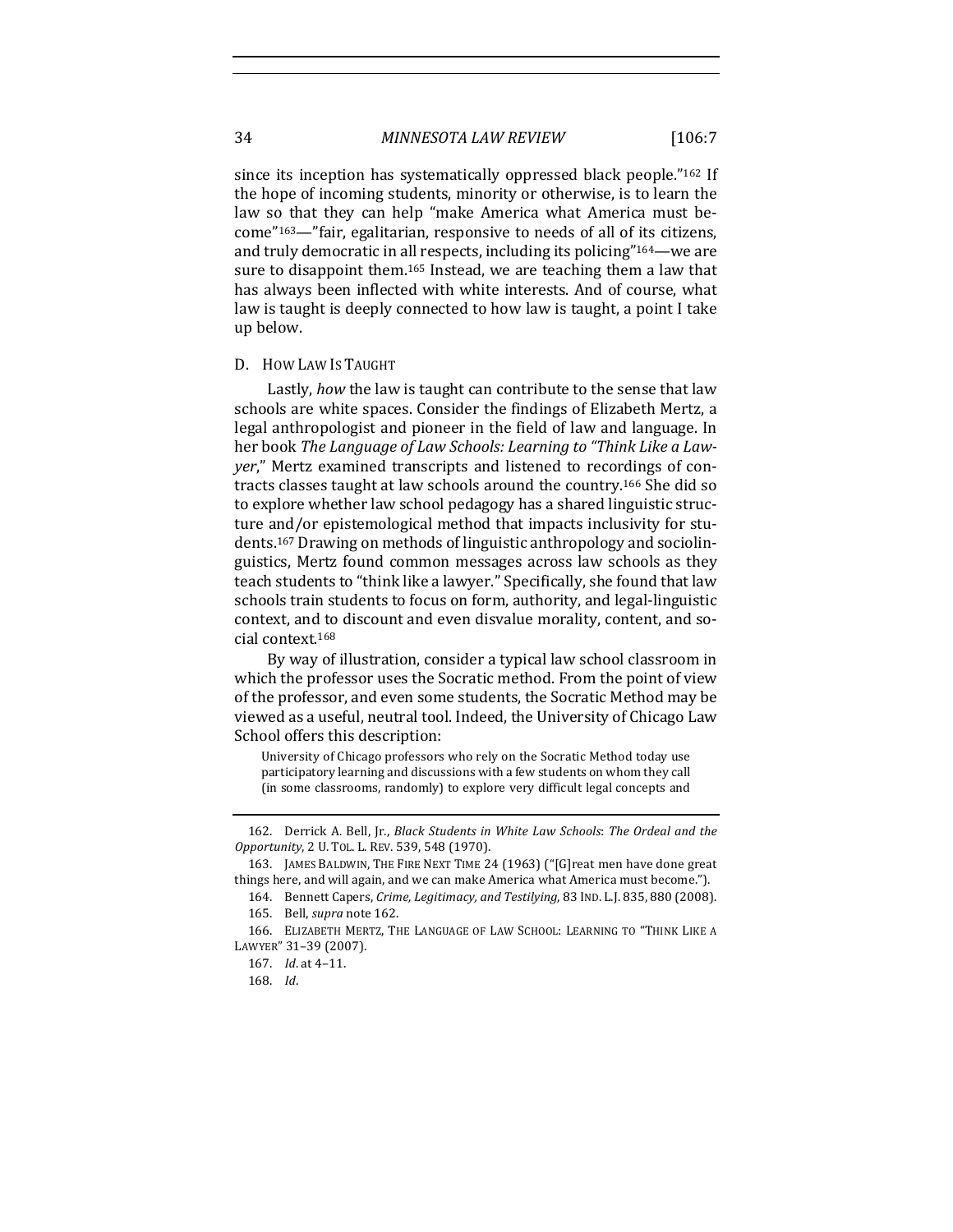principles. The effort is a cooperative one in which the teacher and students work to understand an issue more completely. The goal is to learn how to analyze legal problems, to reason by analogy, to think critically about one's own arguments and those put forth by others, and to understand the effect of the law on those subject to it. Socratic discourse requires participants to articulate, develop and defend positions that may at first be imperfectly defined intuitions. Lawyers are, first and foremost, problem solvers, and the primary task of law school is to equip our students with the tools they need to solve problems. The law will change over the course of our lifetimes, and the problems we confront will vary tremendously. Law professors cannot provide students with certain answers, but we can help develop reasoning skills that lawyers can apply, regardless of the legal question.<sup>169</sup>

Viewed from a different perspective, however, the Socratic Method is far from an unqualified good.<sup>170</sup> As Mertz points out, professors who use the Socratic Method tend to privilege certain information through the practice of "uptake" (responding to student answers by picking up on points the professor deems salient) and "nonuptake" (ignoring or even trivializing other points the professor deems non-salient).<sup>171</sup> Through uptake and non-uptake, the professor " pushes students into a new way of talking, reading, and 'thinking."  $172$ The professor teaches students what has value in a particular case details "deemed salient for analogies," as well as "relevant" legal terms

GUINIER ET AL., *supra* note 83, at 50-51.

171. MERTZ, *supra* note 166, at 52-56. The professor may even engage in "zerouptake" by disregarding the student's response entirely and instead repeating the question. All of this serves to communicate that the student's original response was valueless. Even worse, with non-uptake and zero-uptake, topics are dismissed without any articulation of why. They are merely left on the cutting room floor. In this way the Socratic Method has its own double edge-it marks topics as off-limits, while simultaneously refusing to acknowledge this marking. I'm indebted to my research assistant Peter Angelica for alerting me to this other aspect of non-uptake.

172. Elizabeth Mertz, *Inside the Law School Classroom: Toward a New Legal Realist* Pedagogy, 60 VAND. L. REV. 483, 494 (2007).

<sup>169.</sup> *The Socratic Method*, U. CHI. L. SCH., https://www.law.uchicago.edu/socratic -method [https://perma.cc/FP3N-P47T] (excerpting Elizabeth Garrett, *Becoming* Lawyers: The Role of the Socratic Method in Modern Law Schools, 1 GREEN BAG 2D 199, 201 (1998))*.*

<sup>170.</sup> As Lani Guinier has observed:

Those who most identify with the institution, its faculty, its texts, and its individualistic perspectives experience little dissonance in the first year. Others-students who bring with them a lesser sense of personal entitlement and an ambivalent identification with the institution; who resist competitive adversarial relationships; who do not see themselves represented on the faculty; who vacillate on the emotionally detached, "objective" perspectives inscribed as "law"; or who identify with the lives of persons who suffer from existing political arrangements—these students experience much dissonance.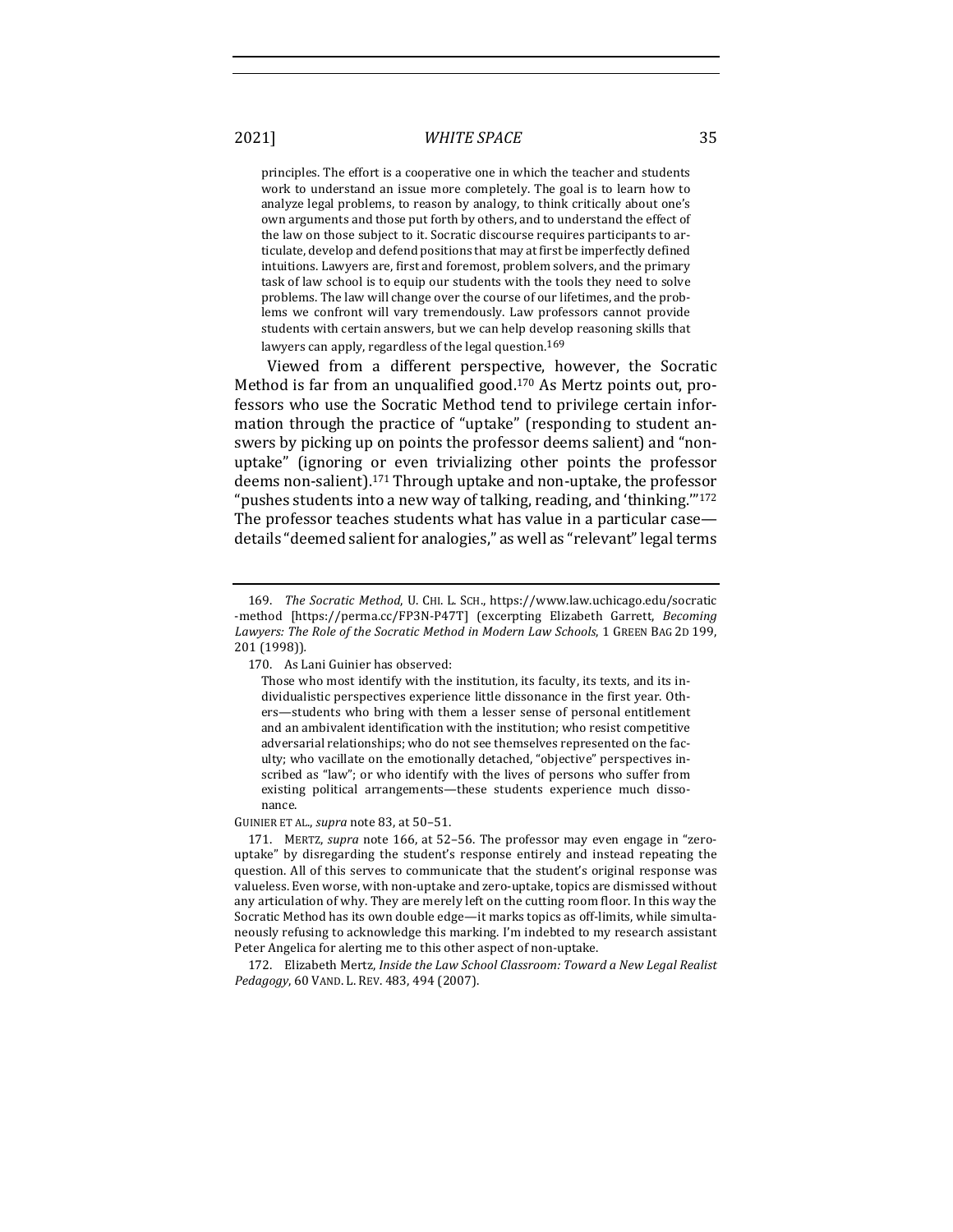from the text like "appealed" or "reversed"<sup>173</sup>—while simultaneously teaching students to consider other information superfluous or secondary or even "irrelevant."<sup>174</sup> Through this process—keep in mind that the goal is to put multiple questions to just a few students—each student is pushed to "remain in and master the dialogue."<sup>175</sup>

In this way, many students are trained to "think like a lawyer." But it would be more accurate to say these students are trained to think like a particular kind of lawyer, one that brackets or entirely dismisses differences in culture, or social context. Or rather, one that recognizes contextual differences matter only insofar as they "fit into legal categories decreed by precedential tests or statutory requirements."<sup>176</sup> One more point: In teaching what it means to "think like a lawyer," the professor is doing so from a chosen position of authority that discourages methodological dissent. Consider again the law school classroom. The prototypical law professor

finds in the particularities of the space which the traditional institution arranges for him (the platform, the professorial chair at the focal point on which all gazes converge) material and symbolic conditions which enable him to keep the students at a respectful distance.... Elevated and enclosed in the space which crowns him orator, ... the professor is condemned to a theatrical monologue and virtuoso exhibition by a necessity of position more coercive than the most imperious regulations. $177$ 

While all of this may seem par for the course—what law school is about—it also subordinates actual human conflict or pain, moral dilemmas, and social justice. It certainly obfuscates what Robert Cover would call "the violence of the law."<sup>178</sup> Moreover, this subordination is replicated throughout the law school experience. One has only to consider casebooks, which frequently abridge judicial opinions to omit the facts of a case altogether. Or the law review membership selection process, which tends to emphasize a student's ability to identify and

<sup>173.</sup> MERTZ, *supra* note 166, at 56-59.

<sup>174.</sup> This is not to suggest that professors disallowed discussion of social context. However, Mertz found that professors who did permit discussion of social context did so only after the serious legal analysis had been conducted. Mertz, *supra* note 172, at 495–96.

<sup>175.</sup> MERTZ, *supra* note 166, at 51.

<sup>176.</sup> Mertz, *supra* note 172, at 496-97.

<sup>177.</sup> MERTZ, *supra* note 166, at 51 (quoting PIERRE BOURDIEU & JEAN-CLAUDE PAS-SERON, REPRODUCTION IN EDUCATION, SOCIETY AND CULTURE 109 (Richard Nice trans., Sage Publications 1977)).

<sup>178.</sup> Robert M. Cover, *Violence and the Word*, 95 YALE L.J. 1601, 1629 (1986).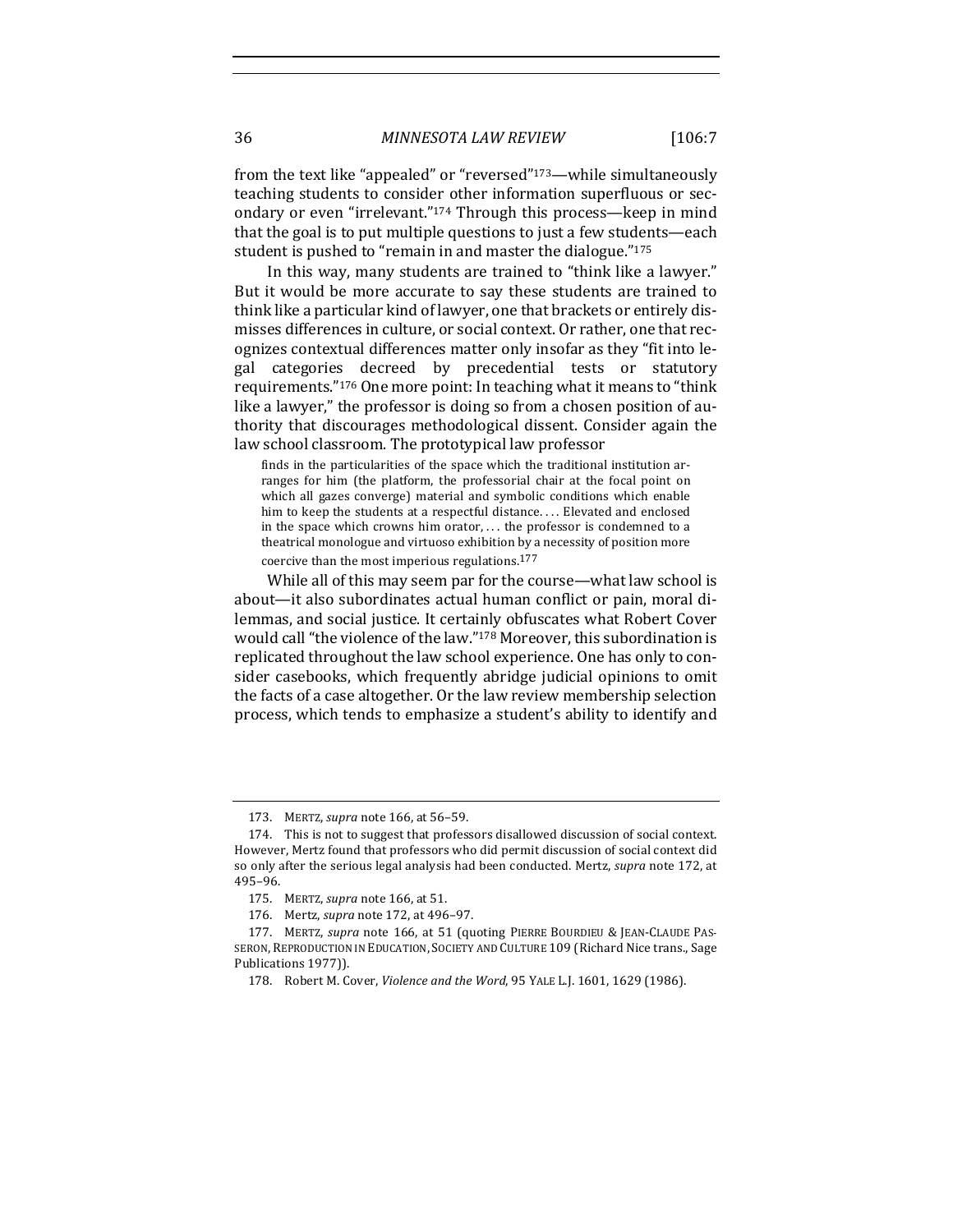cite the appropriate authority and devalues a student's engagement with, say, the social contexts. $179$ 

Now consider how this contributes to the law school as a white space. Certainly the "dialogue" students are expected to master is a particular kind of dialogue, in a particular register. Certainly the way of thinking that students are expected to adopt is one that discounts social context, or race, or class. Kimberlé Crenshaw has described it as privileging "perspectivelessness."<sup>180</sup> Or as Mertz puts it, "the language of U.S. law works to create an erasure or cultural invisibility, as well as an amorality, that are problematic in a society seeking to be truly democratic."<sup>181</sup> In a way, students are rewarded for becoming Lady Justice herself, whose blindfold enables her "to avoid the temptation to see the face that comes to the law and put the unique characteristics of the concrete person before the abstract logic of the institution."<sup>182</sup> But blinding oneself to unique characteristics does not make those characteristics disappear. Just as blinding oneself to race does not erase race, it only returns race to the default, to presumed whiteness. For racial minorities, this is especially problematic when the expectation of perspectivelessness "is combined with the fact that what is understood as objective or neutral is often the embodiment of a white middle-class world view ...."<sup>183</sup> They must erase themselves and "stand apart from their history, their identity, and sometimes their own immediate circumstances" in a way that most white students do not.184

To be sure, much is to be gained through the Socratic method and similar methods of teaching law. And under it, many students excel. Women who come to law school speaking "in a different voice"<sup>185</sup> may quickly adapt; "they learn to function as 'social males' and on some

<sup>179.</sup> *Cf.* Mertz, *supra* note 172, at 496 (noting that the "distinctive footnoting conventions used in law reviews" mimics this pedagogy's emphasis on "a high degree of precision in the citation to authority").

<sup>180.</sup> Kimberlé Williams Crenshaw, Toward a Race-Conscious Pedagogy in Legal Ed*ucation*, 11 NAT'L BLACK L.J. 1, 2 (1988).

<sup>181.</sup> MERTZ, *supra* note 166, at 1-2.

<sup>182.</sup> *See* COSTA DOUZINAS & LYNDA NEAD, *Introduction* to LAW AND THE IMAGE 3 (Costa Douzinas & Lynda Nead eds., 1999).

<sup>183.</sup> Crenshaw, *supra* note 180, at 3.

<sup>184.</sup> *Id*.

<sup>185.</sup> *See* CAROL GILLIGAN, IN A DIFFERENT VOICE: PSYCHOLOGICAL THEORY AND WOMEN'S DEVELOPMENT 30 (1982) (suggesting that women are socialized to approach issues with an "ethics of care").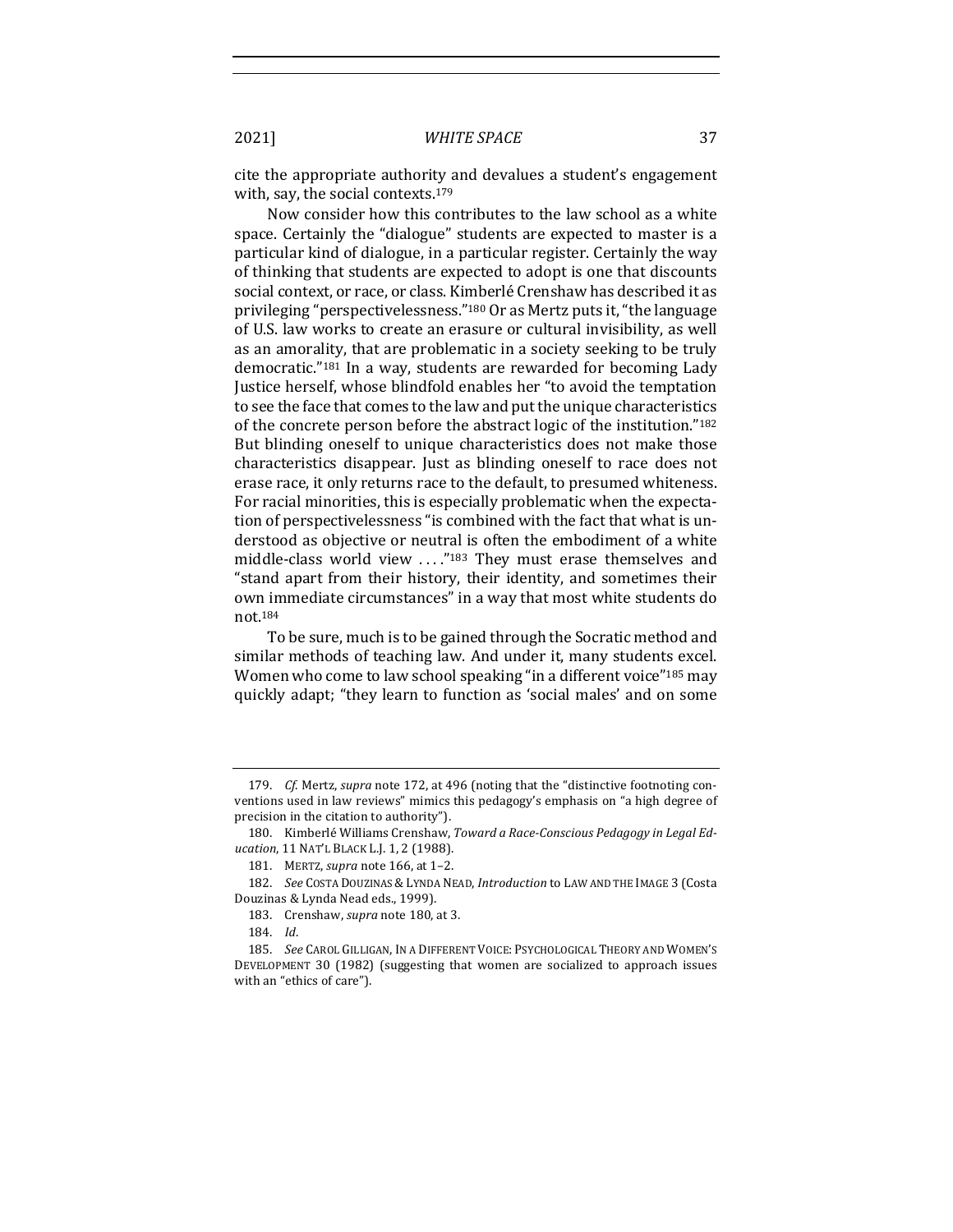level they do become gentlemen."<sup>186</sup> And many students of color, especially those already experienced in navigating white primary schools and colleges, may have little trouble mastering the linguistic and cognitive method of their professors,  $187$  or pivoting to what Mari Matsuda calls "multiple consciousness."<sup>188</sup> Indeed, it has been said that all educational institutions assimilate.<sup>189</sup> But if we are wondering why many students of color do not excel, or about the epistemic violence they experience,<sup>190</sup> then how law is generally taught must bear

*Id.* at 67.

187. That said, even for students of color who excel by mastering the language of law, including its cadence, eventually sounding like native speakers, success may come at a different cost. For example, they may feel "doubly-estranged," neither part of their racial community nor entirely accepted in the white community. *Cf.* PAUL M. BARRETT, THE GOOD BLACK: A TRUE STORY OF RACE IN AMERICA (1999) (describing his experience as a first-generation Black lawyer who finds himself an outsider at a prestigious firm, notwithstanding his efforts to be "the good black").

188. Mari J. Matsuda, When the First Quail Calls: Multiple Consciousness as Jurispru*dential Method*, 11 WOMEN'S RTS. L. REP. 7, 8 (1989).

189. In his seminal book After Whiteness, the Yale theologian Willie James Jennings writes:

Educational institutions assimilate. They draw people into a way of life by drawing people into sight of ways of life. Such assimilation can be thick or thin depending on how pronounced that way of life is in a curriculum or a social ecology, and in the way the layers of thinking, feeling, and acting move between students, faculty, and administrative staff. This is their glory. Colonialist educational assimilation turned education into an imperialist endeavor, forcing a way of life that would reduce ways of life. Colonialist assimilation draws people down to silent objects even when they speak. They become anticipations of an echo, with variations, but nonetheless an echo. This is an assimilation that hides itself as assimilation. It can be hidden in such practices as critical thinking, or traditioned reflection, or the repetition that makes for skilled execution of a task, gesture, or performance. This is our curse. Echoing in and of itself is not the problem. All education rightly carries an element of the echoing back. The problem here is the absence of reciprocity of echoing that speaks of life aimed at the together.

JENNINGS, supra note 88, at 110-11.

190. Gayatri Chakravorty Spivak, *Can the Subaltern Speak?*, *in* CAN THE SUBALTERN SPEAK? REFLECTIONS ON THE HISTORY OF AN IDEA 35-37 (1988) (Rosalind C. Morris ed., 2010) (describing epistemic violence as the product of knowledge produced by ingroups that reinforces the outgroup's difference and inferiority while ignoring their

<sup>186.</sup> GUINIER ET AL., *supra* note 83, at 68. Guinier elaborates that these women do well but may feel alienated:

This subset of women resents the sacrifices of self that law school requires them to make. These women perceive that law school is a "game," and they learn the rules in order to play, but they are acutely aware of the price they are paying. These women are those who have been described in some of our secondary literature as "bicultural" or "bilingual." They can act both as "women" and as "gentlemen" and they are acutely conscious of the difference, and of the costs of each.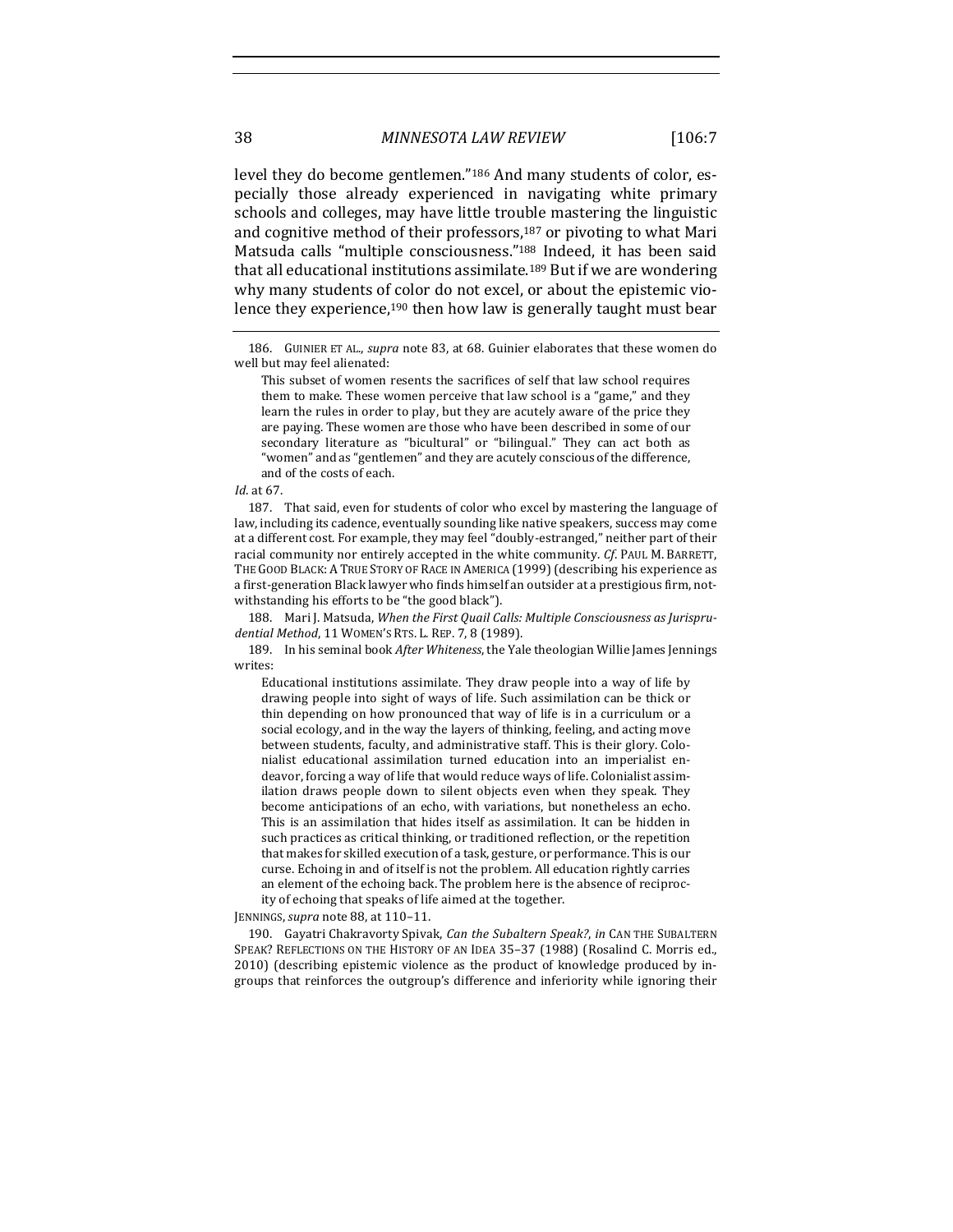part of the blame. The Socratic method, at least as it is employed by many professors, devalues the very things that make these students different: their race, their backgrounds, them. All of this contributes to the "silencing of minority students"<sup>191</sup> and to making minority students feel like "strangers in a strange land."<sup>192</sup> Some years ago, Peggy Cooper Davis wrote about "law as microaggression."<sup>193</sup> For many students, especially Black and Brown students, the same can be said about learning the law. In other words, for many, how the law is taught is also a microaggression.

Perhaps no one has been more eloquent in describing what I mean than Margaret Montoya, who early on wrote one of the canonical pieces of critical race theory scholarship, "*Máscaras*, *Trenzas*, *y* Gre- $\tilde{n}$ as: Un/Masking the Self While Un/Braiding Latina Stories and Legal Discourse."<sup>194</sup> Montoya describes the pressure she felt to assimilate at Harvard Law School, even to literally shed her ethnic clothing. She recounts that on the first day of orientation, she wore a Mexican blouse and jeans on which she had embroidered "the Chicano symbol of the Aguila (a stylized eagle) on one seat pocket and the woman symbol on the other."<sup>195</sup> However, over time her style of dress changes. She thinks, "[P]erhaps if I dressed like a lawyer, eventually I would acquire more conventional ideas and ideals and fit in with my peers.... Chameleon-like, I would dress to fade into the ideological, political and cultural background rather than proclaim my differences."<sup>196</sup>

While Montoya's essay touches on several subjects, it is her description of being a first-year law student at Harvard that I want to quote at length.

My memories from law school begin with the first case I ever read in Criminal Law. I was assigned to seat number one in a room that held some 175 students.

The case was entitled The People of the State of California v. Josefina Chavez. It was the only case in which I remember encountering a Latina, and she was the defendant in a manslaughter prosecution. The facts, as I think

subjectivity); see also ANNE MCCLINTOCK, IMPERIAL LEATHER: RACE, GENDER AND SEXUALITY IN THE COLONIAL CONTEST 16  $(1995)$  (outlining the ways in which legal institutions foster epistemic violence).

<sup>191.</sup> Mertz, *supra* note 172, at 508 (finding in her examination of law schools that "female law students spoke less frequently than did male students, and we found an even clearer silencing of minority students").

<sup>192.</sup> Bell, *supra* note 162, at 540.

<sup>193.</sup> Peggy C. Davis, *Law as Microaggression*, 98 YALE L.J. 1559 (1989).

<sup>194.</sup> Margaret E. Montoya, Máscaras, Trenzas, y Greñas: Un/Masking the Self While Un/Braiding Latina Stories and Legal Discourse, 17 HARV. J. L. & GENDER 185 (1994).

<sup>195.</sup> *Id.* at 191.

<sup>196.</sup> *Id.* at 191-92.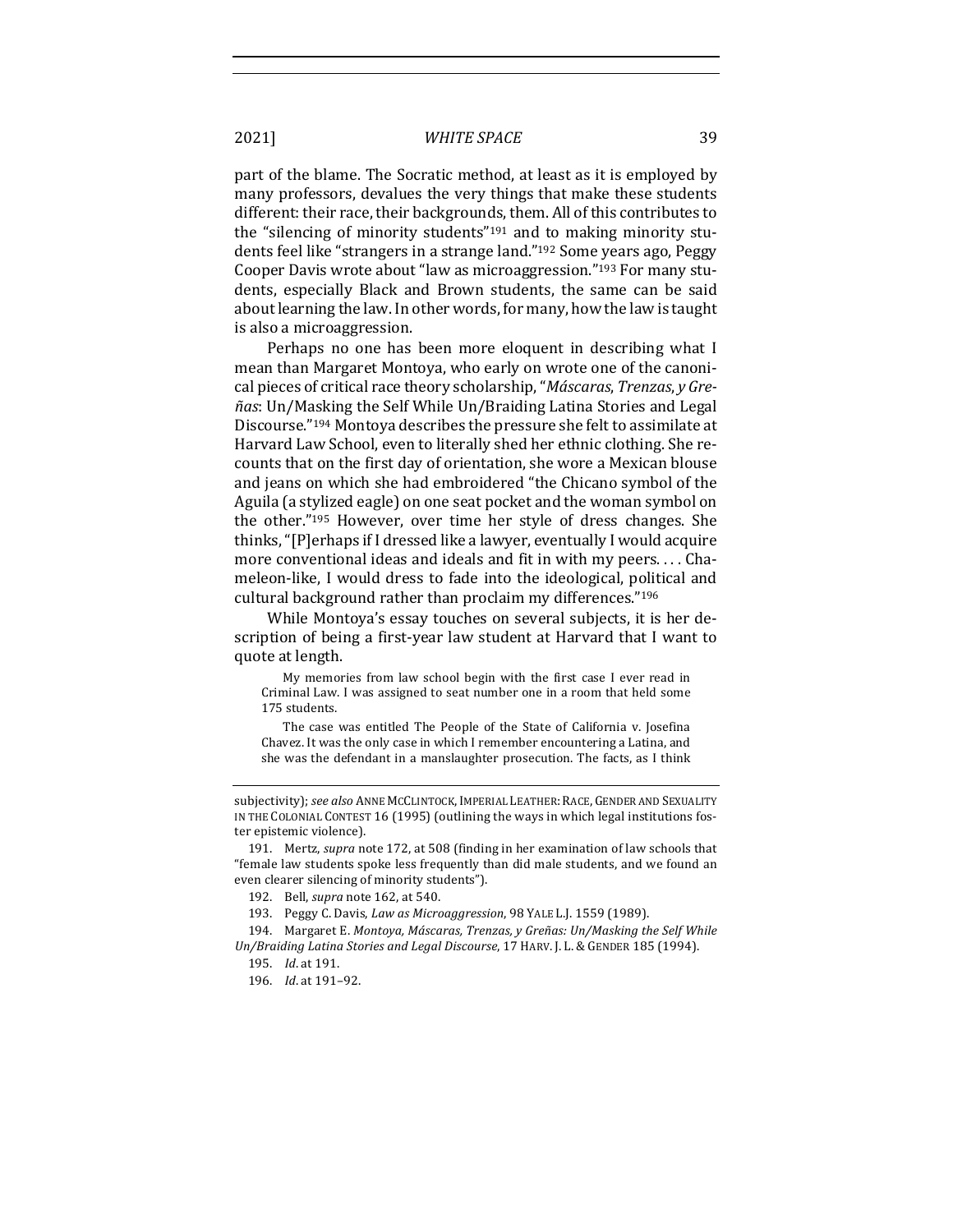back and before I have searched out the casebook, involved a young woman giving birth one night over the toilet in her mother's home without waking her child, brothers, sisters, or mother. The baby dropped into the toilet. Josefina cut the umbilical cord with a razor blade. She recovered the body of the baby, wrapped it in newspaper, and hid it under the bathtub. She ran away, but later she turned herself in to her probation officer.

The legal issue was whether the baby had been born alive for purposes of the California manslaughter statute: whether the baby had been born alive and was therefore subject to being killed. The class wrestled with what it meant to be alive in legal terms. Had the lungs filled with air? Had the heart pumped blood?

For two days I sat mute, transfixed while the professor and the students debated the issue. Finally, on the third day, I timidly raised my hand. I heard myself blurt out: What about the other facts? What about her youth, her poverty, her fear over the pregnancy, her delivery in silence? I spoke for perhaps two minutes, and when I finished, my voice was high-pitched and anxious.<sup>197</sup>

When I have assigned Montoya's article in a seminar I teach, students are floored. Female students, and students of color, see themselves in Montoya in a way they've never seen themselves in the law. They start to wonder how much they've lost by learning to "think like" a lawyer." To a one, they wish they had read Montoya as first year law students, or before starting law school. For me, the story resonates as well, and takes me to my own days as a student. But it also resonates with me as someone who now teaches the law, including Criminal Law. Because as Montoya knows, the very issues she brought to the class discussion are the issues that would prompt "non-uptake" from most professors. As she puts it:

A discussion raising questions about the gender-, class-, and ethnicitybased interpretations in the opinion, however, would have run counter to traditional legal discourse. Interjecting information about the material realities and cultural context of a poor Latina woman's life introduces taboo information into the classroom. Such information would transgress the prevalent ideological discourse [and the] puritanical and elitist protocol governing the classroom.<sup>198</sup>

Again, much is to be gained by the Socratic method and the way many law school subjects are taught. Many of those reading this Essay are products of the Socratic method, as am I. But much is to be lost as well. Perhaps most troubling of all, it narrows the law's gaze, and in doing so narrows its possibilities for real, radical change. Allow me to put this differently: When we limit students' views on what matters, especially when it comes to issues of race and class and sexuality, we limit too their vision of what law can do, and what the law should do. Instead of opening their eyes to law's possibilities, we close them, we

<sup>197.</sup> *Id*. at 201-02.

<sup>198.</sup> *Id.* at 204.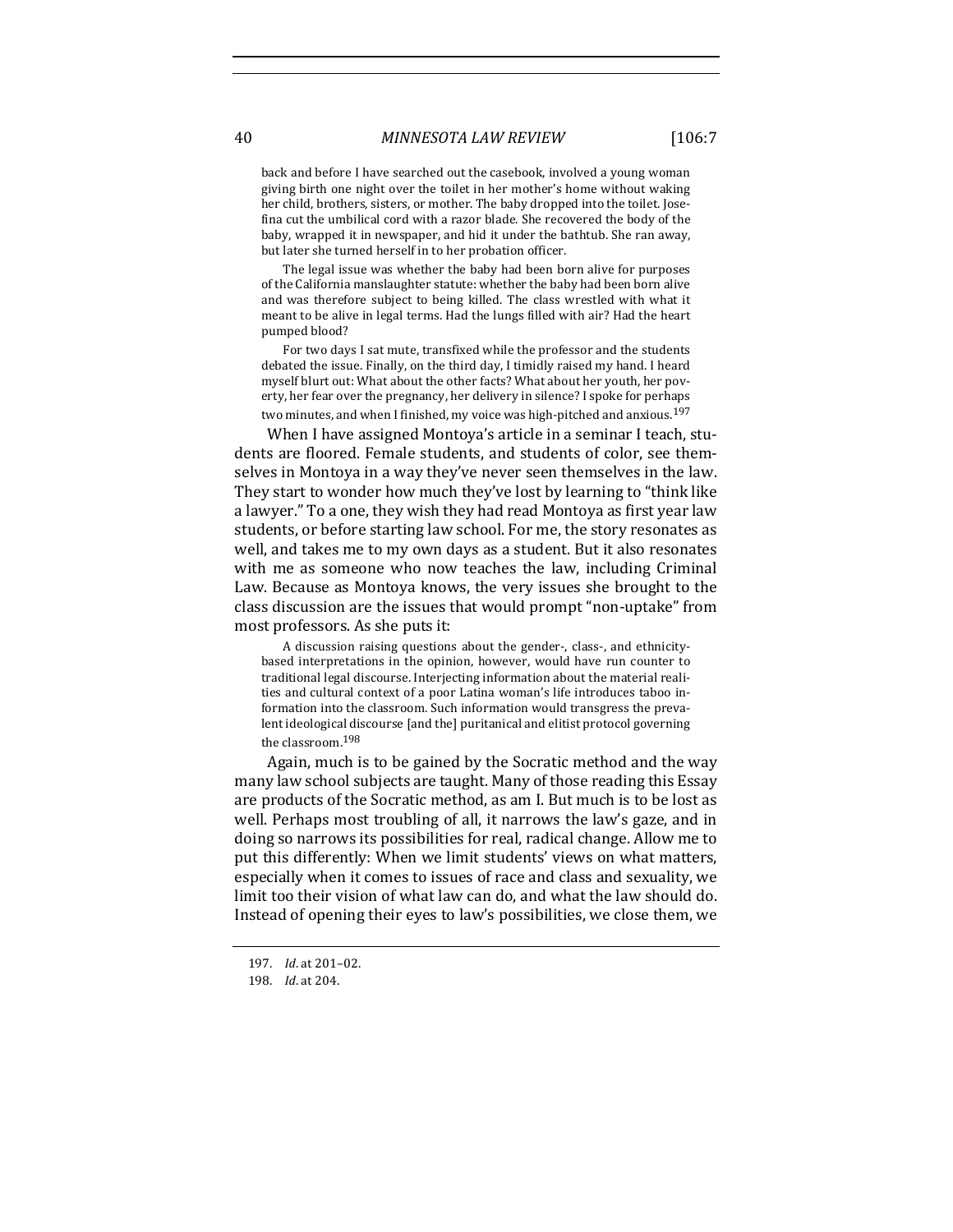blindfold them.<sup>199</sup> That is the real damage. And it is a damage that is distributed unequally. Some years ago, Lani Guinier wrote that women at law schools are often forced to adapt in order to succeed. They are required, in a very real sense, to become gentlemen.<sup>200</sup> Allow me to make another observation. Non-white students, particularly Black and Brown students, often find that they must unrace themselves, and become white. Almost every Black person of a certain age has heard the term "Oreo," just as almost every racial minority of a certain age has heard the terms "banana," "coconut," "apple" and "Twinkie," all meant to convey a type of racial remaking, that they have become white on the inside.<sup>201</sup> That is what law school tries to do. That's what I mean when I say we should acknowledge that most law schools function as white spaces.

One more thing: All of these aspects—the numbers, the architecture, the what, and the how we teach—work in tandem, mutually reinforce one another. Law schools are white spaces, and these are the supports.

#### III. REIMAGINING LAW SCHOOLS

To see things as they really are, you must imagine them for what they might be.

—Derrick Bell202

Thus far, I have made the argument that for students of color especially, law schools often function as white spaces, spaces where students of color "are typically absent, not expected, or marginalized when present."<sup>203</sup> And as I have demonstrated, "the law school as white space" goes beyond numbers or mere representation. Too often,

<sup>199.</sup> The study of pedagogy published by the Carnegie Foundation reached a similar conclusion. See WILLIAM M. SULLIVAN, ANNE COLBY, JUDITH WELCH WEGNER, LLOYD BOND & LEE S. SHULMAN, EDUCATING LAWYERS: PREPARATION FOR THE PROFESSION OF LAW 54 (2007) (noting that the case-method of legal pedagogy can communicate to students that issues of justice are peripheral to the law).

<sup>200.</sup> GUINIER ET AL., *supra* note 83, at 68. Guinier explains that when she was a student at Yale Law School, "a white male professor ... addressed all of us, male and female, as *gentlemen*," explaining he was a creature of habit and that the women "too, in his mind, were 'gentlemen.'" *Id.* at 85.

<sup>201.</sup> *See, e.g.*, Kat Chow, Overthinking It: Using Food as a Racial Metaphor, NPR: CODE SWITCH (Sept. 14, 2014), https://www.npr.org/sections/ codeswitch/2014/09/12/348008432/overthinking-it-using-food-as-a-racial -metaphor [https://perma.cc/4YDU-2RPD].

<sup>202.</sup> Derrick Bell, *Who's Afraid of Critical Race Theory?*, 1995 U. Ill. L. Rev. 893, 898. 203. Anderson, *supra* note 1.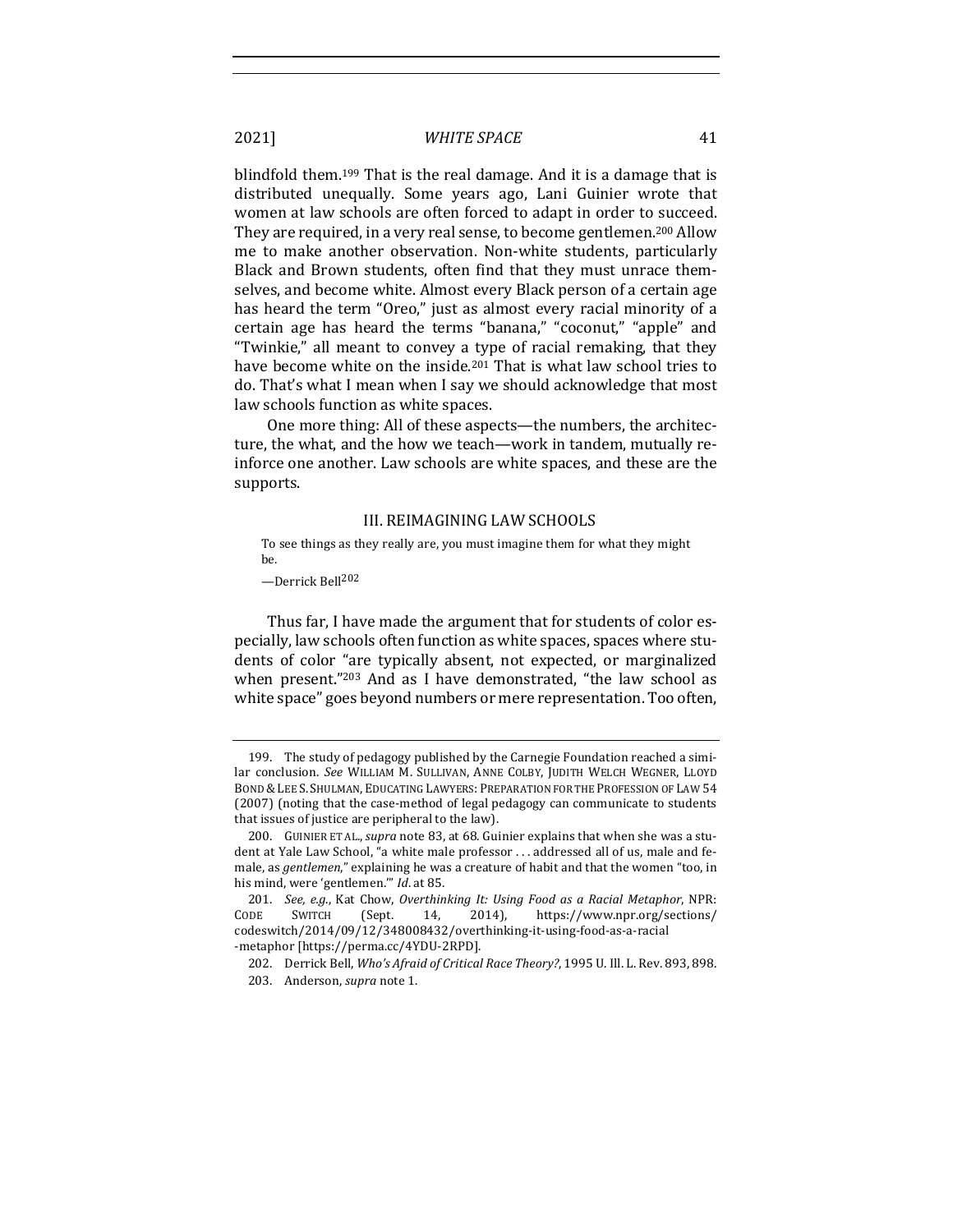law schools function as white spaces in their architecture, in what law is taught, and how law is taught.

All along though, the end goal of this Essay has been normative, not descriptive. It has been to reimagine the law school as a truly inclusive space. It is that goal I take up now. But in reimagining the law school, I also want to reimagine what legal scholarship can be in style and form. To again channel Ralph Ellison, "bear with me."204

 \*\*\* 

It may seem strange that in an essay about law schools, I find myself thinking about my favorite Colson Whitehead novel. Not *The Un*derground Railroad, the novel that won him both the Pulitzer Prize and National Book Award, though I admire that book as well.<sup>205</sup> Rather, my favorite Colson Whitehead novel, and one of my favorite novels by any author, is his first book, The Intuitionist.<sup>206</sup> Maybe because in telling the story of a pitched battle within the Elevator Guild between two schools of elevator inspectors—on one side, there are the Empiricists, who base their inspections on measurements and numbers and looking at "the skin of things"<sup>207</sup>; on the other, the Intuitionists, who intuit the health of an elevator by simply riding in them—the novel reminds me of pitched battles between various schools of thought at law schools. Like the battle between the law and economics camp and the law and literature camp.<sup>208</sup> Or the war between the critical legal studies camp and what Robert Williams calls "the Old Farts."209 Or the war between critical race theory scholars and, again, "the Old Farts."<sup>210</sup> *The Intuitionist* is a slim, challenging, ingenious novel, and the meaning of racialized spaces permeates the novel. (The

209. Robert A. Williams, *Vampires Anonymous and Critical Race Practice*, 95 U. MICH. L. REV. 741, 746-47 (1997).

210. The novel's protagonist Lila Mae makes clear the connection between the Empiricists and whiteness. "White people's reality," she decides, "is built on what things appear to be—that's the business of Empiricism. They judge them on how they appear when held up to the light, the wear on the carriage buckle, the stress fractures in the motor casing. His skin." WHITEHEAD, *supra* 206, at 239.

<sup>204.</sup> ELLISON, *supra* note 35.

<sup>205.</sup> COLSON WHITEHEAD, THE UNDERGROUND RAILROAD (2016).

<sup>206.</sup> COLSON WHITEHEAD, THE INTUITIONIST (1999).

<sup>207.</sup> *Id.* at 239.

<sup>208.</sup> *See, e.g.*, Jane B. Baron, Interdisciplinary Legal Scholarship as Guilty Pleasure: *The Case of Law and Literature, in LAW AND LITERATURE: CURRENT LEGAL ISSUES 1999, at* 21 (Michael Freeman & Andrew D.E. Lewis eds., 1999); Richard H. Weisberg, Litera*ture's* Twenty-Year Crossing into the Domain of Law: Continuing Trespass or Right by Adverse Possession, in LAW AND LITERATURE: CURRENT LEGAL ISSUES 1999, at 47 (Michael Freeman & Andrew D.E. Lewis eds., 1999).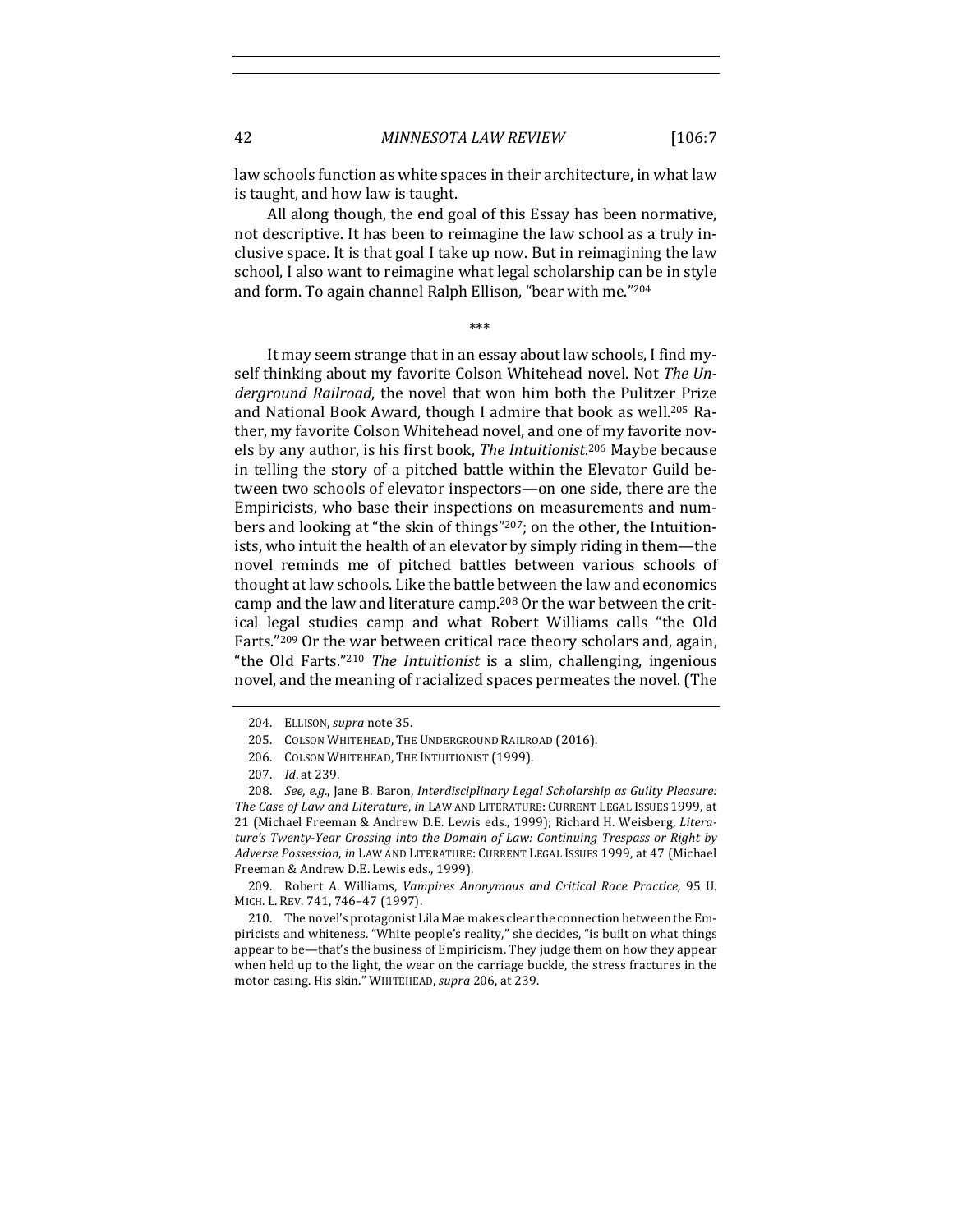main character, Lila Mae Watson, is the city's first Black female elevator inspector.) But the reason I'm now thinking of the novel, as I think about imagining law schools anew, is not because of the novel's plot line about the friction between the Empiricists and the Intuitionists or the mystery that unfolds when an elevator in a new municipal building plummets without explanation. It is because of another story Whitehead tells alongside that story: the story that James Fulton, the founder of Intuitionism, was secretly working on a design for an elevator capable of true elevation. An elevator without wires, without cables, without shafts, without anything. An untethered elevator.<sup>211</sup>

Thinking about the founder's design for an untethered elevator in *The Intuitionist* prompts me to go beyond simply recasting the law school as a non-white space, a space that is inclusive and feels welcoming to students of color.<sup>212</sup> I want to do more than simply a "search and replace," adding color here and there, substituting "law school as white space" with "law school as a racially diverse space." As a Black man, a gay man, a first-generation lawyer, a first-generation law professor, as someone whose extended family rivals Vice President Kamala Harris's in terms of racial diversity with religious diversity to boot, $213$  I also want to imagine the law school in a way that is inclusive along lines of gender and class, religion and sexuality, ability, and disability. I want to reimagine the law school as truly a "cosmopolitan

213. Or maybe simply these markers are irrelevant. Maybe even under Rawls's "veil of ignorance"—his thought experiment in which citizens divest themselves of self-interested knowledge—I would want the same thing. See JOHN RAWLS, A THEORY OF JUSTICE 12, 136-42 (1971).

<sup>211.</sup> *Id.* at 221-23.

<sup>212.</sup> Although this is often the goal of diversity and inclusion efforts, this goal demands too little, and is even problematic. To remake a school as inclusive and welcoming already buys into a propriety assumption. In the context of law schools, it suggests that the people doing the welcoming and including have some proprietary right to include or exclude. It suggests that the school is theirs to begin with. Welcome to *our* school. The gesture may genuinely be well-intended and even magnanimous, but it in fact shellacs a power imbalance. The gesture to include people of color in law schools invariably prompts me to think of W.E.B. DuBois, and to ask, "Your law school? How came it yours?" *Cf.* W.E.B. DUBOIS, SOULS OF BLACK FOLK 198 (1903) (Jonathan S. Holloway ed., 2015) ("Your country? How came it yours?"). Tressie McMillan Cottom's observation about broadening access is also worth repeating. She notes, "We think that broadening access will broaden access on the terms of the people who have benefited from it being narrowed, which is just so counterintuitive. Broadening access doesn't mean that everybody has the experience that I, privileged person, had in the discourse. Broadening it means that we are all equally uncomfortable, right?" *Tressie McMillan Cottom on the Moral Panics of Our Moment*, N.Y. TIMES: EZRA KLEIN SHOW (Apr. 13, 2021), https://www.nytimes.com/2021/04/13/podcasts/ezra-klein-podcast-tressie -mcmillan-cottom-transcript.html [https://perma.cc/UEK6-LBUD].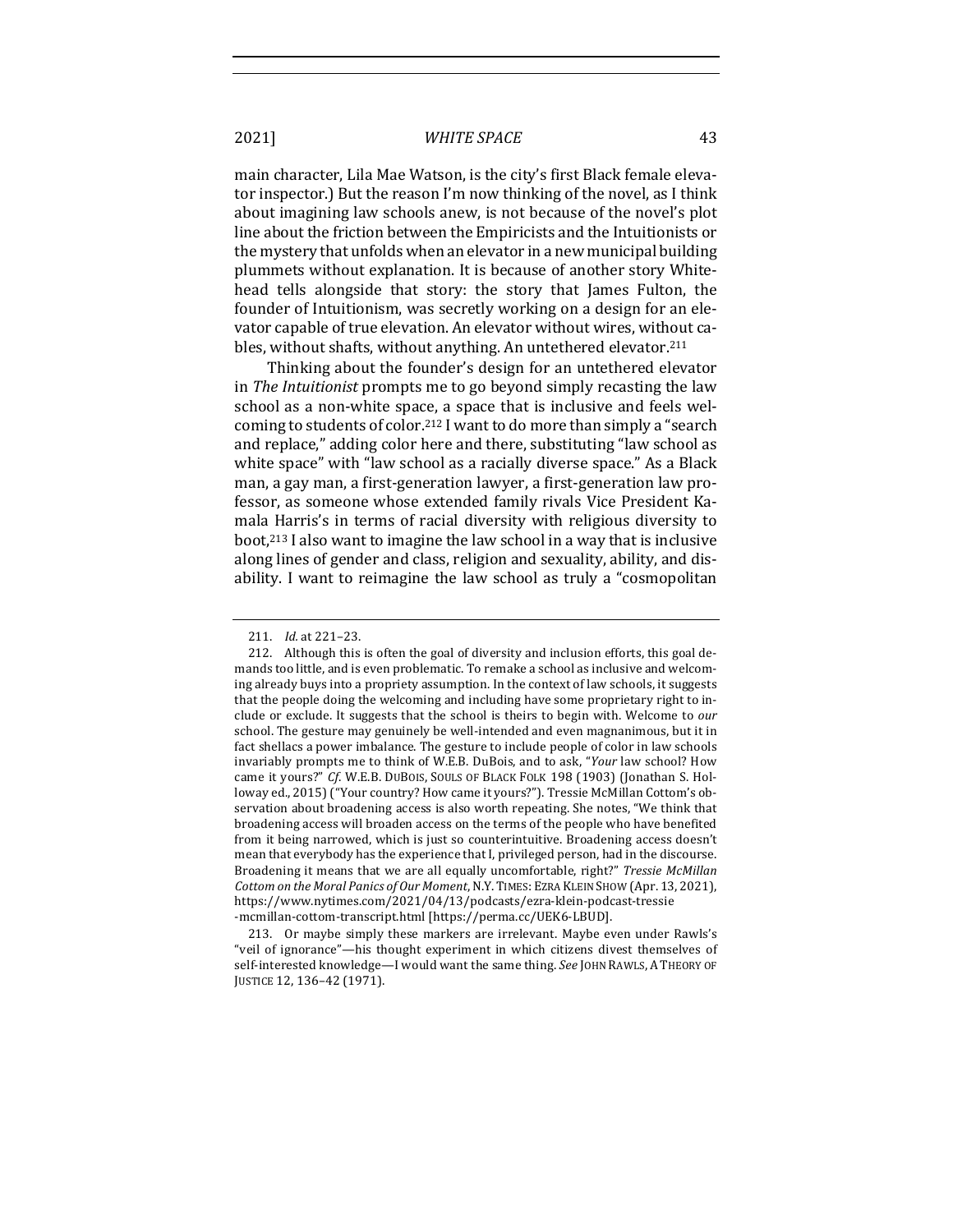canopy" where students of different backgrounds can "relax their guard and go about their business more casually," where it is accepted that the law school space belongs "to all kinds of people."214

I also want to linger on the concept of untethered.<sup>215</sup> What would it mean to imagine a law school untethered from the need for student tuition, i.e., revenue? (Yes, in faculty meetings, we too often think of students as revenue.) Or untethered from the whims and demands of big donors? What would it mean to imagine a law school untethered from the oppression of rankings generally, and the *U.S. News and World Report* rankings specifically, which forces law schools to compete against each other and even prompts some schools to commit criminal  $\arctan(216)$  which also forces law schools to disperse merit scholarships instead of need-based scholarships? What would it mean to imagine a law school untethered from internal competition, from the ranking of students,<sup>217</sup> which sounds more appropriate for a country fair—the fattest cow!—than a place of intellectual questioning, engagement, and creativity? In short, what would it mean to imagine a

<sup>214.</sup> ANDERSON, *supra* note 65, at 3.

<sup>215.</sup> To be sure, law schools around the country have expressed a commitment to diversity and inclusion, but one senses that they have done so now out self-interest, on par with virtue signaling. Four decades ago, the critical race theorist Derrick Bell observed that "The interest of blacks in achieving racial equality will be accommodated only when it converges with the interests of whites." Derrick A. Bell, Comment, Brown v. Board of Education *and the Interest-Convergence Dilemma*, 93 HARV. L. REV. 518, 523 (1980). Although Bell applied his theory to the Court and its decision in *Brown*, he later extended it to legal rights more generally. *See, e.g.*, DERRICK BELL, *Racial Symbols: A Limited Legacy*, *in* FACES AT THE BOTTOM OF THE WELL 15 (1992). His analysis seems applicable here too. Law schools have made attempts to be inclusive but have drawn the line at changes that may negatively impact their rankings, bottom line, or status. Part of the goal of this essay is to challenge law schools to surrender some of their selfinterest. It is to ask schools to "do the right thing."

<sup>216.</sup> *See* Morgan Cloud & George B. Shepherd, *Law Deans in Jail*, 77 Mo. L. REV. 931, 932 (2012) (arguing that law schools and their deans may have committed felonies by publishing false information to manipulate their law school rankings). Other law schools respond to rankings pressure by attempting to game the rankings system. See John A. Byrne, *U.S. News Disclosing Less Due to Gaming*, TIPPING SCALES (June 19, 2015), https://tippingthescales.com/2015/06/u-s-news-disclosing-less-because-of -gaming/ [https://perma.cc/FS59-LCUA].

<sup>217.</sup> GUINIER ET AL., *supra* note 83, at 2 ("Because law school's educational mission is so intertwined with the goal of selecting students for entry into a competitive profession, much of its pedagogy, including examination formats, is designed to rank students.").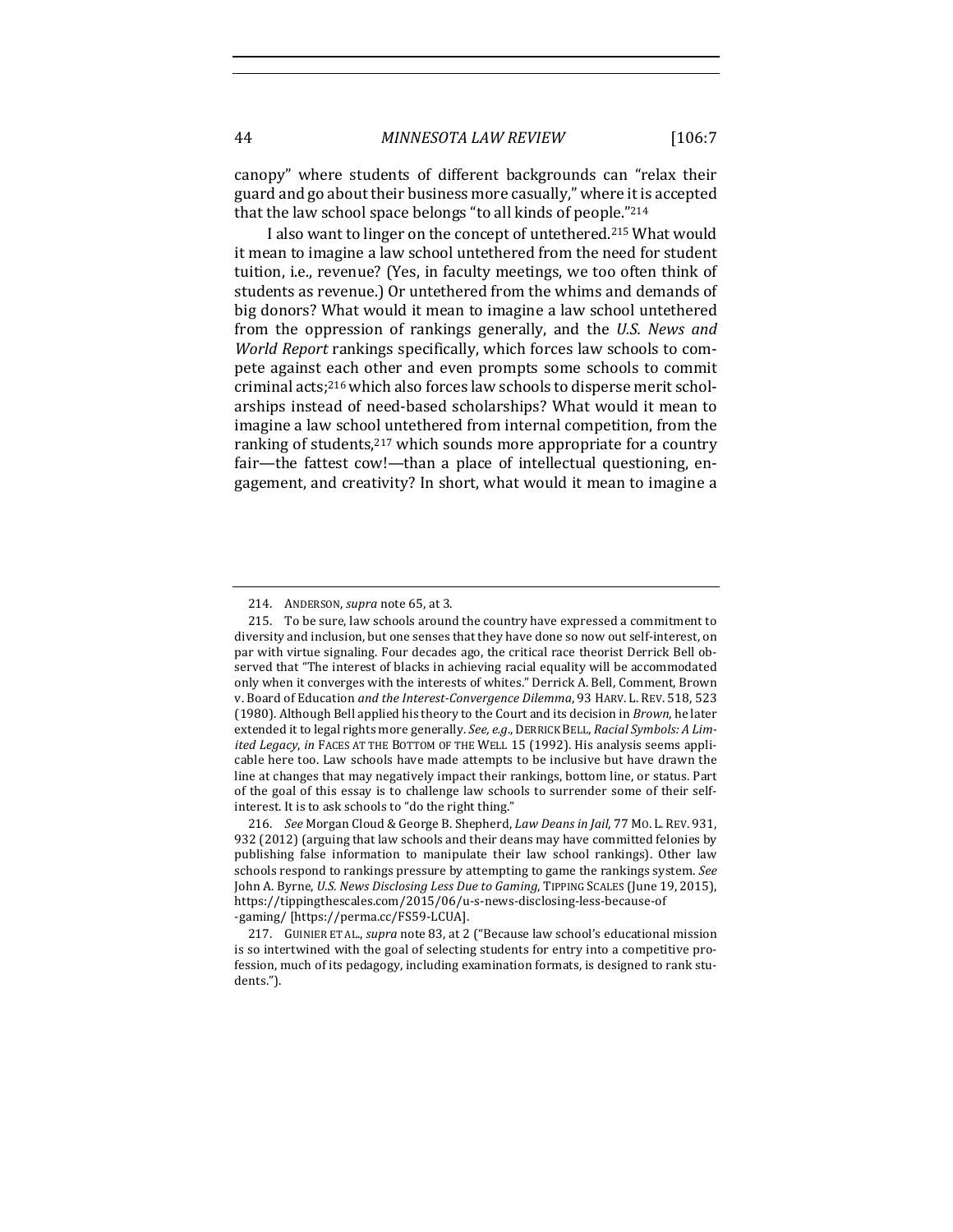law school as a truly inclusive place committed to neither molding students into lawyer statesmen nor legal gladiators,<sup>218</sup> but simply letting students *become*?

*The Intuitionist* spurs me to think differently. It spurs me to not just reimagine the law school, but to *radically* reimagine it. To imagine the law school as a *tabula rasa*, a palimpsest, a blank slate. In short, to imagine the law school no longer as a white space (in terms of demographics, or what is taught, or how it is taught), but as a white space (as in a blank page, at once empty and full of possibilities). In other words, I want to imagine building a law school from the ground up. Returning to the concept of untethered, I want to imagine a law school untethered from the past. Aware of the past, but not weighed down by it. Not grounded by it. Indeed. I want to imagine a law school without hierarchies, one free of what the Yale theologian Willie James Jennings might call the legacy of "master logics," which too often "flows through the institutional unconscious like a virus, convincing too many that to commit to an institution is to commit to becoming the master."219 For some, such an imaginative exercise may seem out of place in a law review essay. Consider it legal futurism<sup>220</sup> or even Afrofuturism<sup>221</sup> if that helps, or imaginative storytelling, one of the methods of critical race theory.<sup>222</sup> For others, this imaginative exercise may seem a fool's errand. But I'm a firm believer that "the map to a new world is in the

<sup>218.</sup> *See generally* ANTHONY KRONMAN, THE LOST LAWYER: FAILING IDEALS OF THE LE-GAL PROFESSION 12, 356 (1993) (lamenting the decline of the lawyer-statesmen ideal; describing the new model of lawyer-gladiator).

<sup>219.</sup> JENNINGS, *supra* note 88, at 102.

<sup>220.</sup> *See generally* David A. Funk, *Legal Futurology: The Field and its Literature*, 73 LAW LIBR. J. 625 (1980) (offering an early bibliography of legal futurist writing).

<sup>221.</sup> For a discussion of the role Afrofuturism can play in shaping the law, see Capers, *supra* note 41.

<sup>222.</sup> Numerous critical race theory (CRT) scholars employ narrative, both personal and fantastic, in their work. Perhaps most famously, Derrick Bell created Geneva Crenshaw, a time-traveling interlocutor and alter ego, for several of his narrative articles. See, e.g., Derrick Bell, The Supreme Court 1984 Term Foreword: The Civil Rights *Chronicles*, 99 HARV. L. REV. 4 (1985) (deploying the character of Geneva Crenshaw to discuss the exploitation and oppression in America from the perspective of an otherworldly, all-powerful court). Other examples of narrative in CRT abound. See, e.g., Harris, supra note 60; Montoya, supra note 194; Russell K. Robinson, Perceptual Segregation, 108 COLUM. L. REV. 1093 (2008); Gerald Torres & Kathryn Milun, *Translating* Yonnondio by Precedent and Evidence: The Mashpee Indian Case, 1990 DUKE L.J. 625 (1990); Patricia J. Williams, *Alchemical Notes: Reconstructing Ideals from Deconstructed Rights*, 22 HARV. C.R.-C.L. L. REV. 401 (1987); Richard Delgado, *Rodrigo's Chronicle*, 101 YALE L.J. 1357 (1992) (book review). Several CRT criminal justice scholars have also brought "voice," or a personal narrative that includes insights based on racial experience, to their scholarship. See, e.g., J. Kozinski, *The Case of the Speluncean Explorers:*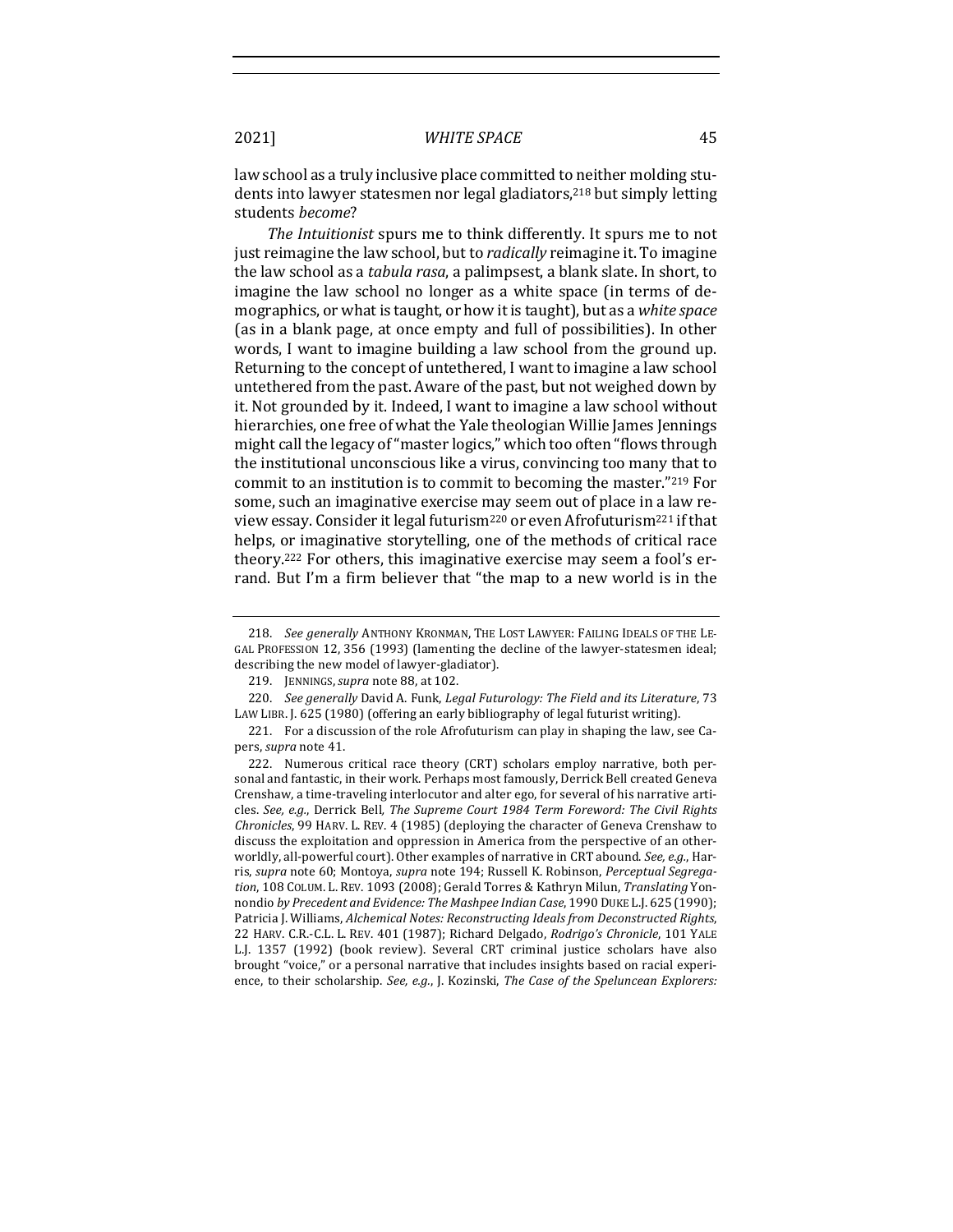46 *MINNESOTA LAW REVIEW* [106:7

imagination."<sup>223</sup> And if the philosopher Jeremy Bentham could imagine the panopticon; $224$  if Filippo Brunelleschi could imagine the Duomo of Florence;<sup>225</sup> if the Wright Brothers could imagine a flying machine;<sup>226</sup> if, returning to elevators, Alexander Miles could imagine automatic elevator doors;<sup>227</sup> if Bridget "Biddy" Mason, a former slave, could imagine a different Los Angeles;<sup>228</sup> and finally, if Christopher Columbus Langdell, the first dean at Harvard Law, could imagine a new way to teach law<sup>229</sup>—then certainly I can imagine a new law school. After all, I come "from sturdy, peasant stock, men who picked cotton and dammed rivers and built railroads, and, in the teeth of the most terrifying odds, achieved an unassailable and monumental dignity."230 Beyond that, "[I] come from a long line of great poets, some of the greatest poets since Homer. One of them said, *The very time I thought I* was lost, My dungeon shook and my chains fell off."<sup>231</sup> Imagining a better world is in my blood. Allow me to go a step further: my position at the margin might even provide me an advantage in imagining what might be.<sup>232</sup> It might even be said that I am "gifted by an ability to imagine a different world—to offer alternative values—if only because

*Revisited*, 112 HARV. L. REV. 1876 (1999) (retelling the classic legal story of the Speluncean Explorers using the voice of a Black housemaid as a way to criticize the Anglo-American system of justice); Bennett Capers, Essay, *Criminal Procedure and the Good* Citizen, 118 COLUM. L. REV. 653, 656 (2018) (incorporating personal narrative in a discussion of recent developments in criminal procedure). My hope—indeed my hope in all of my scholarship—is for a voice that "exposes, tells and retells, signals resistance and caring, and reiterates what kind of power is feared most-the power of commitment to change." Bell, supra note 202, at 907.

223. ROBIN D.G. KELLEY, FREEDOM DREAMS: THE BLACK RADICAL IMAGINATION 2 (2002).

224. *See* Jeremy Bentham, Panopticon, or, the Inspection House (1787), reprinted in

4 THE WORKS OF JEREMY BENTHAM 39, 40-41 (John Bowring ed., 1843).

225. On the importance of Brunelleschi's innovation, see ROSS KING, BRUNELLESCHI'S DOME: HOW A RENAISSANCE GENIUS REINVENTED ARCHITECTURE (2000).

226. *See generally* DAVID MCCULLOUGH, THE WRIGHT BROTHERS (2015) (describing the brothers' fascination with human flight).

227. See Alexander Miles, MY BLACK HISTORY, http://www.myblackhistory.net/ Alexander\_Miles.htm [https://perma.cc/M5R6-ZRJW]. For images of Miles' patent, see U.S. Patent No. 371,207 (issued Oct. 11, 1887).

228. Mason, a former slave, amassed over ten acres in what is currently downtown Los Angeles, building homes and the area's first African American Episcopal church. For more on Mason, see Dolores Hayden, *Biddy Mason's Los Angeles* 1856-1891, 68 CAL. HIST. 86, 95–97 (1989).

231. *Id.* (alteration in original).

232. As social critics have observed, "[w]ith creativity and an open mind, 'we can  $\dots$  use information from the margin to transform the way we think about the whole." *See* Harlon L. Dalton, *The Clouded Prism*, 22 HARV. C.R.-C.L. L. REV. 435, 444 (1987)

<sup>229.</sup> FRIEDMAN, *supra* note 36, at 530-35.

<sup>230.</sup> BALDWIN, *supra* note 163.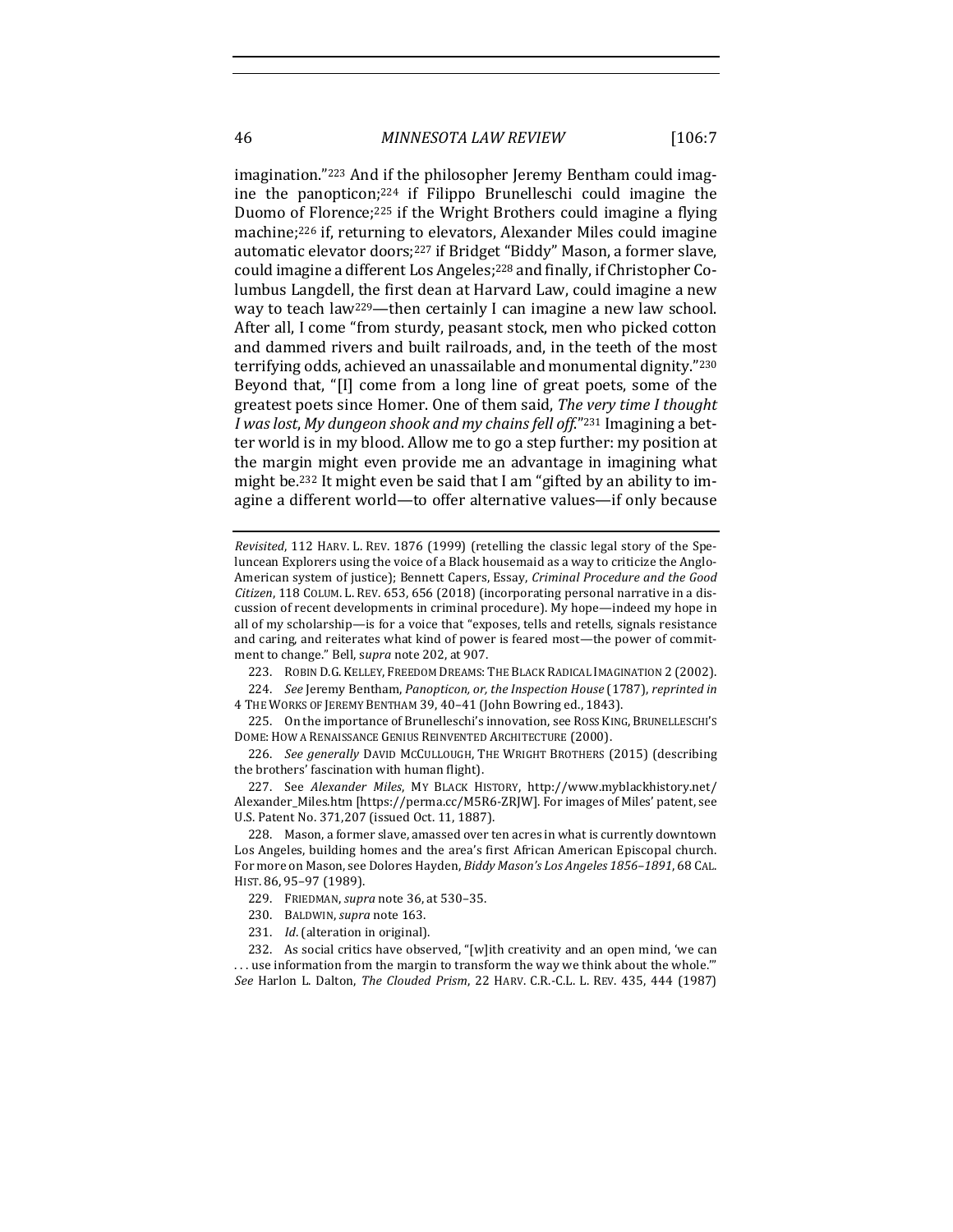we are not inhibited by the delusion that we are well served by the status quo."233

#### \*\*\*

It is fall, and I'm honored to have been invited to a law school to talk about my work-in-progress *Afrofuturism*, *Critical Race Theory*, and Imagining a New American Constitution.<sup>234</sup> But what really excites me is this: while several schools have reinvented themselves to be anti-racist and even function as cosmopolitan canopies, this school has apparently gone further than most, changing its curriculum, and changing its entire approach to legal education. For starters, the school eliminated application fees, realizing that even nominal fees were a barrier to less financially privileged students; they realized too its past practice of allowing applicants to seek a waiver was unsatisfactory, sending the expressive message that such students were solely present under the noblesse oblige of the school. For similar reasons, this law school also secured the ABA's approval to eliminate the LSAT requirement, which they realized correlates more with the educational attainment and wealth of the applicant's family—not to mention the applicant's ability to afford LSAT prep programs<sup>235</sup>—than the applicant's potential.<sup>236</sup> They were also persuaded by arguments from scholars such as Daria Roithmayr and Erika Wilson that the old admissions criteria were in effect locking-in the advantages in-groups already had and furthering "social closure."<sup>237</sup> Beyond that, the school

<sup>(</sup>quoting bell hooks).

<sup>233.</sup> Charles R. Lawrence, III, *The Word and the River: Pedagogy as Scholarship as Struggle*, 65 S. CAL. L. REV. 2231, 2239 (1992).

<sup>234.</sup> As readers may guess, this yet-to-be-written work builds upon a prior article of mine. Capers, *supra* note 41.

<sup>235.</sup> Mona E. Robbins, Race and Higher Education: Is the LSAT Systemic of Racial Differences in Education Attainment? 7-9 (Summer Program for Undergraduate Rsch., Aug. 20, 2017) (on file with University of Pennsylvania), https://repository .upenn.edu/cgi/viewcontent.cgi?article=1018&context=spur [https://perma.cc/ KK5M-ZN75].

<sup>236.</sup> *See* Susan Sturm & Lani Guinier, *The Future of Affirmative Action: Reclaiming the Innovative Deal*, 84 CAL. L. REV. 953, 987-92 (1996) (showing that the correlation between family income and high school SAT scores is stronger than between SAT scores and college freshman grades); *see also* GUINIER ET AL., *supra* note 83, at 15 ("The [LSAT] may measure the ability to think quickly and to make strategic decisions with less than perfect information, but it does not measure the full range of skills needed to be a good lawyer.").

<sup>237.</sup> *See generally* DARIA ROITHMAYR, REPRODUCING RACISM (2014) (positing that law school admissions tests came to predominate in part because they advantaged certain groups and excluded others, becoming a seemingly neutral tool that locks-in inequality); Erika K. Wilson, *Monopolizing Whiteness*, 134 HARV. L. REV. 2382, 2388-404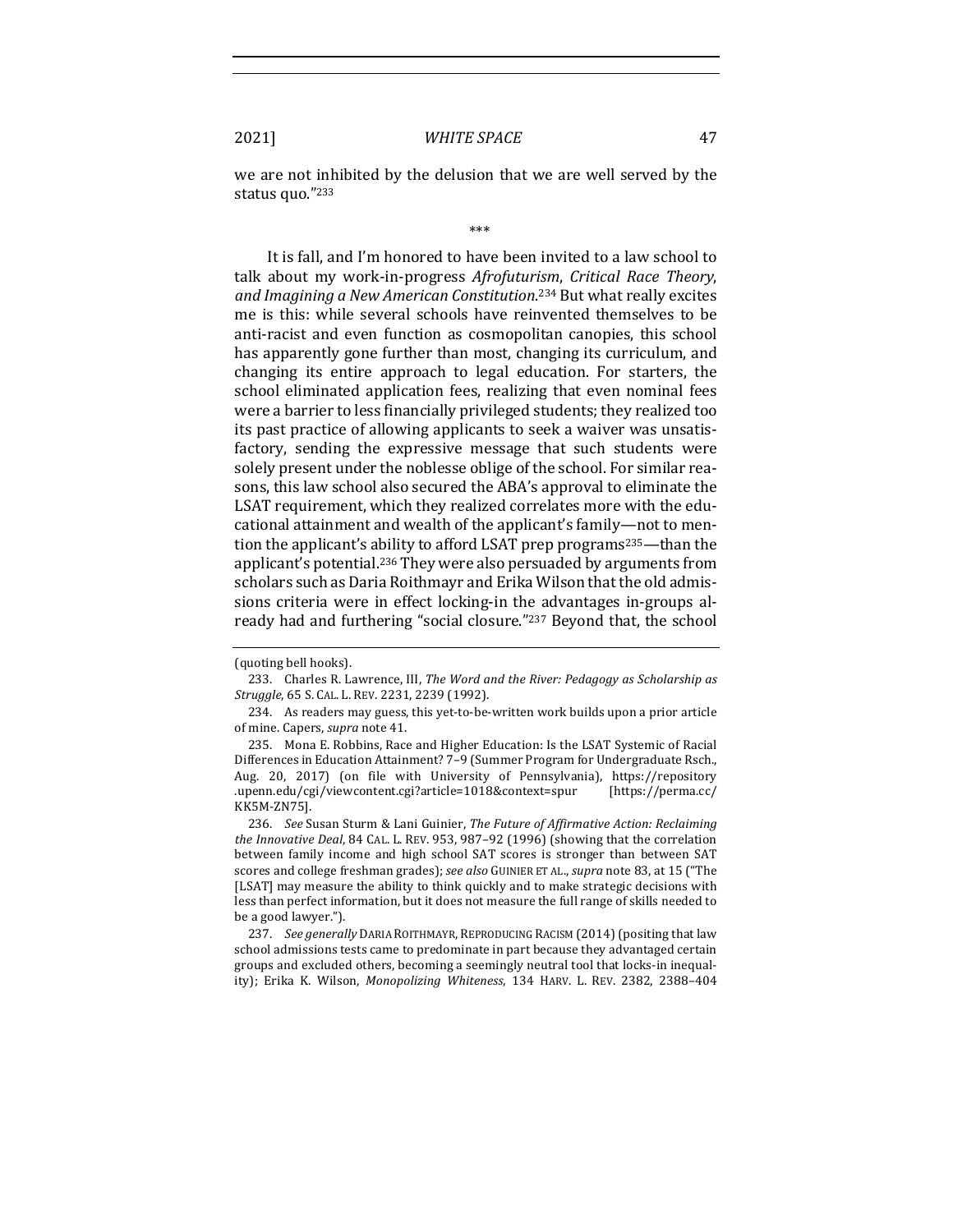48 *MINNESOTA LAW REVIEW* [106:7

took seriously sociologist Tressie McMillan Cottom's observation that "[s]mart is only a construct of correspondence, between one's abilities, one's environment, and one's moment in history."<sup>238</sup> Unwilling to continue "sorting" students for prospective employers, the school also eliminated letter grades, replacing them with high pass, pass, and fail.<sup>239</sup> (The school also recognized that grades were imperfect measurements, and often the product of what behavioral economist Daniel Kahneman might call "noise.")<sup>240</sup> They even revamped their hiring, realizing that their past efforts to diversify their faculty were little more than business as usual and woefully inadequate. Lastly, persuaded that "dismantling racism depends on transforming the built environment,"<sup>241</sup> the school erected a new building. The changes, which were initially met with skepticism across the academy, ultimately generated overwhelmingly positive publicity and enormous praise. In fact, the changes helped the school attract some of the most intellectually curious faculty and students in the world. It also allowed the school to attract the most diverse student body and faculty—along lines of race, class, age, geography, and more—of any law school in the country. I'm excited to see what they've done.

Although the leaves are already turning brilliant reds and golds, it's a surprisingly warm day when I arrive, butterflies in my stomach because I always have butterflies before presenting a work in progress. But all of that fades when I smell the air—the crispness of fall, even though it's almost t-shirt weather—and when I see there are young people playing frisbee in the courtyard, and a toddler being taught to ride a bike by her two fathers, and a few older gentlemen

<sup>(2021) (</sup>arguing that to maintain advantage, insiders adopt policies and rules that close off opportunities to other groups to facilitate social closure, and using school segregation to illustrate this point). Sara Mayeux makes a similar point in her recent book Free *Justice*: "Framed as an effort to maintain academic standards, this set of policymaking choices within the profession reinforced its exclusivity. Heightened standards made the path to a legal career lengthier and more expensive, maintaining barriers to entry for members of immigrant and minority groups . . . . " SARA MAYEUX, FREE JUSTICE: A HIS-TORY OF THE PUBLIC DEFENDER IN TWENTIETH-CENTURY AMERICA 47 (2020).

<sup>238.</sup> TRESSIE MCMILLAN COTTOM, THICK: AND OTHER ESSAYS 27 (2019).

<sup>239.</sup> As others have observed, "functional merit, meaning the ability to do a job, cannot always be measured by paper-and-pencil tests, whether they are nationally standardized tests like the LSAT . . . or timed, in-class examinations administered at the end of a law school semester." GUINIER ET AL., *supra* note 83, at 6.

<sup>240.</sup> *See generally* DANIEL KAHNEMAN, OLIVIER SIBONY & CASS R. SUNSTEIN, NOISE: A FLAW IN HUMAN JUDGMENT (2021) (defining noise as unwanted variability, where seemingly objective decisions may be affected by variables as diverse as the weather, time of day, or what the decision-maker had for breakfast).

<sup>241.</sup> Robin D.G. Kelley, Preface to RECONSTRUCTIONS: ARCHITECTURE AND BLACKNESS IN AMERICA 11 (2021).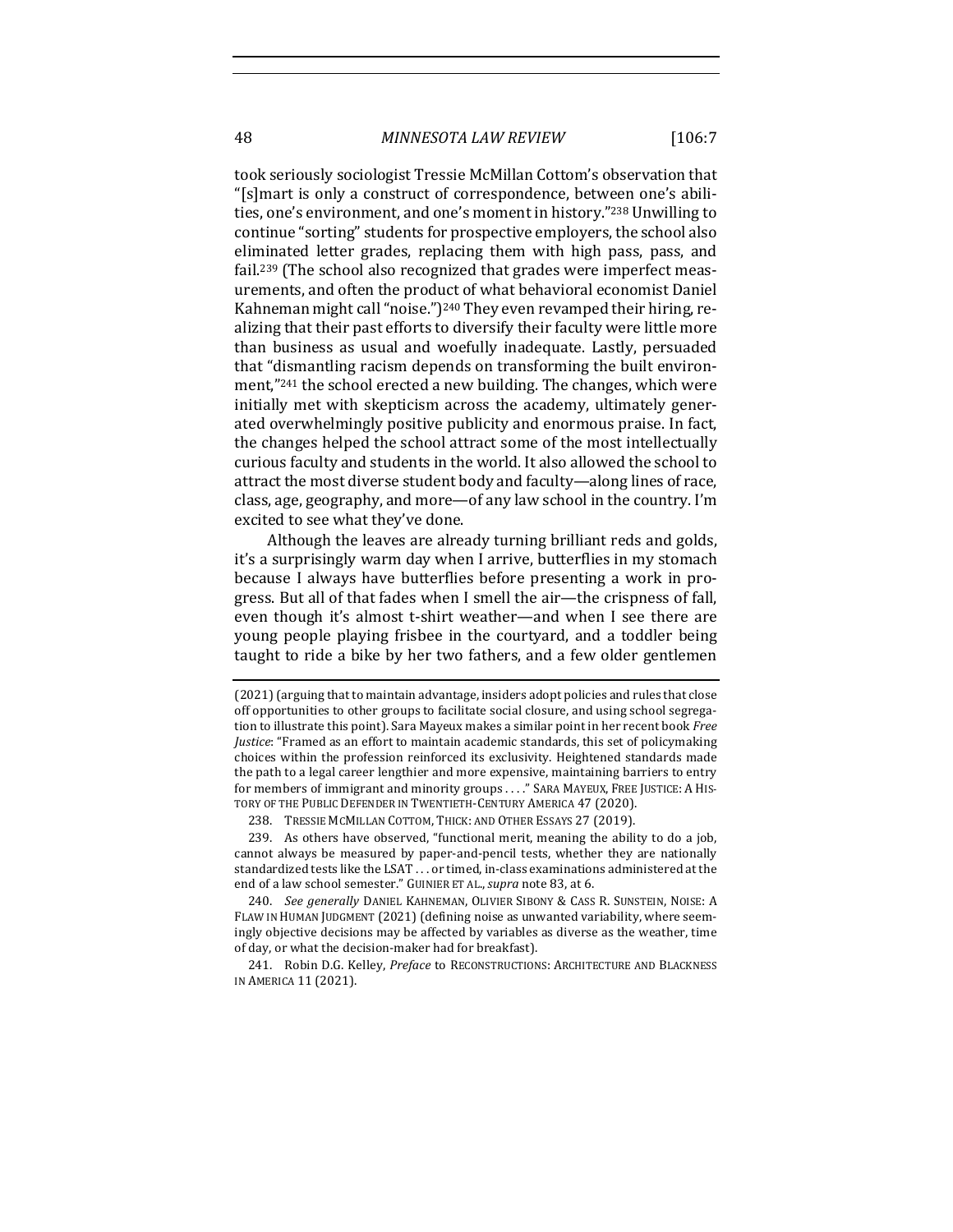playing checkers while nearby some older women do tai chi. It even looks like there are one or two classes happening outside, with groups of students sitting in circles in the grass, laptops in laps, listening raptly as another student—or is that a professor?—speaks. It's seeing the outdoor classes that makes me stop in my tracks, that makes me realize I don't remember gates. The school must have taken down the wrought iron gates that previously separated the school from the neighboring community. I find myself smiling. I quicken my pace, eager to see what other changes they've made.

And then I see the building, and I wonder if this is how Margaret Schlegel felt when she first saw Howards End in E.M. Forster's novel of the same name, $242$  or when Angela first saw the brownstone her boyfriend constructed in June Jordan's novel *His Own Where*.<sup>243</sup> When I was last here several years ago, the law school's building was the usual Collegiate Gothic.<sup>244</sup> What stands before me now is, well, something new. A structure unlike anything I've seen before, one with ornamental castings that seem to reflect the red and gold of the changing leaves, that seem to ripple with dappling light, and that at once seem to communicate the majesty of the law, while also acknowledging its imperfections. I remember reading something about this. That the architect—David Adjaye, the Ghanaian-British architect who designed the African American History Museum in Washington, D.C.—insisted he wanted this law school building to feel as if it belonged to the people. "For me, architecture is a social act."<sup>245</sup> He even persuaded the law school to reconsider its original proposal that the new law school look "wholly American." Adjaye argued for something neither wholly American nor wholly European nor a composite of the two; he argued for a building that would have elements from everywhere, and yet seem completely fresh. A building that just is. He insisted too on a

<sup>242.</sup> E.M. FORSTER, HOWARDS END 208-13 (pocket ed. 1947).

<sup>243.</sup> JUNE JORDAN, HIS OWN WHERE 63-70 (1971).

<sup>244.</sup> The school's resolve to move away from Collegiate Gothic architecture only strengthened when they realized that white supremacists were touting such architecture as theirs, along with the claim, "Every month is white history month." Cf. Rachel Poser, *He Wants to Save the Classics from Whiteness. Can the Field Survive?*, N.Y. TIMES (Feb. 2, 2021), https://www.nytimes.com/2021/02/02/magazine/classics-greece -rome-whiteness.html [https://perma.cc/GE7N-VMCW] ("Classics had been embraced by the far right, whose members held up the ancient Greeks and Romans as the originators of so-called white culture. Marchers in Charlottesville, Va., carried flags bearing a symbol of the Roman state.").

<sup>245.</sup> Calvin Tomkins, A Sense of Place, NEW YORKER (Sept. 23, 2013) (quoting David Adjaye), https://www.newyorker.com/magazine/2013/09/23/a-sense-of-place [https://perma.cc/6364-2K5Y].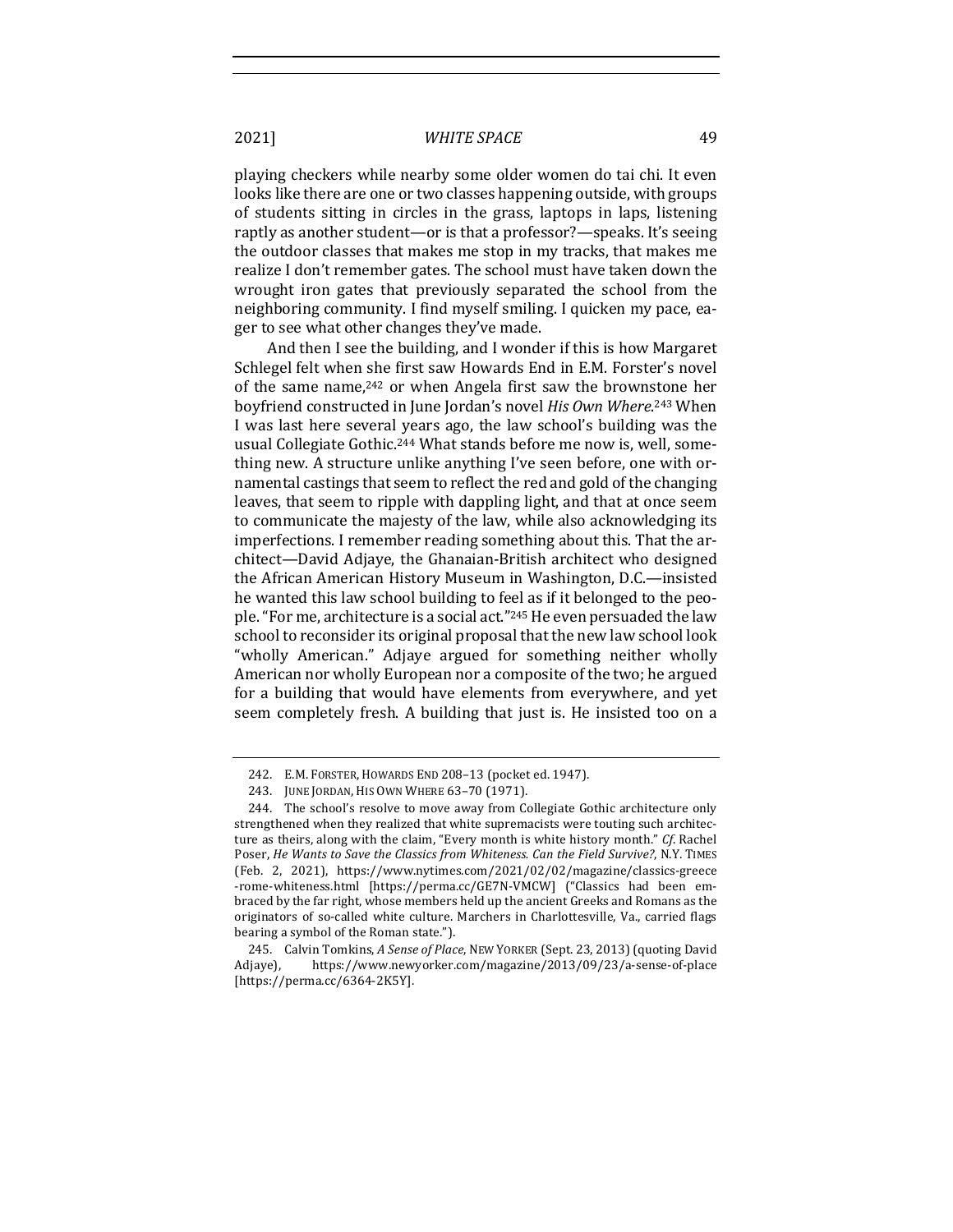50 *MINNESOTA LAW REVIEW* [106:7

building comprised of parts that could easily be re-arranged, extended, or contracted. Perhaps he was familiar with the words of Yale theologian Jennings: "[I]nstitutions, especially educational institutions, as living realities build themselves freshly with every new generation. Like a body replacing cells, institutions can become new while expressing the same form, but even that form can be made something unanticipated—a place of new desire made visible in the world."246

There's a bounce in my step as I ascend the ramp to the school. Gone are the old steps—they were never convenient to anyone in wheelchairs, or anyone pushing the occasional stroller, or anyone with luggage on rollers (for the rare faculty member rushing off to catch a train to present their paper at another school). Another smile comes to my face when I look past what I assume to be a glass façade and see students of every hue studying in the law school's atrium, one student in African garb is even napping on a sofa, while nearby other students appear to be engaged in vigorous discussion. Of course, I am assuming they are all students. For all I know, they are students and residents from the surrounding community, exchanging ideas and learning from each other. I recall reading that the school prides itself on being an open school.

And then before I know it, I'm in the law school itself. Though "in" needs explaining since I realize I never passed through a door. Nor was there a security guard to ask me my business. No door and no barrier to entry, I remember reading now. Something about Adjaye wanting to expand on the commitment of a Norwegian architectural firm—maybe Snøhetta's the name—to creating "keyless" structures, spaces that are always open.<sup>247</sup> Even what I assumed was a glass facade, I realize now, must have been an illusion. And yet the temperature feels perfect. For a moment, I puzzle at how any of this was done, especially since the school prides itself on being completely "green," even the building was constructed with sustainable materials. But then I remember what the poet Audre Lorde said about the master's tools, that they could "never dismantle the master's house."248 If new tools had to be forged to dismantle the old law school, maybe those same new tools also allowed this, a law school that doesn't seem to

<sup>246.</sup> JENNINGS, *supra* note 88, at 104.

<sup>247.</sup> *See* David Owen, *The Psychology of Space*, NEW YORKER (Jan. 14, 2013), https://www.newyorker.com/magazine/2013/01/21/the-psychology-of-space [https://perma.cc/4C63-CNR6] (discussing the design of the Oslo Opera house by the Norwegian firm Snøhetta).

<sup>248.</sup> *See* AUDRE LORDE, *The Master's Tools Will Never Dismantle the Master's House*, *in* SISTER OUTSIDER 110, 110-12 (1984).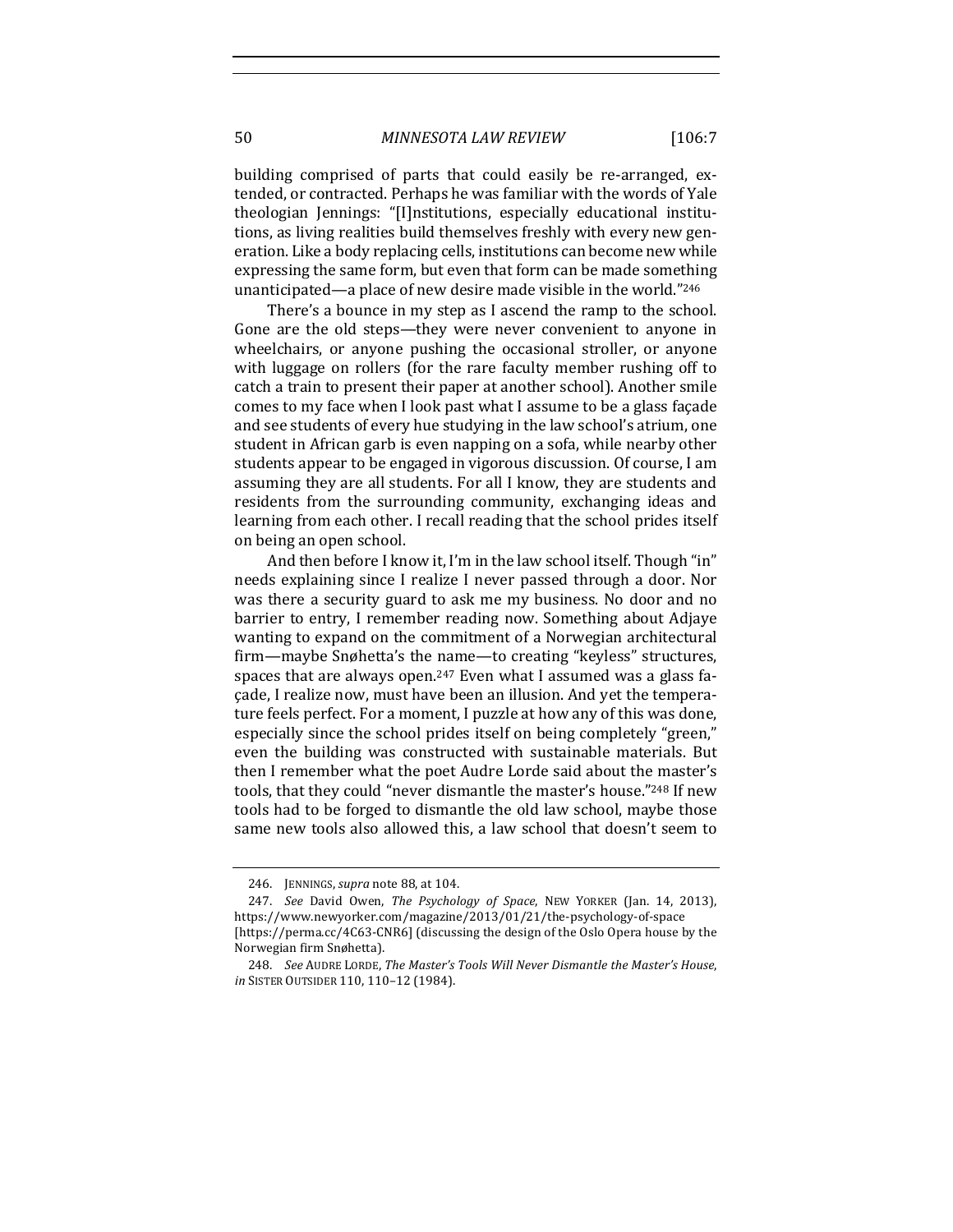have walls separating the school from the community, that seems inviting, that seems perfect?

I promised to give the professor who invited me a call when I arrived so they<sup>249</sup> could escort me to my talk, but I'm a little early, and I'm sure they won't mind if I want to walk around. For a moment I hesitate. As a Black man, I am used to being subject to private surveillance by other people when shopping,<sup>250</sup> when driving,<sup>251</sup> when flying,<sup>252</sup> when walking,<sup>253</sup> on campus,<sup>254</sup> and even when entering my own apartment.<sup>255</sup> Quite simply, I'm used to being "always already

255. *Cf.* Devon W. Carbado, (E)racing the Fourth Amendment, 100 MICH. L. REV. 946,

<sup>249.</sup> The professor uses the nonbinary pronoun "they," as do a few of their colleagues, who find the freedom from gendered categories liberating. *Cf.* Jessica A. Clarke, *They, Them, and Theirs*, 132 HARV. L. REV. 894, 897–99 (2019). Their thinking prompted the school to rethink whether it wanted gendered restrooms, which critical theorist Jacques Lacan aptly called "urinary segregation." JACQUES LACAN, The Agency of the Letter in the Unconscious or Reason Since Freud, in ÈCRITS: A SELECTION 146, 151 (Alan Sheridan trans., Norton 1977). After allowing the students and community to vote, they elected to have gender-neutral restrooms as the default. They may not know this, but their thinking changed my own thinking, and prompted my own speculations about what gender might come to mean in a true utopia. See Bennett Capers, *Future Sex*, N.Y.U. ANN. SURVEY (forthcoming).

<sup>250.</sup> *See, e.g.*, Michelle Singletary, Shopping While Black, WASH. POST (Oct. 31, 2013), http://www.washingtonpost.com/business/economy/shopping-while -black/2013/10/31/5c7129d4-41a4-11e3-a751-f032898f2dbc\_story.html 

<sup>[</sup>https://perma.cc/P6TC-PTA8]; Dana Farrington, *Macy's to Pay \$650,000 in Settlement Over Alleged Racial Profiling*, NPR (Aug. 20, 2014), http://www.npr.org/ sections/thetwo-way/2014/08/20/342005509/macys-to-pay-650-000-in

<sup>-</sup>settlement-over-alleged-racial-profiling [https://perma.cc/9SQL-QPTN]; J. David Goodman, *Profiling Complaints by Black Shoppers Followed Changes to Stores' Security Policies*, N.Y. TIMES (Oct. 29, 2013), http://www.nytimes.com/2013/10/30/ nyregion/black-shoppers-at-barneys-and-macys-say-they-were-profiled-by -security.html [https://perma.cc/G5LC-6UXH].

<sup>251.</sup> *See, e.g.*, Oliveira v. Mayer, 23 F.3d 642, 644 (2d Cir. 1994) (describing how police received a report of a robbery when a "private motorist" observed "three darkskinned males, handling an expensive video recorder" and officers who responded to the report handcuffed the Hispanic men, searched them spread eagle, and only let them go when a canvass of the neighborhood failed to reveal a robbery).

<sup>252.</sup> *Cf.* Jamila Bey, *NAACP Travel Advisory: Is 'Flying While Black' The New 'Driving* While Black' in the U.S.?, INDEP. (U.K.) (Oct. 26 2017), https://www .independent.co.uk/travel/news-and-advice/american-airlines-naacp-travel -advisory-warning-usa-flying-while-black-racist-airlines-america-a7753131.html [https://perma.cc/KE62-AHYE].

<sup>253.</sup> See Bennett Capers, *Policing, Race, and Place*, 44 HARV. C.R.-C.L. L. REV. 43, 60-62 (2009).

<sup>254.</sup> Teo Armus, '*I Wasn't Surprised. I Was Just Hurt.' A Black Professor Says Campus* Police Demanded Proof She Lives in Her Own House, WASH. POST (Aug. 24, 2020), https://www.washingtonpost.com/nation/2020/08/24/santa-clara-campus-police -professor [https://perma.cc/HLV9-QK55].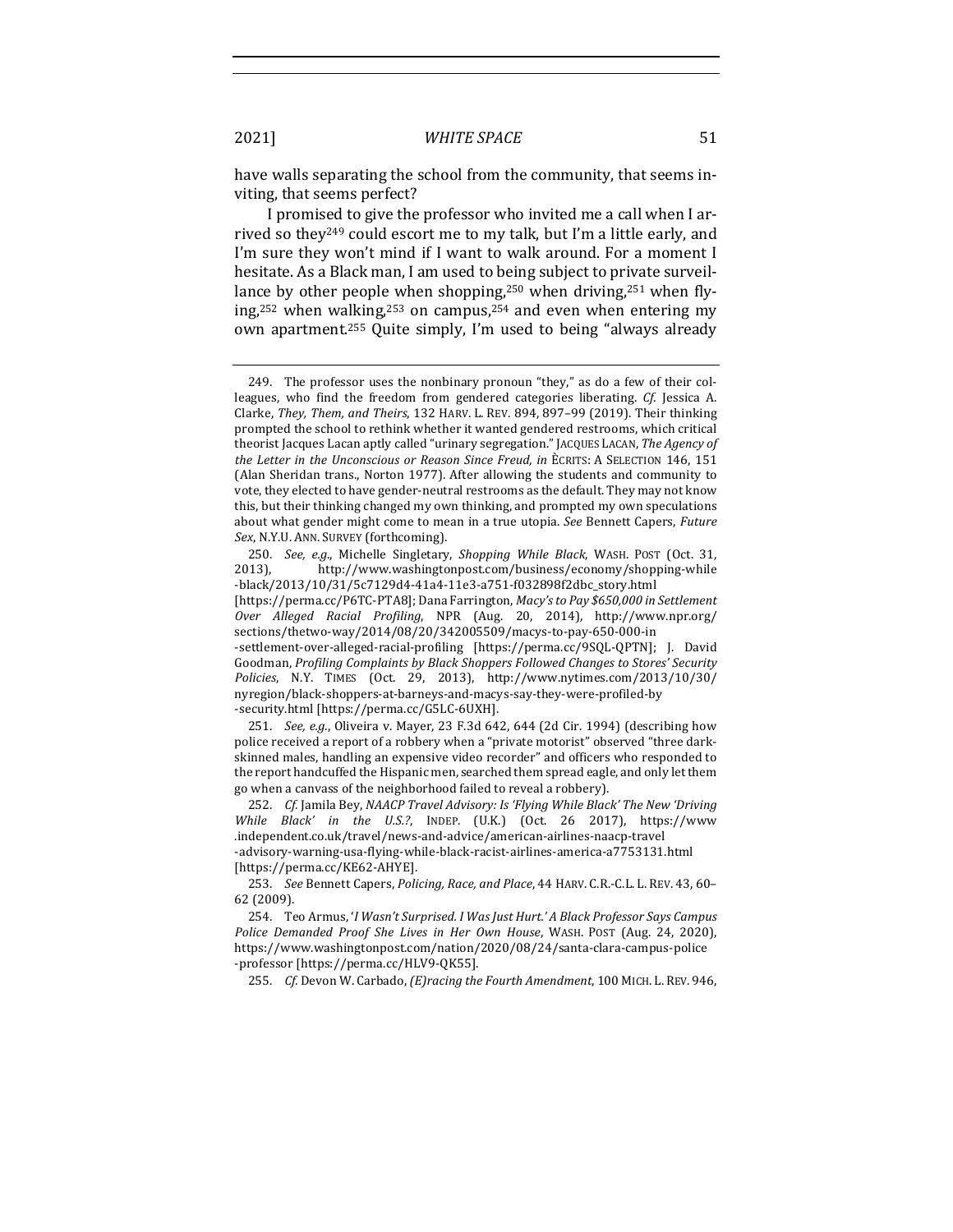52 *MINNESOTA LAW REVIEW* [106:7

suspect."<sup>256</sup> But I quickly realize there's none of that here. The few people who acknowledge me greet me with smiles. In fact, gone are the scowls I remember when I was a student; the students here seem—and I know this sounds odd—happy. Even when I pass groups engaged in heated discussions, the debates seem good natured, illuminating. They seem to embrace bell hooks' notion of the school as a "place of ecstasy—pleasure and danger."<sup>257</sup> I almost feel as if I could walk up to a group and join the conversations. I don't. I keep walking. Passing through the atrium, I realize there is *some* angst—a group of students are railing that the school should do more to support student efforts to abolish the bar exam as antiquated and benefiting those with financial resources<sup>258</sup>—but even this brings a smile, reminding me of protests I participated in during my student days. As I continue to walk and pass by other students engaged in other conversations, I eavesdrop a little, and it warms me to hear John Rawls and Frantz Fanon mentioned in the same conversation. As I keep walking, I hear references to other thinkers too, Ronald Dworkin and Frederick Douglass, Fannie Lou Hammer and Charles Reich, Pauli Murray and the Notorious "RBG," Janet Halley and Kenji Yoshino and Keeanga-Yamahtta Taylor and Amna Akbar and Manning Marable and Saidiya Hartman and Roberto Unger and Paulo Freire. At the elevator bank, I wait with others for the next elevator, but even waiting is pleasurable. Nearby, two students—one wearing a cowboy hat and boots, the other wearing a hijab—are comparing Kant's retributivism to Paul Butler's hip-hop theory of punishment, $259$  while another group discusses Aziz Rana's work on the law of imperialism.<sup>260</sup> Three more students are arguing with each other in Spanish; my own Spanish is rudimentary, but

<sup>959-63 (2002) (</sup>describing his own experience being surrounded by the police and pinned against a wall at gunpoint outside his sister's apartment after a neighbor reported seeing several Black men enter the apartment).

<sup>256.</sup> Frank Rudy Cooper, *Always Already Suspect: Revising Vulnerability Theory*, 93 N.C. L. REV. 1339, 1363 (2015).

<sup>257.</sup> HOOKS, *supra* note 30, at 3. Speaking of her own education, she adds: "To be changed by ideas was pure pleasure. But to learn ideas that ran counter to values and beliefs learned at home was to place oneself at risk, to enter the danger zone . . . . School was the place where I could forget that self and, through ideas, reinvent myself." Id.

<sup>258.</sup> *See* Deborah Jones Merritt, Carol L. Chomsky, Claudia Angelos & Joan W. Howarth, *Racial Disparities in Bar Exam Results—Causes and Remedies*, BLOOMBERG L. (July 20, 2021), https://news.bloomberglaw.com/us-law-week/racial-disparities-in -bar-exam-results-causes-and-remedies [https://perma.cc/BJQ6-AQMK].

<sup>259.</sup> Paul Butler, *Much Respect: Toward a Hip-Hop Theory of Punishment*, 56 STAN. L. REV. 983, 999-1001 (2004).

<sup>260.</sup> *See, e.g.*, Aziz RANA, THE TWO FACES OF AMERICAN FREEDOM (2010); see also Asli Bâli & Aziz Rana, *Constitutionalism and the American Imperial Imagination*, 85 U. CHI.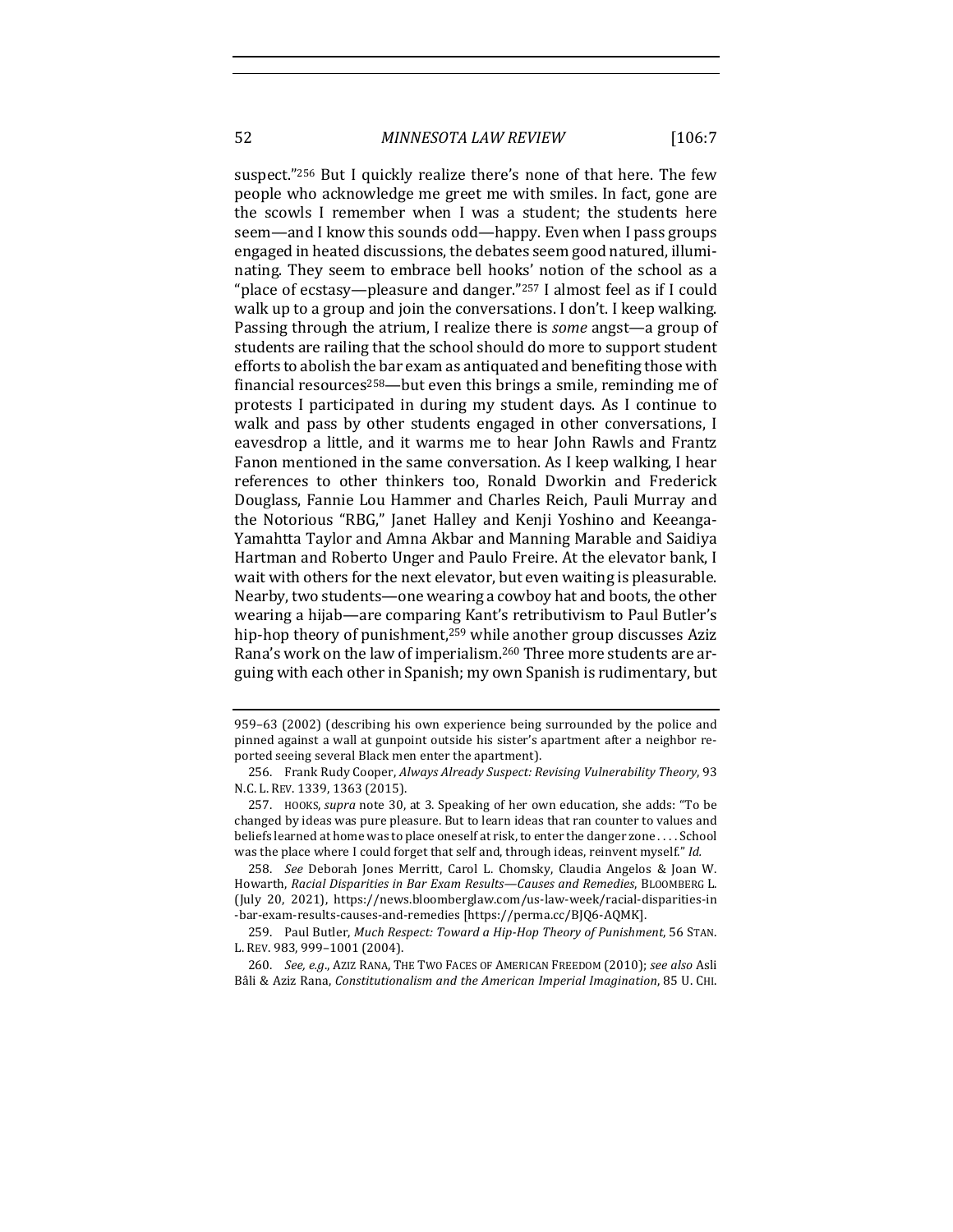I pick up enough to know they're discussing the Treaty of Guadalupe Hidalgo.<sup>261</sup> And then the elevator arrives and since it is capacious enough to fit us all, I get on with the students. The students don't seem to mind. There is certainly none of the discomfort my presence as a Black man sometimes engenders, what the sociologist George Yancy has dubbed "the elevator effect."<sup>262</sup>

Since my talk is on the third floor, that's where I exit the elevator. I don't know whether to call the hallway a hallway or not, it's so wide. Here, the walls really are glass-I touch a wall just to make sure-and as I pass through the corridor, I can see a class in session. It's in the round. Everyone has a seat at the table, no need to move seats around to accommodate the differently-abled. I vaguely remember reading that, like the United Nations, desks are outfitted to allow simultaneous translations, simultaneous transcriptions, and thus reduce language privilege.<sup>263</sup> There are no portraits announcing, "We are important. We are the law. This is our world."<sup>264</sup> In fact, I haven't seen any portraits or legacy names or images of Lady Justice since entering the building. The professor, who moves around the class, seems more like a facilitator than anything else. He certainly has none of the imperiousness of John Houseman in *The Paper Chase*; there's no "uptake" or "non-uptake." I notice too that the exterior wall is also glass; not so students are aware of the world outside, I remember reading, but so students view their studies as part of the world. I linger by the entrance for a moment to listen in, though I sense no one would mind if I walked in and took a seat. It's a Constitutional Law class. I realize. I find myself nodding as the class moves seamlessly from discussing how Article V of the Constitution is in many ways anti-democratic,<sup>265</sup>

L. REV. 257 (2018).

<sup>261.</sup> I recall too that the treaty, which ended the U.S.'s war of aggression against Mexico, resulted in Mexico ceding much of its land to the U.S., including what is now Arizona, California, Colorado, Nevada, New Mexico, Utah, and Wyoming. As a concession to Mexico, the treaty recognized some rights of Spanish speaking occupants of the land, including language rights. For more on the treaty and the U.S.'s failure to maintain its promises under the treaty, see Rebecca Tsosie, Sacred Obligations: Intercultural Justice and the Discourse of Treaty Rights, 47 UCLA L. REV. 1615, 1625-35 (2000).

<sup>262.</sup> GEORGE YANCY, BLACK BODIES, WHITE GAZES: THE CONTINUING SIGNIFICANCE OF RACE 4-5 (2008).

<sup>263.</sup> On the problem of English language privilege, see Peter A. Coclanis, *Campus* Politics and the English Language, INSIDER HIGHER ED (June 5, 2018), https://www .insidehighered.com/views/2018/06/05/often-unspoken-privilege-speaking -english-academe-opinion [https://perma.cc/3T8S-LGH6].

<sup>264.</sup> Wing, *supra* note 124, at 359.

<sup>265.</sup> *See, e.g.*, Huq, *supra* note 154, at 1185-87 (engaging with critiques of Article V as counter-majoritarian); SANFORD LEVINSON, OUR UNDEMOCRATIC CONSTITUTION: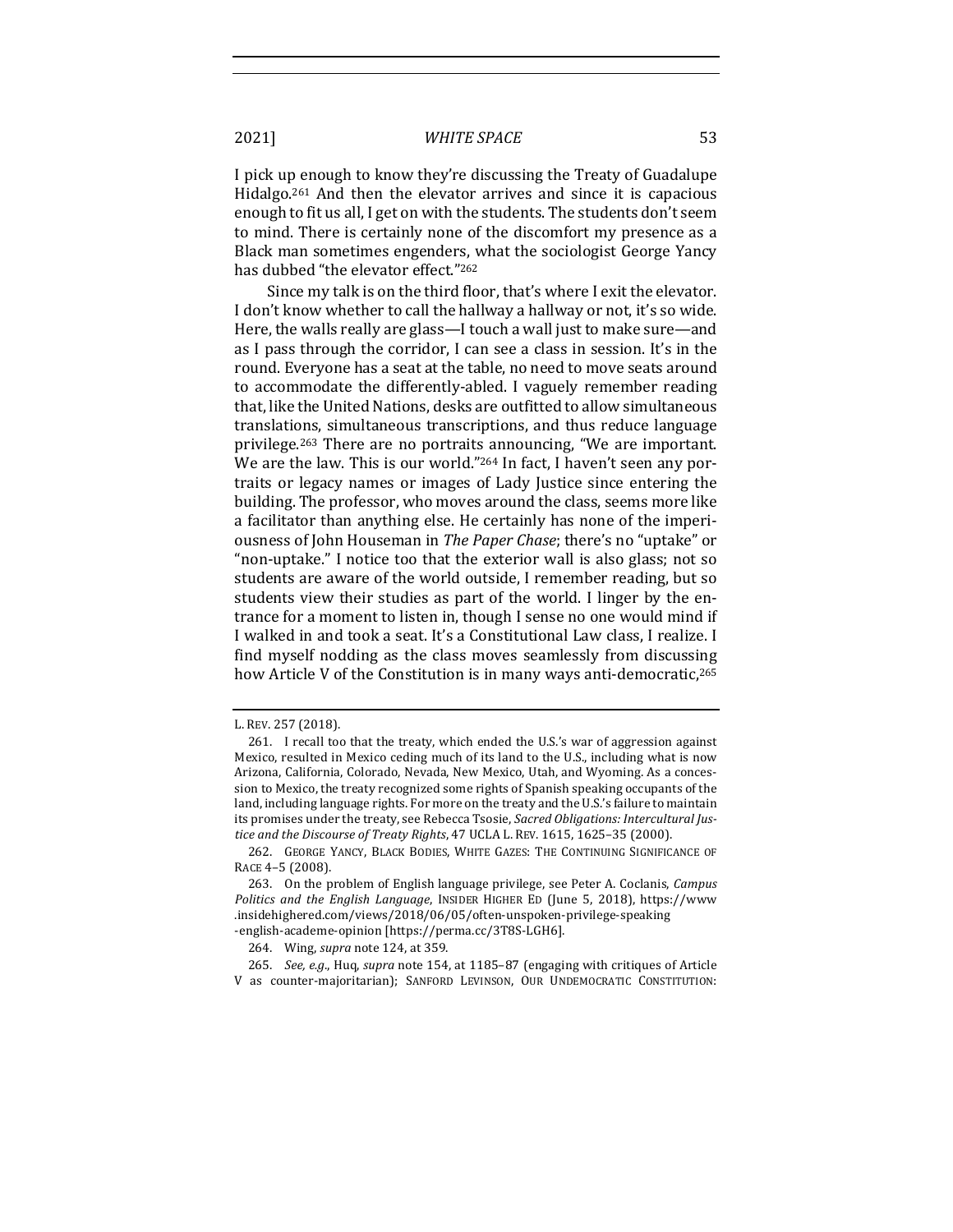54 *MINNESOTA LAW REVIEW* [106:7

to the call in critical race theory for a Third Reconstruction.<sup>266</sup> I move on to the next classroom, where again students are sitting in the round. I immediately recognize the professor as someone I know who wouldn't recognize her crown-like  $\log 2^{267}$ —and she spots me and waves for me to come in. I'd like to, especially since this class is closer to my subject area. In fact, I remember reading that my friend's course—Criminal Systems—was part of the school's effort to un-silo traditional law school courses. Instead of focusing solely on substantive criminal law, this course allows students to explore at will issues as they come up, from the state's police power in general to Fourth Amendment issues to prosecutorial discretion and ethics to habeas issues. There's even a clinical component. I remember reading that the course attempts to remedy the fact that for too long, law schools have been "key sites for the reproduction of our penal status quo."268 It makes me wonder about the other courses taught here and wish I had more time to visit them all, especially since the school subscribes to the belief that the "classroom remains the most radical space of possibility in the academy," that teaching should "enable[] transgressions—movement against and beyond boundaries," and that education itself can be "the practice of freedom."<sup>269</sup> A few professors even

WHERE THE CONSTITUTION GOES WRONG (AND HOW WE THE PEOPLE CAN CORRECT IT) 20-24 (2006) (describing how Article V brings the U.S. close to changeless stasis).

<sup>266.</sup> Angela P. Harris, *Foreword: The Jurisprudence of Reconstruction*, 82 CALIF. L. REV. 741, 765-66 (1994) (identifying CRT as, in many ways, being engaged in a project of reconstruction and finishing "the unfinished revolutions of the First and Second Reconstructions"). Other CRT scholars and fellow travelers have similarly called for a Third Reconstruction. See, e.g., Paul Butler, *The System Is Working the Way It Is Sup*posed To: The Limits of Criminal Justice Reform, 104 GEO. L.J. 1419, 1474-78 (2016) (joining other scholars and activists in calling for a Third Reconstruction to address institutional racism and inequality); Capers, *supra* note 41, at 59-60.

<sup>267.</sup> The professor is known for her locs in part because, before entering the academy, she famously rejected pressure from a law firm to straighten her hair, and has long been an advocate of the #FreetheHair movement. For more on Black hair and discrimination, see Paulette M. Caldwell, *A Hair Piece: Perspectives on the Intersection of Race and Gender*, 1991 DUKE L.J. 365, 371-72 (analyzing a district court decision that upheld an employer's prohibition on braided hairstyles in the workplace, a decision exemplifying intersectional race and gender discrimination); D. Wendy Greene, Splitting Hairs: The Eleventh Circuit's Take on Workplace Bans Against Black Women's Natural Hair in EEOC v. Catastrophe Management Solutions, 71 U. MIAMI L. REV. 987 (2017) (describing court decision that company policy against locs did not constitute racial discrimination).

<sup>268.</sup> Shaun Ossei-Owusu, *The New Penal Bureaucrats*, U. PENN. L. REV. (forthcoming 2021); see also Ristroph, *supra* note 157 (describing the role criminal law courses play in producing mass incarceration).

<sup>269.</sup> HOOKS, *supra* note 30, at 12.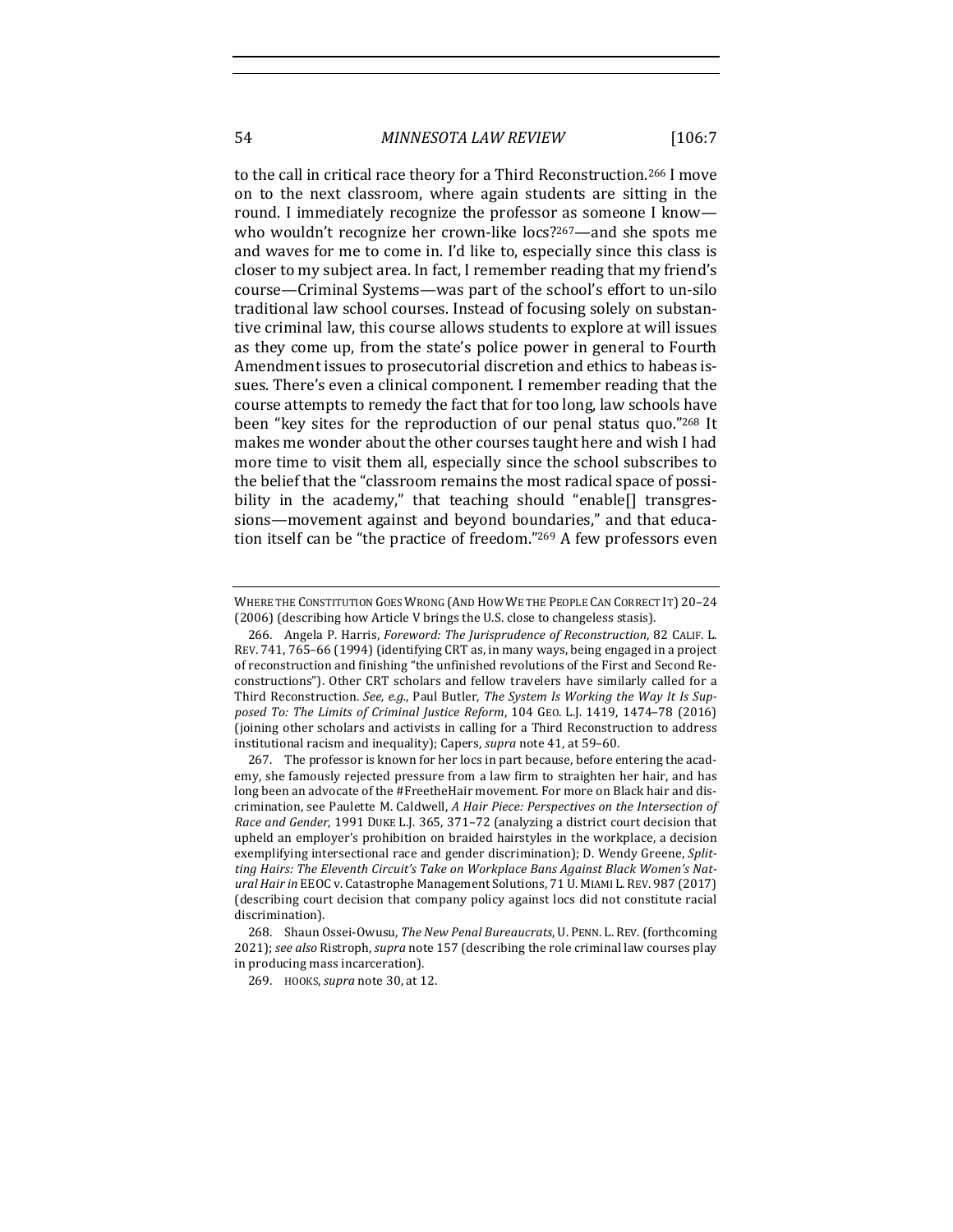actively encourage "incorporating unruly discourse in what are considered rule-bound spaces." $270$  Again, my friend motions me to join her class. I really am tempted, but I have a presentation soon, and I try to convey as much with hand signals. After all, I still need to make my way to the room where I'll present my work to the faculty and interested students and perhaps others—I hear faculty workshops here are open to members of the public. I resume my way to my presentation room just as a student in her class asks whether we would think of policing as a public good if we take a macro view,  $271$  and whether one can practice criminal law without legitimizing the criminal system.<sup>272</sup> By now, I'm grinning ear to ear. I really want to stay. But I don't want to be late. And suddenly, up ahead, there's my host, waving me to join them. So I make my way to my talk.

#### CONCLUSION

It has now become common, almost *de rigueur*, for law schools to commit themselves to being anti-racist and truly inclusive. Indeed, it has become so expected that it may even seem like virtue signaling, "sound and fury, signifying nothing."<sup>273</sup> I hope not. I hope law schools are sincere.

But my larger hope is that law schools will do more than simply proclaim a goal of anti-racism, or commit to admitting a more diverse student body or hiring more diverse faculty, or commit to incorporating race in their curricula. Even with these changes, law schools will still function as white spaces in terms of what is taught and how it is taught and even in terms of their architecture. My hope is that law schools will have the courage and audacity to reimagine themselves as a different kind of white space—a blank page, a tabula rasa—and

273. *See* WILLIAM SHAKESPEARE, MACBETH, act 5, sc. 5 ("It is a tale Told by an idiot, full of sound and fury, Signifying nothing.").

<sup>270.</sup> Teaching to Transgress, *Still Brave? U.S. Black Feminism as a Social Justice Pro*ject, U. OXFORD, at 17:00 (June 22, 2015), https://podcasts.ox.ac.uk/still-brave-us -black-feminism-social-justice-project [https://perma.cc/NP3F-AU6V] (podcast lecture by Patricia Hill Collins).

<sup>271.</sup> India Thusi, *Policing Is Not a Good*, GEO. L.J. (forthcoming 2021) (critiquing the assumption that policing "is a public good, beneficial to most, when the opinions of many Black people suggest otherwise" and arguing for a macro approach that considers "the history, social context, political arrangements, and the contextualized nature of policing").

<sup>272.</sup> *See* PAUL BUTLER, LET'S GET FREE: A HIP-HOP THEORY OF JUSTICE 101-21 (2009) (arguing that good people should not be prosecutors); Nicole Smith Futrell, *The Prac*tice and Pedagogy of Carceral Abolition in a Criminal Defense Clinic, 45 N.Y.U. REV. L. & SOC. CHANGE 159 (2021) (asking whether one can be a defender without legitimizing a flawed criminal law system).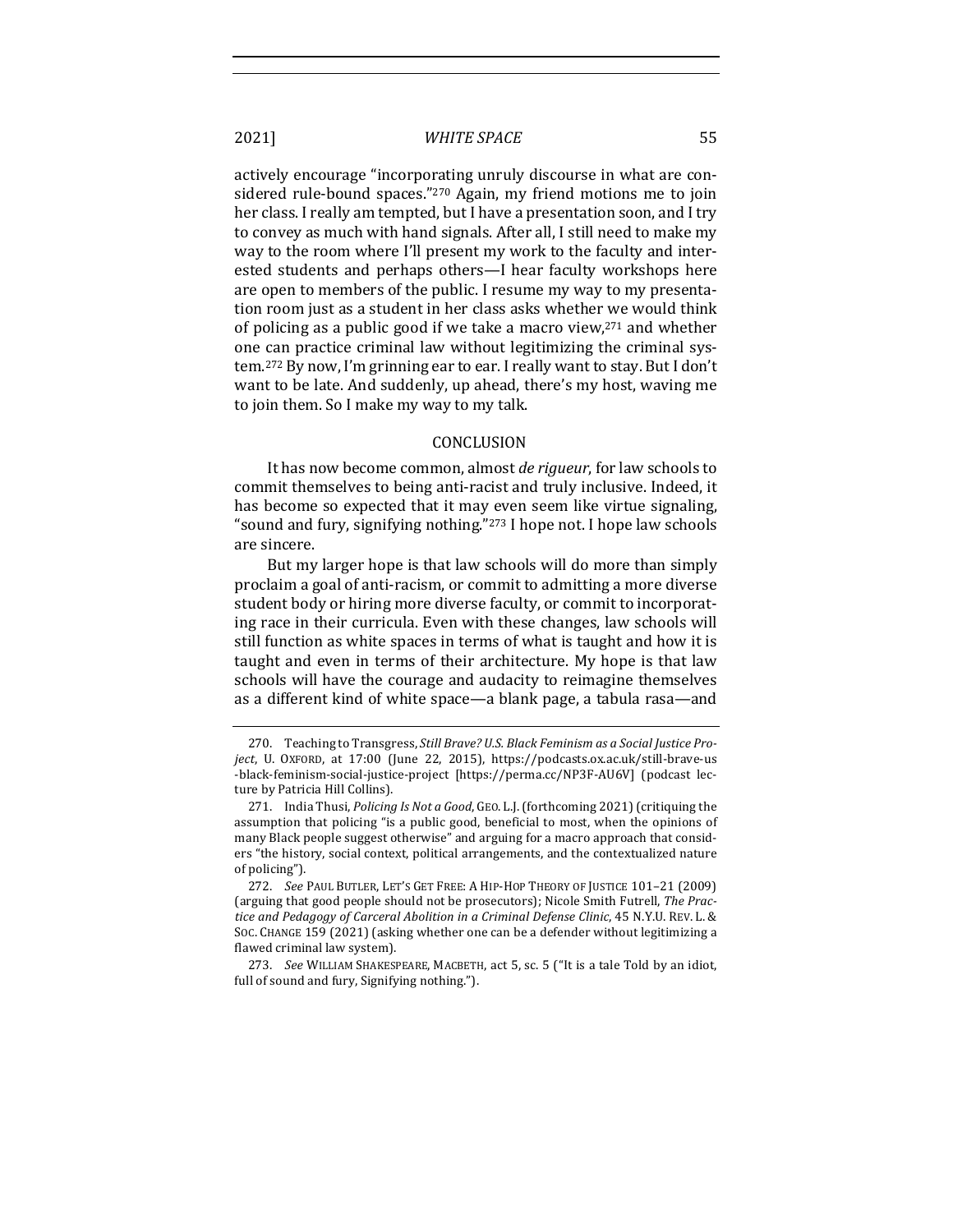to untether themselves from so much that weighs them down. That they will reinvent themselves from the bottom up in a way that is cosmopolitan and then some, as a place where intellectual curiosity thrives, where change and challenge are celebrated, where education itself is a practice of freedom, and where there is no need to tout inclusivity, because everyone already belongs. I have limned out my own vision of what such a school might look like, but it need not be the only vision.

There is one final thing to say, something that has run just below the surface of this Essay, but that I have not mentioned explicitly. The focus of this Essay has been law schools, but here is the truth: It is not only law schools that too often function as white spaces, but the law itself. Both the law and the law school are "bound to the same whiteness," if I may repurpose a line from Jennings.<sup>274</sup> We live in a world built on racialized hierarchies and inequality, and much of the reason we live in such a world is because of what we call the law, from Slave Codes to the enshrinement of slavery in the Constitution to the doctrine of manifest destiny to anti-miscegenation laws to the Chinese Exclusion Act to zoning rules to qualified immunity to racialized highway construction to so much more. It is the law, after all, that has contributed to why, even now, we are segregated in where we live and where we go to school and whom we love. Quite simply, law is haunted by race, even when it doesn't realize it. Allow me to go a step further. Much of our comfort with inequality generally—in terms of gender, class, wellbeing—is buttressed by our history of comfort with racial inequality. 

All of this is to say it is not just law schools that need to be reimagined from the ground up, but law itself. So this is my true hope: That reimagining law schools is just the first step. The beginning to reimagining the law itself, and forging the law into new tools never before seen. Tools of empowerment and equality like the poet Audre Lorde started to imagine.<sup>275</sup> Maybe even like tools fashioned from the vibranium of *Black Panther's* Wakanda.<sup>276</sup> Tools to finally "make America

<sup>274.</sup> JENNINGS, *supra* note 88, at 83.

<sup>275.</sup> LORDE, *supra* note 248.

<sup>276.</sup> This is a reference to the metal in the groundbreaking film *Black Panther*, which power's Wakanda's advanced technology. See Andrew J. Hawkins, Black Panther's Wakanda Is a Transportation Utopia with a Dash of Reality, VERGE (Feb. 23, 2018), https://www.theverge.com/2018/2/23/17044448/black-panther-wakanda -maglev-train-hyperloop-transportation [https://perma.cc/T8JA-TX2C].